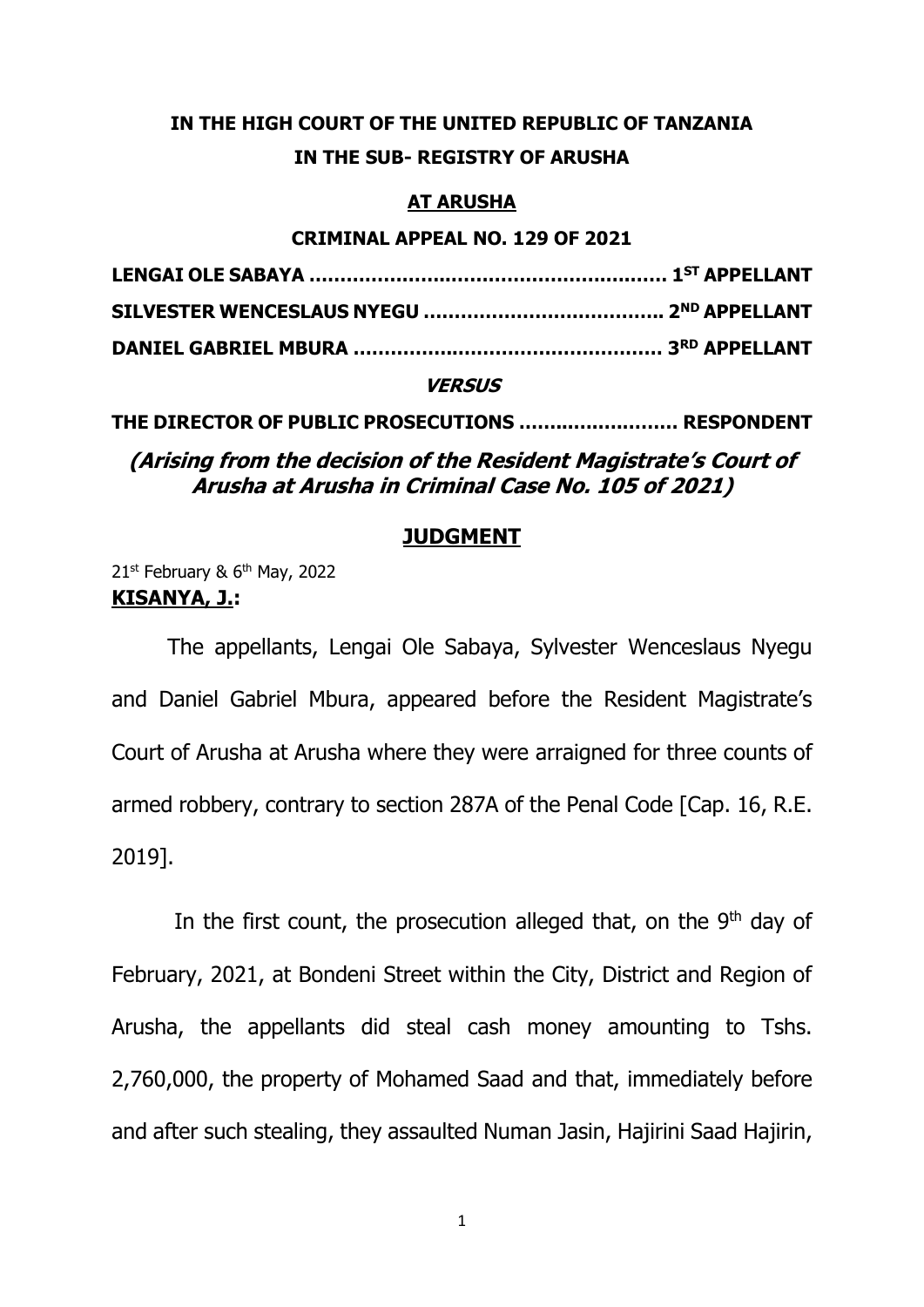Bakari Rahibu Msangi, Salim Hassan and Ally Shaban and used a gun to threaten them in order to obtain and retain the said property.

In the particulars of offence of the second count, it was stated that, on the 9th day of February, 2021, at Bondeni Street within the City, District and Region of Arusha, the appellants did steal cash money amounting to 390,000, the property of Bakari Rahibu Msangi and that immediately before and after such stealing, they handcuffed, assaulted and used a gun to threaten him in order to obtain and retain the said property.

As to the third count, the charge revealed that, on the dates and at the place stated in the previous counts, the appellants did steal cash money amounting to Tshs. 35,000 and one (1) mobile phone make Techno POP1, the property of Ramadhan Ayubu Rashid @Anusu and that immediately before and after such stealing, they handcuffed, assaulted and used a gun to threaten him in order to obtain and retain the said properties.

To appreciate the appeal before this Court, I find it apt to narrate, albeit briefly, the background facts which led to the appellants' arraignment. It is gleaned from the evidence adduced during trial that; PW1 Mohamed Saad Harijin runs a shop at Soku Kuu area, within the city, District and Region of Arusha. On the  $9<sup>th</sup>$  February, 2021, the shop was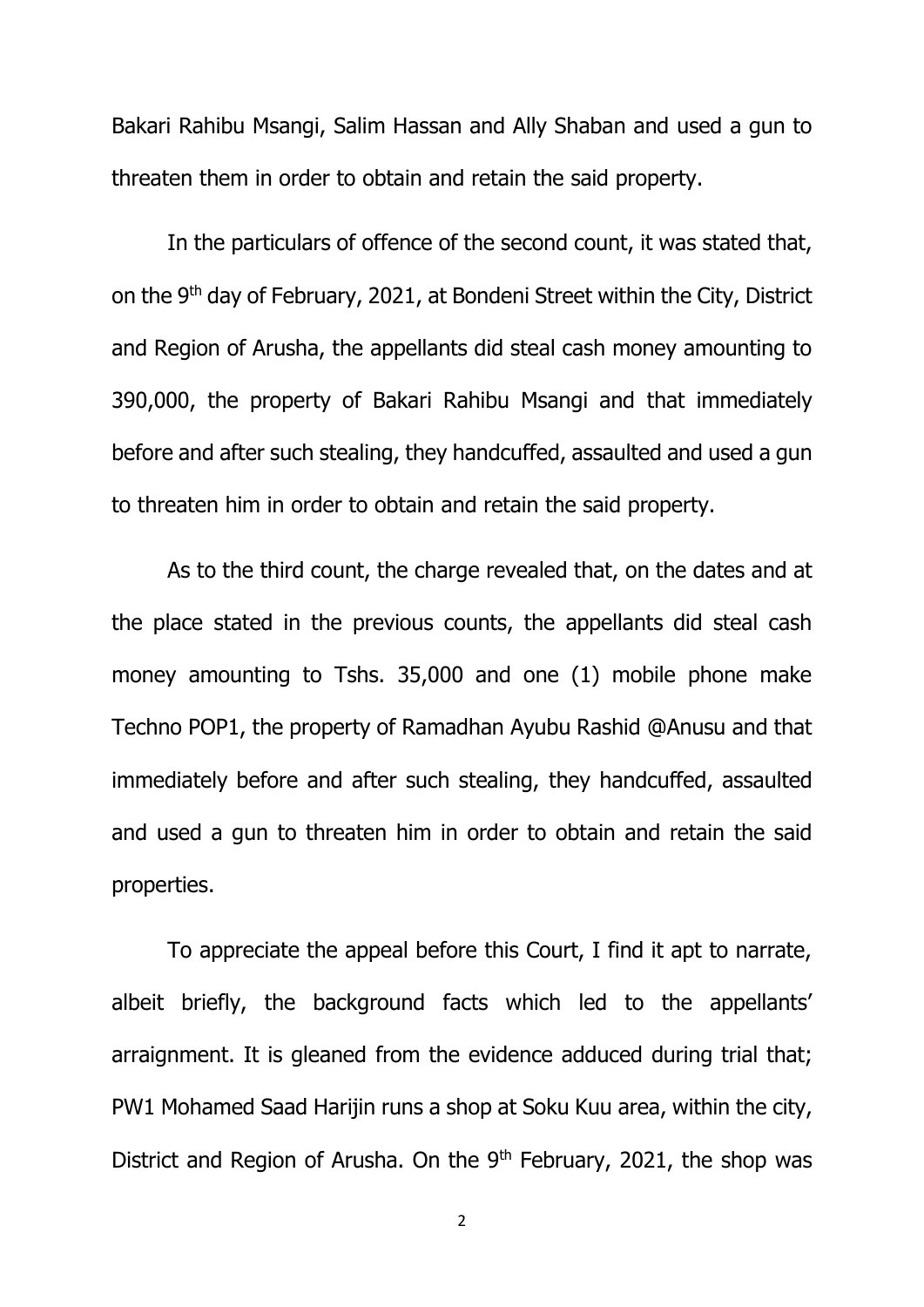being attended by PW2 Numas Jasin and one Ally. Around 1700 hours, a group of not less than ten (11) persons entered the shop. They proceeded to the counter where they met PW2. The group leader asked him of the whereabouts of PW1. As PW1 was not found at the shop, PW2 was directed to call and inform him that wholesale customers were after him.

When called through his mobile phone, PW1 informed PW2 that he was far from the shop. He maintained that position even after being told that the people in the shop were officials of Tanzania Revenue Authority (TRA). It turned out that, PW1's answer did not amuse the group leader. He was ordered by the group leader to arrive at the shop within five minutes.

At the same time, the group leader ordered his colleagues (also referred to by the witnesses as "bodyguards" or "bouncers") to search, arrest and beat Ally (another shop attendant). The said bodyguards went on to search, beat and arrest Mzee Salim and PW3 Ramadhani Ayubu Rashid @ Anas Ayubu Rashid who entered the shop at different times and for different purposes. It was PW3's testimony that, his mobile phone make, Techno POP1 and Tshs. 35,000 were taken.

No sooner than later, Hajirin Saad Hajirin (PW4) entered the shop. He had been asked by PW1 to see what was happening in the shop. PW4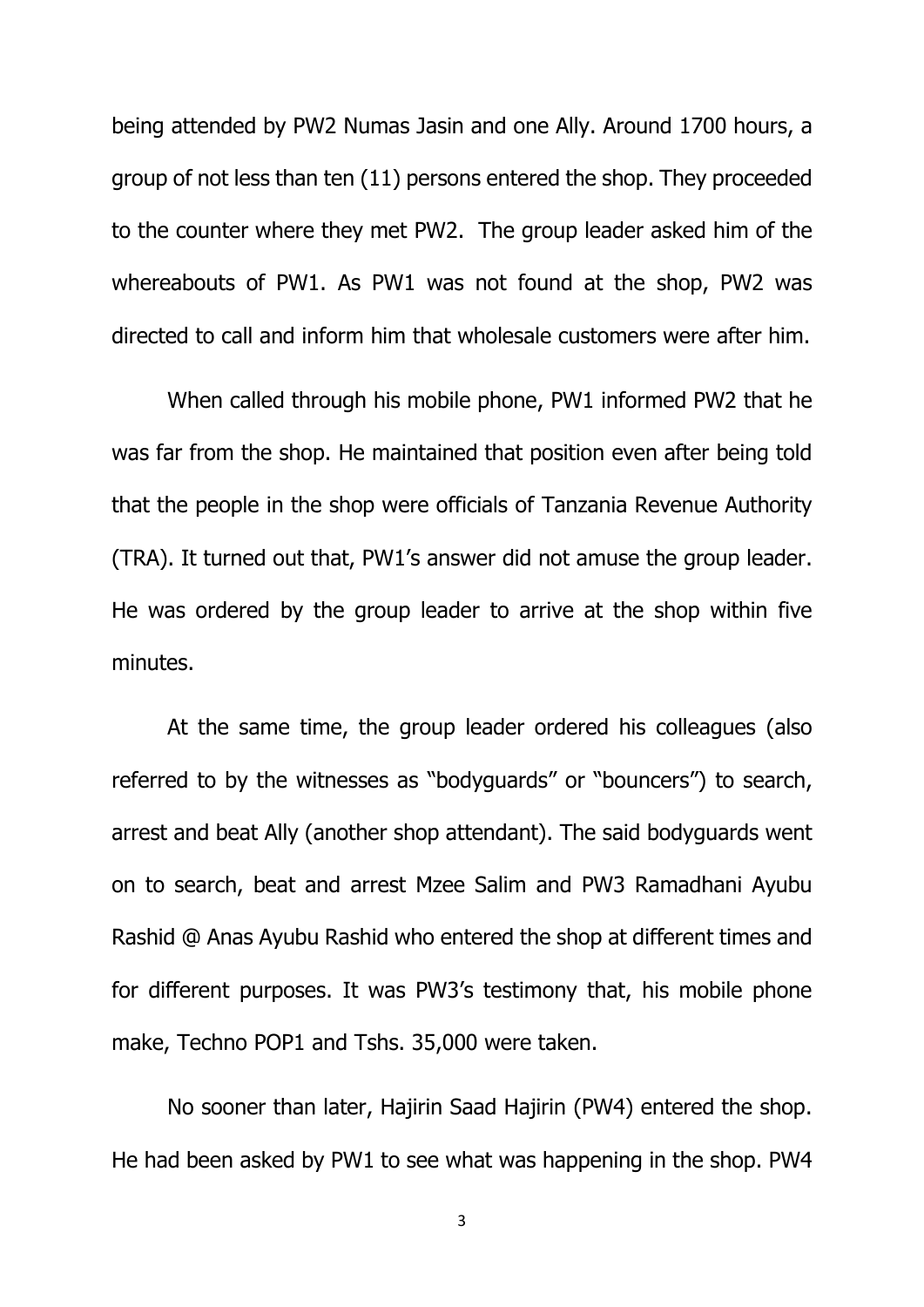claimed to have recognized the group leader as Lengai Ole Sabaya  $(1<sup>st</sup>$ appellant) because he used to see him through television and social media. He stated on oath that he was also ordered to call PW1. Upon further interrogation and as PW1 was not reachable, PW4 was also searched, beaten and arrested.

Subsequently, PW6 Bakari Rahabu Msangi, the councillor of Sombetini Ward within Arusha Municipality entered the shop. He greeted and talked to the  $1<sup>st</sup>$  appellant. It was not disputed that the two knew each other before the incident. PW6 informed the 1<sup>st</sup> appellant that he had been tasked by Ally Saad Hajirin (PW1's brother) to check out on what had happened in the shop. The  $1<sup>st</sup>$  appellant informed PW6 that PW1 had committed an economic sabotage by selling goods without issuing receipt and exchanging foreign currency without licence. When PW6 informed the 1<sup>st</sup> appellant that his mandate as District Commissioner of Hai District could not extend to Arusha District, the latter instructed his bouncers to search, beat and arrest him (PW6). It was PW6's testimony that he was robbed Tshs. 390,000.

In terms of evidence of PW3, Abu Mansur, Anas (PW3), Ally, Mzee Salim and PW6 were released leaving behind PW2 and PW4 under custody of the  $1<sup>st</sup>$  appellant and his bouncers. It was adduced further the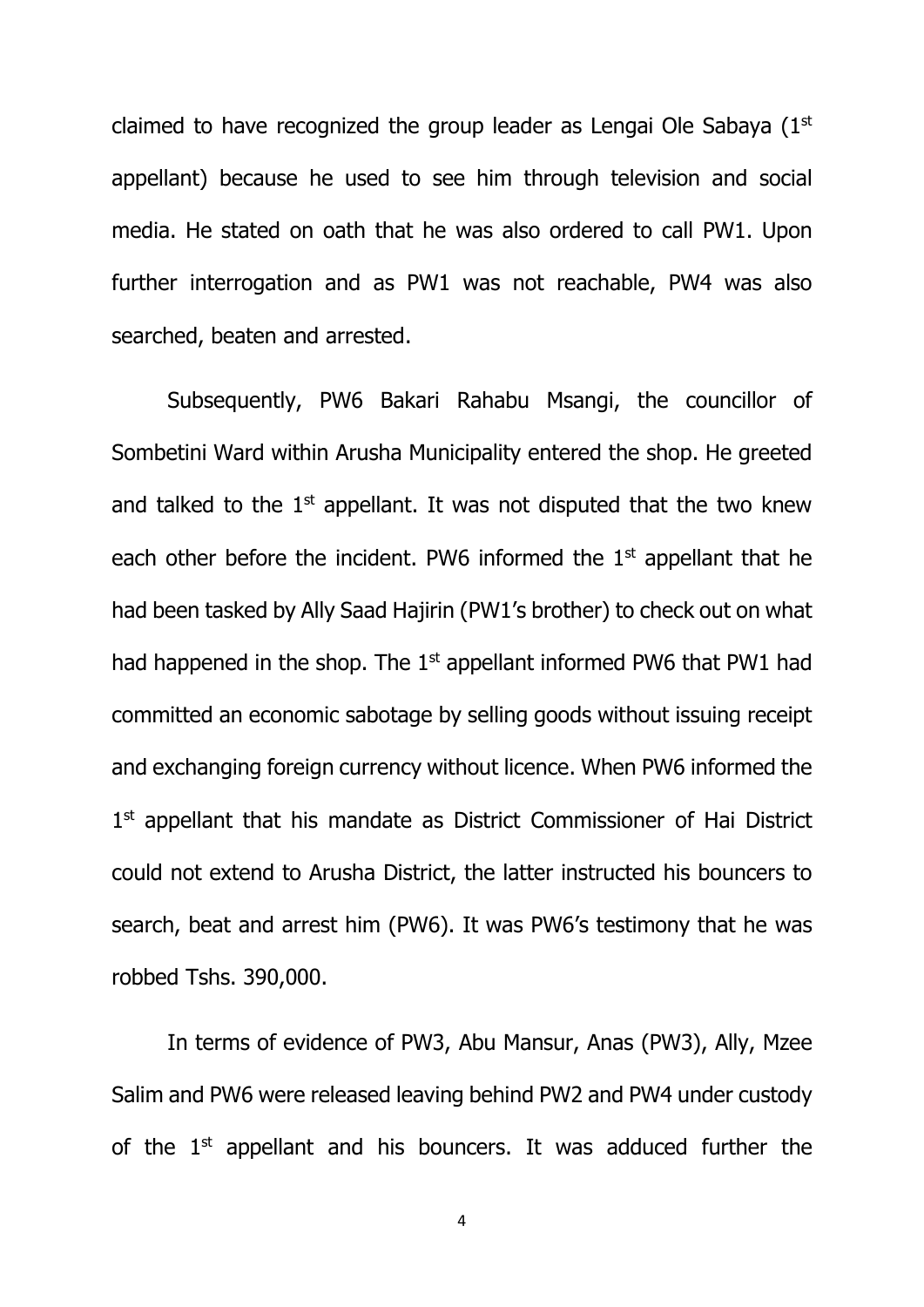appellants and his bouncers collected or took documents, EFD Machine, mobile phones and Tshs. 2,679,000 from PW1's shop. Thereafter, the  $1<sup>st</sup>$ appellant presented PW2 and PW4 to Arusha Police Station. He handed over them to PW7 ASP Gwakisa Venance Mlinga who granted them police bail. At the same time, PW6 reported the matter to the police thereby leading to the investigation and arraignment of the appellants with the foresaid counts.

Other witnesses who testified for the prosecution are, PW5 Selemani Kassim Msuya who witnessed the  $1<sup>st</sup>$  appellant and his bodyguards entering PW1's shop; PW7 ASP Gwakisa Venace Mlinga, the then Office Commanding In Chief of Arusha District who investigated this case, PW8 Magdalena James Malya, who introduced herself as PW6's wife; PW9 Inspector Evarist Francis Mwamengo, a police officer who conducted an identification parade, in which PW6 identified the  $3<sup>rd</sup>$  appellant; PW10 Ngiana Mtui, a medical officer who attended PW6 on 10<sup>th</sup> February, 2021; and PW11 H348 D/C James, another police officer who investigated this matter.

The prosecution tendered eight documentary exhibits to supplement the oral testimonies adduced by its witnesses. These were, Medical Examination Report (PF3) of PW6 (Exhibit P1); Identification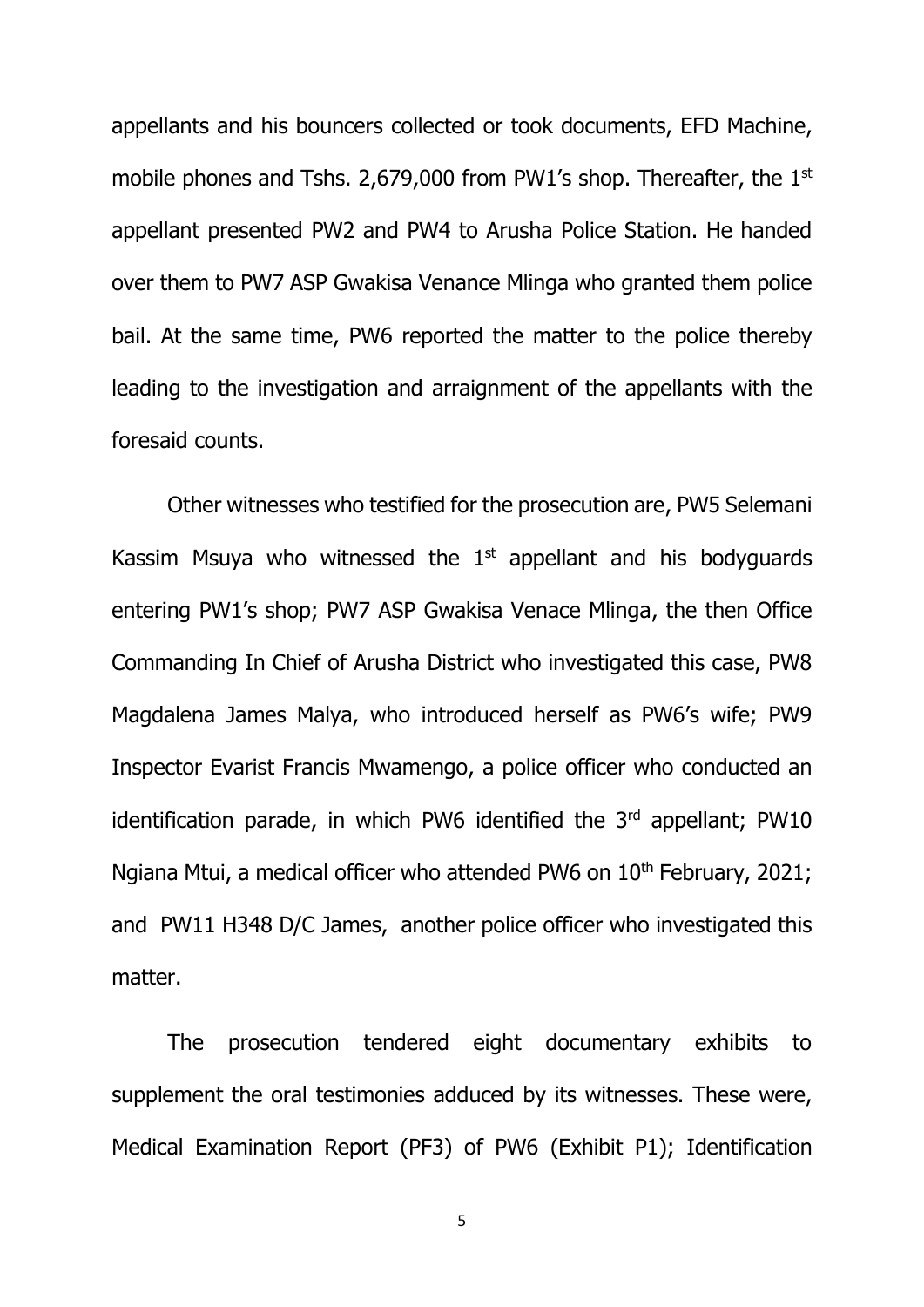Parade Register (Exhibit P2); Letter dated the 16<sup>th</sup> day of July, 2021 which forwarded PW6's pictures to the Forensic Bureau (Exhibit P3); FB3 Five Still Picture (Exhibit P4); FB2 Certificate (Exhibit P5); FB3 Five Still Picture (Exhibit P4) collectively); FB 1 Covering Letter dated  $25<sup>th</sup>$  July, 2021 (Exhibit P6); Business Licence of Muhammad Saad Hajirin (Exhibit P7); and Certificate of Registration for TIN No of Muhammad Saad Hajirin (Exhibit P8).

In their respective defence testimonies, the appellants denied any involvement in the alleged offences. The  $1<sup>st</sup>$  appellant stated that he went to PW1's shop at Soko Kuu, Arusha after being instructed by his appointing authority. He further admitted that two people were arrested from the shop and presented to the police. However, he denied to have been involved in stealing or robbing any property from that shop. On the other hand, the 2<sup>nd</sup> and 3<sup>rd</sup> appellants raised the defence of *alibi*. While the 2nd appellant stated that the offence was committed when he was at Bomang'ombe, Hai District in Kilimanjaro, the 3<sup>rd</sup> appellant stated that he was at his home located at Shamsa. The latter (3rd appellant) disputed the names Daniel Gabriel Mbura appearing in the charge sheet to be his. He stated that his names are Daniel Laurent Mbura. He tendered his Secondary School Leaving Certificate (Exhibit D2) and Certificate issued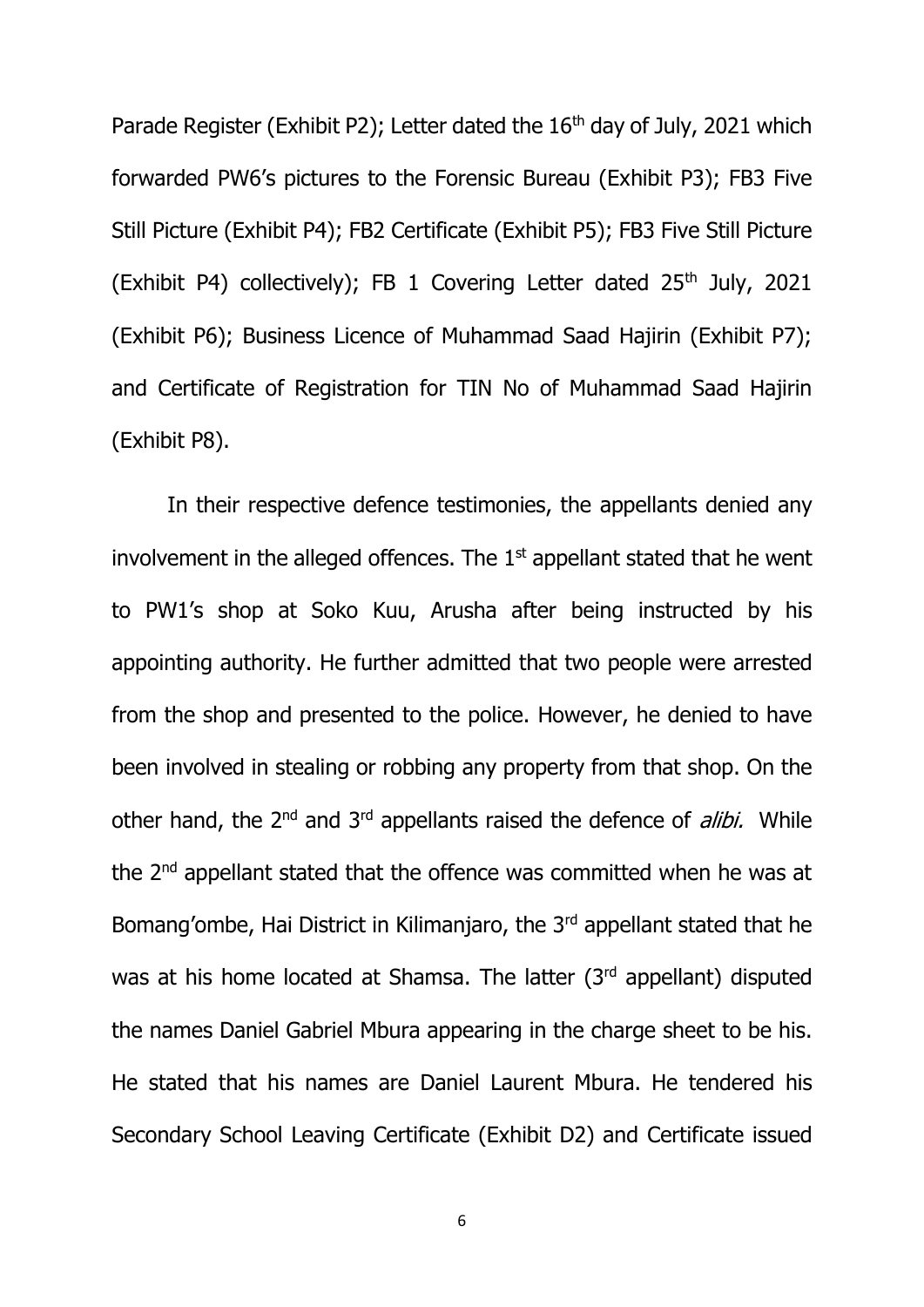by Tropical Centre Institute Limited (Exhibit D3) to support his oral testimony. In addition, the appellants relied on the complainant's statement (Exhibit D1) which was recorded by PW6.

After a full trial, the trial court was convinced that the prosecution had proved the second count. As to the first and third counts, the trial court arrived at a finding that both counts were not proved. However, the learned trial magistrate was of the firm view that the evidence adduced proved a lesser offence of robbery with violence. Upon considering that the offence of robbery with violence was committed by more than one persons, the learned trial magistrate went on to convict the appellants on a substituted offence of gang robbery on the first and third counts. In accordance with the dictates of the law, the appellants were sentenced to serve thirty years imprisonment on each of count. It was also ordered that the sentences would run concurrently. Therefore, the present appeal is against both the conviction and the sentences.

The appellants have fronted fourteen (14) grounds of appeal with a view to faulting the decision of the trial court. The said grounds are reproduced hereunder: -

1. THAT, the learned Honourable trial Magistrate erred both in law and fact when convicted and sentenced the Appellants on a defective charge sheet.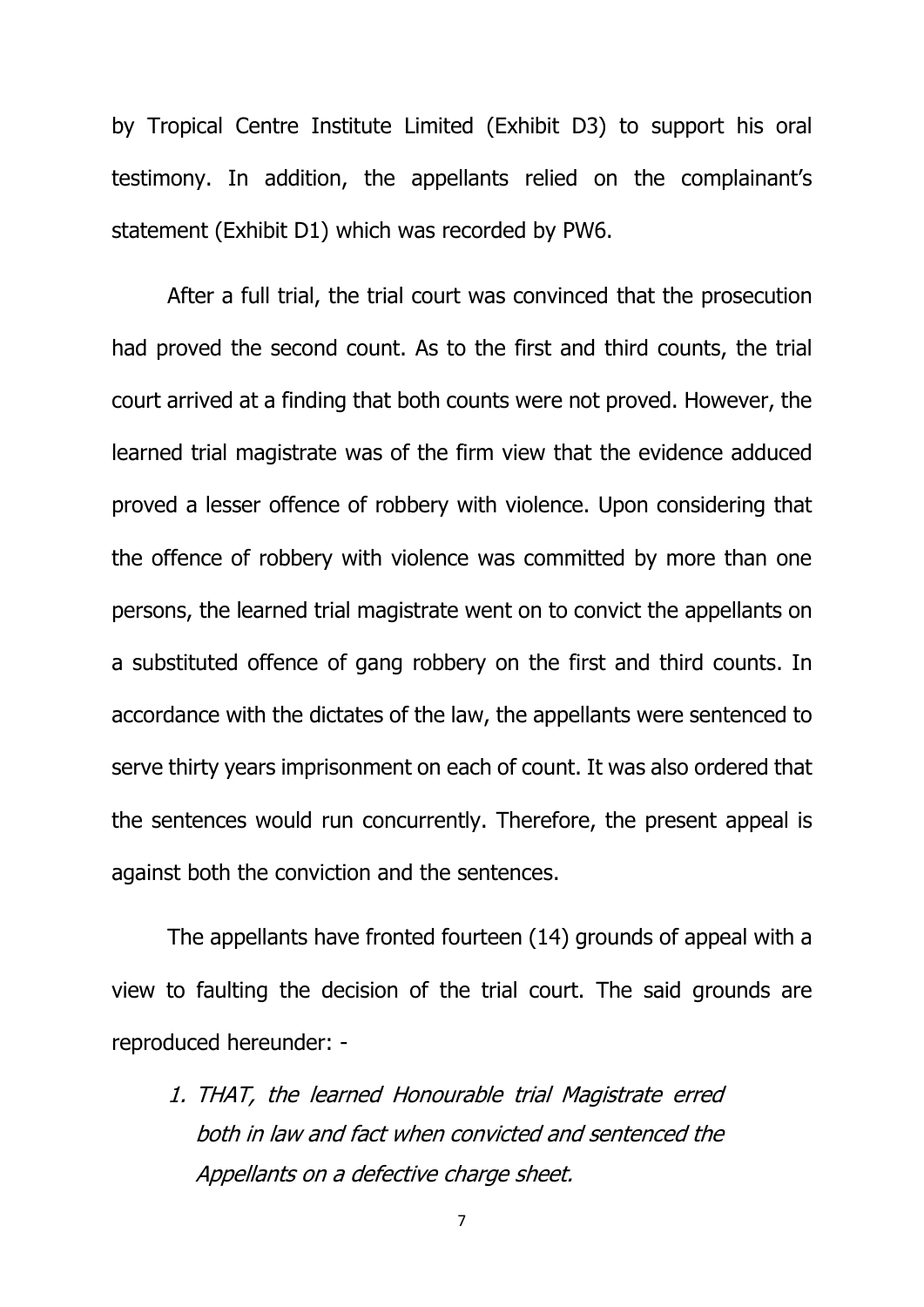- 2. THAT, the trial Honourable trial Magistrate erred both in law and fact when erroneously concluded that Appellants were properly identified and respectively recognized.
- 3. THAT, the trial court erred in law and fact when violated the criminal procedure and eventually convicted and sentenced the Appellants based on irregular proceedings.
- 4. THAT, the trial court erred both in law and fact when convicted and sentenced the Appellants based on a poorly and improperly investigated case.
- 5. THAT, having concluded that the offence of armed robbery was not committed in respect of count No. 1 and Count No. 3; the learned Honourable trial Magistrate erred in law and fact when erroneously substituted the offence of armed robbery, and then convicted and sentenced the Appellants with the offence of gang robbery.
- 6. THAT, the trial learned Magistrate erred in law and fact when convicted and sentenced the Appellants with gang robbery and armed robbery while the charge was not proved beyond reasonable doubt.
- 7. THAT, the trial court erred in law and fact when convicted and later sentenced the Appellants despite of a great contradiction in the testimony of Prosecution witnesses.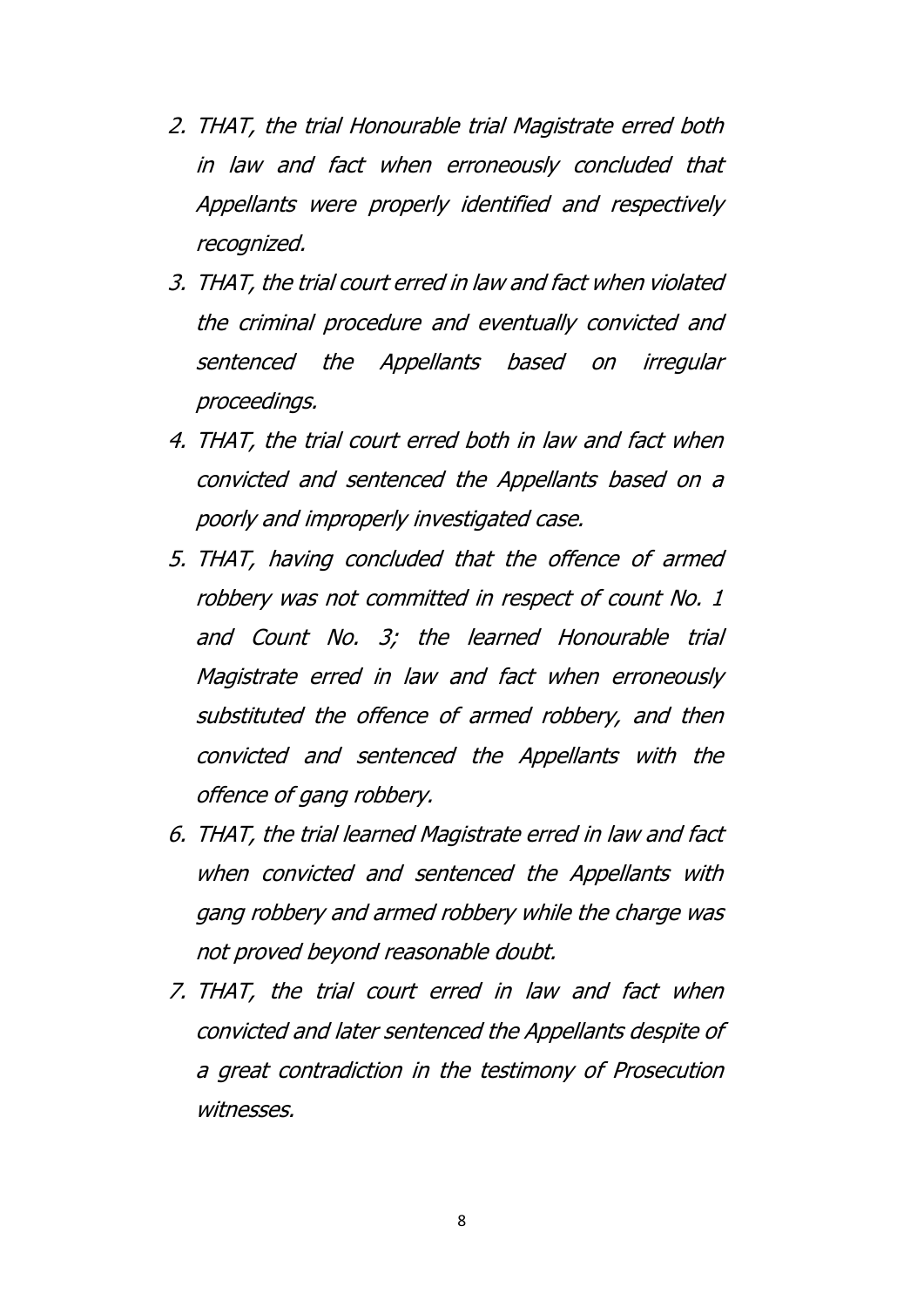- 8. THAT, the trial Magistrate erred in law and fact when failed to analyse and properly evaluate evidence which was tendered before the Court and eventually convicted and sentenced the Appellants.
- 9. THAT, the learned Honourable trial Magistrate erred in law and fact when erroneously concluded that the Appellants used and directed offensive weapon or robbery instrument against PW6 when stealing his money Tshs. 390,000 while inside the shop of PW1.
- 10. THAT, the trial court erred in law and in fact when relied on unreliable testimony of PW6 and eventually convicted and sentenced the Appellants with the offence of armed robbery.
- 11. THAT, the learned trial Magistrate erred in law and fact when erroneously admitted Exhibits P2, P4 and consequently relied upon the tendered Exhibits P1, P2, P3, P4, P5, P6, P7 and P8 in convicting the Appellants.
- 12. THAT, the learned Honourable trial Magistrate erred both in law and fact when erroneously concluded that Appellants used actual violence while committing offences under count No. 1, count No. 2 and Count No. 3.
- 13. THAT, the learned Honourable trial Magistrate erred in law and fact when erroneously invoked the doctrine of common intention and consequently relied upon it to convict and sentence the Appellants.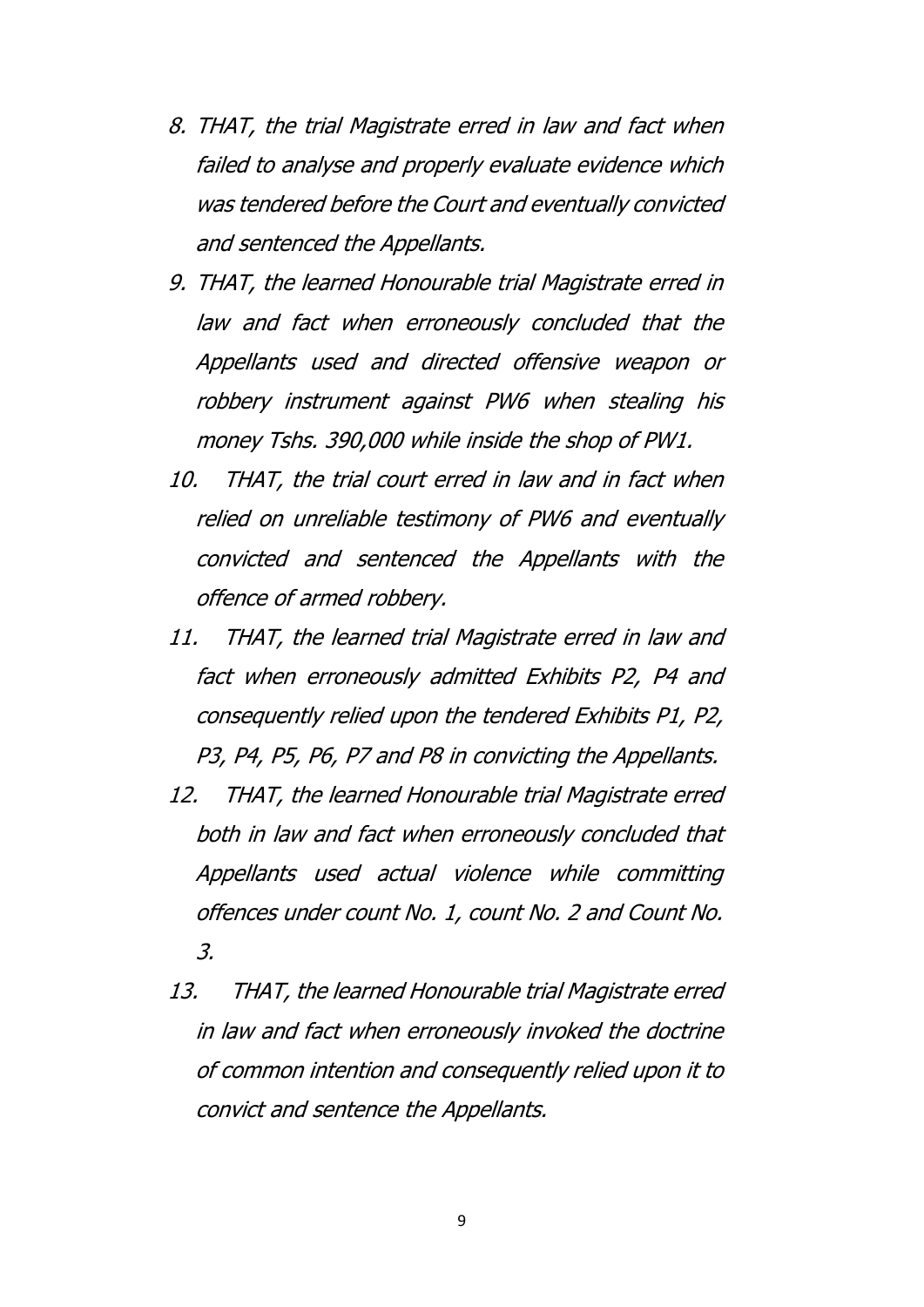14. THAT, the learned trial Magistrate erred in law and fact when shifted the burden of proof to the Appellants by erroneously considering and relying upon opinions, assumptions and other extraneous matters which were not supported in evidence.

At the hearing of this appeal, the appellants appeared in person. They were also represented by a team of six learned advocates namely, Mr. Majura Magafu, Mr. Moses Mahuna and Ms. Fauzia Mustafa for the 1<sup>st</sup> appellant, Mr. Edmund Ngemela and Mr. Sylvester Kahunduka for the 2<sup>nd</sup> appellant and Mr. Fridolin Bwemelo for the 3rd appellant. On the other side, the respondent, Director of Public Prosecutions had the legal services of Mr. Ofmedy Mtenga, and Ms. Verdiana Mlenza, learned Senior State Attorneys and Mr. Baraka Mgaya, learned State Attorney.

The learned counsels for both sides submitted their respective submissions for and against the appeal at hand. I commend them for the research conducted in support of their respective positions. I do not intend to reproduce their submissions and cited authorities. They are rest assured that their contending arguments will be considered in the course of determining the grounds or issues pertaining to this appeal.

Before determining the merits or otherwise of the appeal, I find it appropriate to restate the principles that govern this Court. The first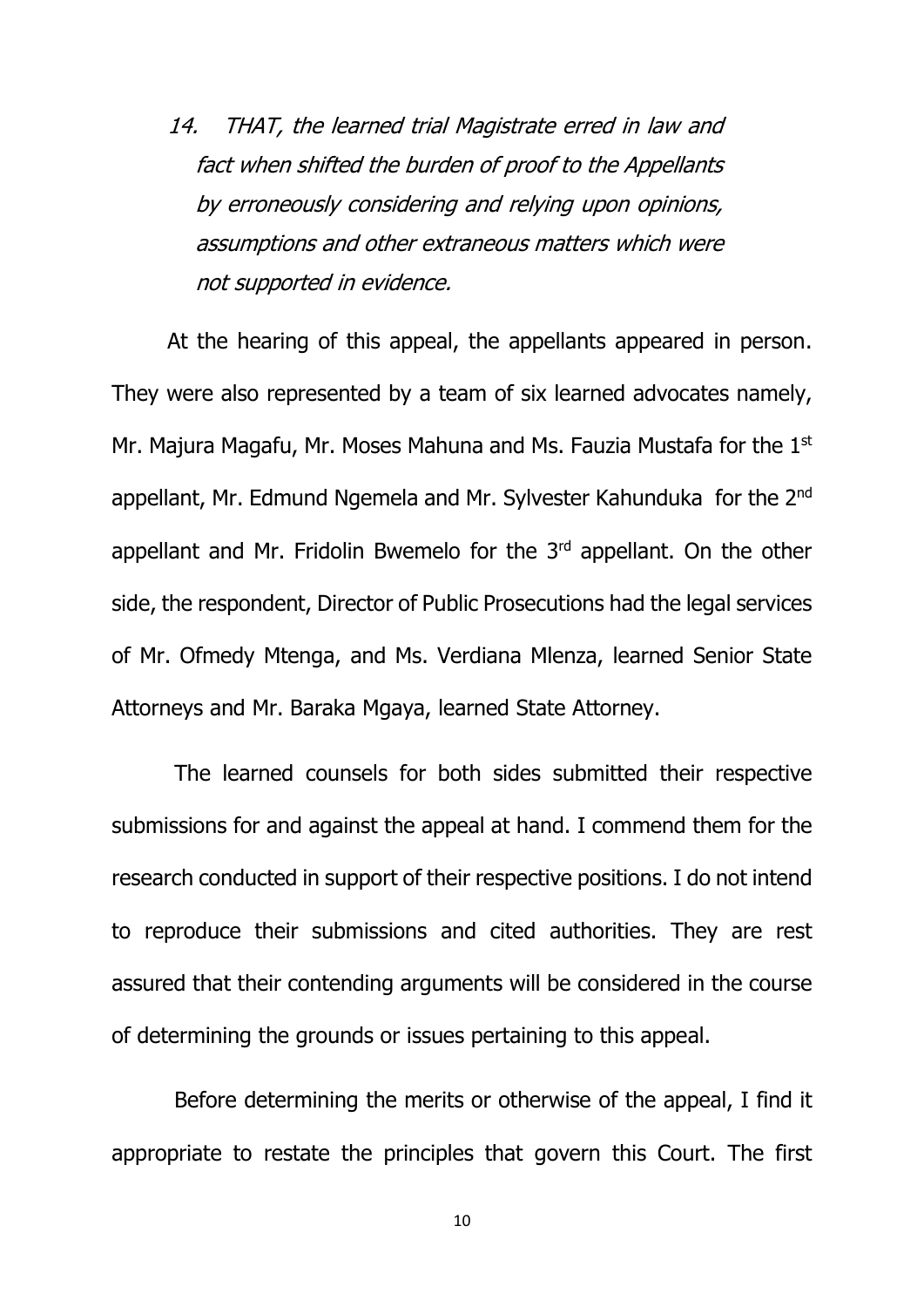principle is to the effect that, this being a first appeal, it is in the form of rehearing. In that regard, this Court is enjoined to re-evaluate the entire evidence on record by reading the evidence and subjecting it to a critical analysis before making a decision of upholding the trial court's decision or arriving at its own conclusion. See also the case of **Napambano Michael @Mayanga vs R**, Criminal Appeal No. 268 of 2015 (unreported) in which the Court of Appeal held:

> "The duty of first appellate court is to subject the entire evidence on record to a fresh re-evaluation in order to arrive at decision which may coincide with the trial court's decision or may be different altogether. "

Similar position was stated in the case of **R.D. Pandya vs R** (1957) EA cited with approval in the case of **Faki Said Mtanda vs R**, Criminal Appeal No. 249 of 2014 (unreported) where it was held as follows:

> "It is a salutary principle of law that a first appeal is in the form re- hearing where the court is duty bound to reevaluate the entire evidence on record by reading together and subjecting the same to a critical scrutiny and if warranted arrive to its own conclusion.

Another principle is to the effect that the burden of proof in criminal cases lies on the prosecution and that the standard of proof is beyond reasonable doubts. Therefore, each and every element or ingredient of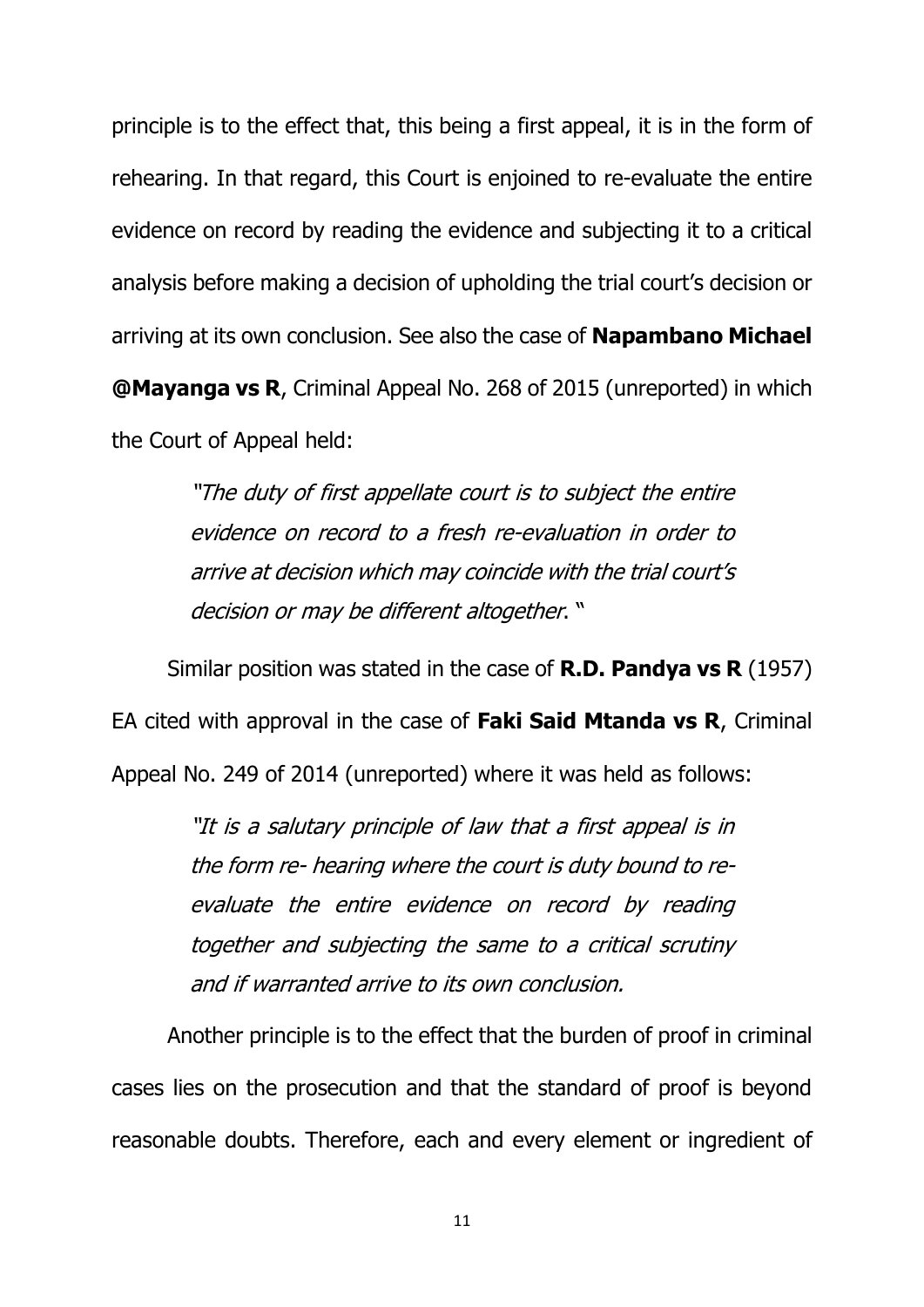offence is required to be proved beyond reasonable doubts. Unless otherwise provided by the law, the burden of proof cannot shift to the accused person. It is also settled position that, any doubt on the prosecution case must be resolved in favour of the accused.

In determining this appeal, I propose to start with the  $3<sup>rd</sup>$  and  $11<sup>th</sup>$ grounds of appeal which pivot on the legality of the proceedings before the trial. Submitting in support of these grounds, the learned counsel for the appellants pointed out several irregularities in the proceedings of the trial court.

The first irregularity, according to Mr. Magafu, is on the admission of Exhibits P4, P5, P7 and P8. He contended that Exhibits P4 and P5 were admitted despite the objection on their admission. He also faulted the learned trial magistrate for failure to consider that Exhibits P7 and P8 suggest the said Exhibits P4 and P5 had been fabricated. As to Exhibits P7 and P8, Mr. Magafu contended that the said exhibits were admitted while they are not related to the case at hand. His argument was premised on the reason that, the location of PW1's shop stated in both exhibits was different from the location stated in the charge sheet.

Responding, Ms. Mlenza contended that, there was no evidence to prove that Exhibits P4 and P5 had been fabricated. She further submitted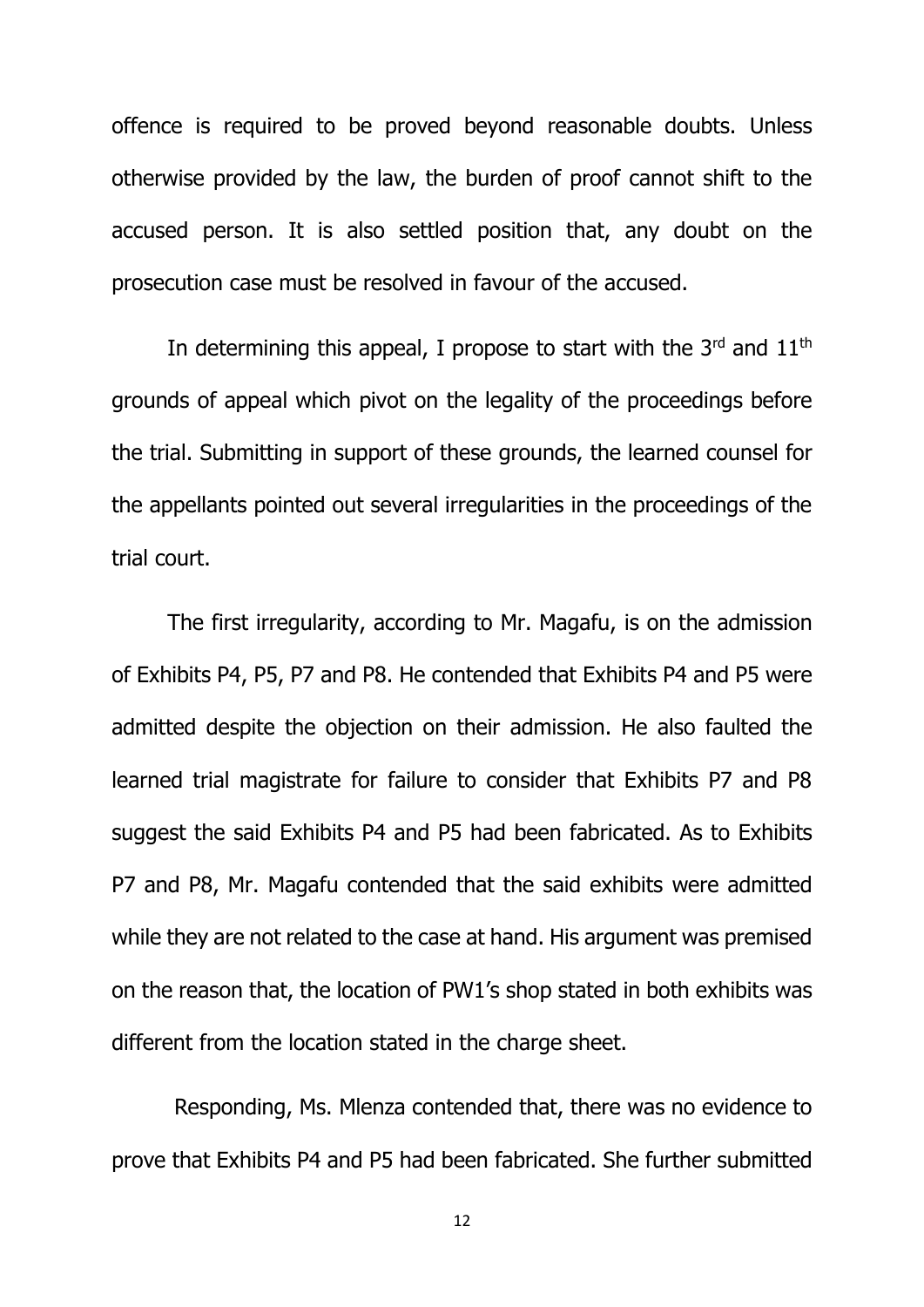that the said complaint was an afterthought on the reason that it was not raised during trial. The learned State Attorney referred me to the case of **Nyerere Nyagua vs Republic,** Criminal Appeal No. 67 of 2010(unreported) and **Vicent Ilomo vs Republic,** Criminal Appeal no. 337/2017 (unreported). With regard to Exhibits P7 and P8, she submitted that the said exhibits are relevant to the case at hand. Citing the case of **Robinson Mwanjisi and 3 Others vs R** (2003) TLR 218, she submitted that all documents were duly cleared for admission.

On my part, this matter should not detain this Court. It is settled law that, the mandate to determine admission of any evidence is vested in the trial court. Therefore, an appellate court cannot decide the issue of admission of evidence basing on the ground which was not raised during trial. This position was stated in **Shihoze Semi and Another vs R**  [1992] TLR 330 and two case namely **Vicent Ilomo** (supra) and **Nyerere Nyagua (supra)** referred to by the learned Senior State Attorney. For instance, it was held as follows in **Nyagua's** case: -

> "But the appellant did not object its admissibility when it was about to be tendered. So the trial court and the prosecution were not deprived of the opportunity to consider whatever objection the appellant may had, in terms of section 169(2) of the CPA. This deprives him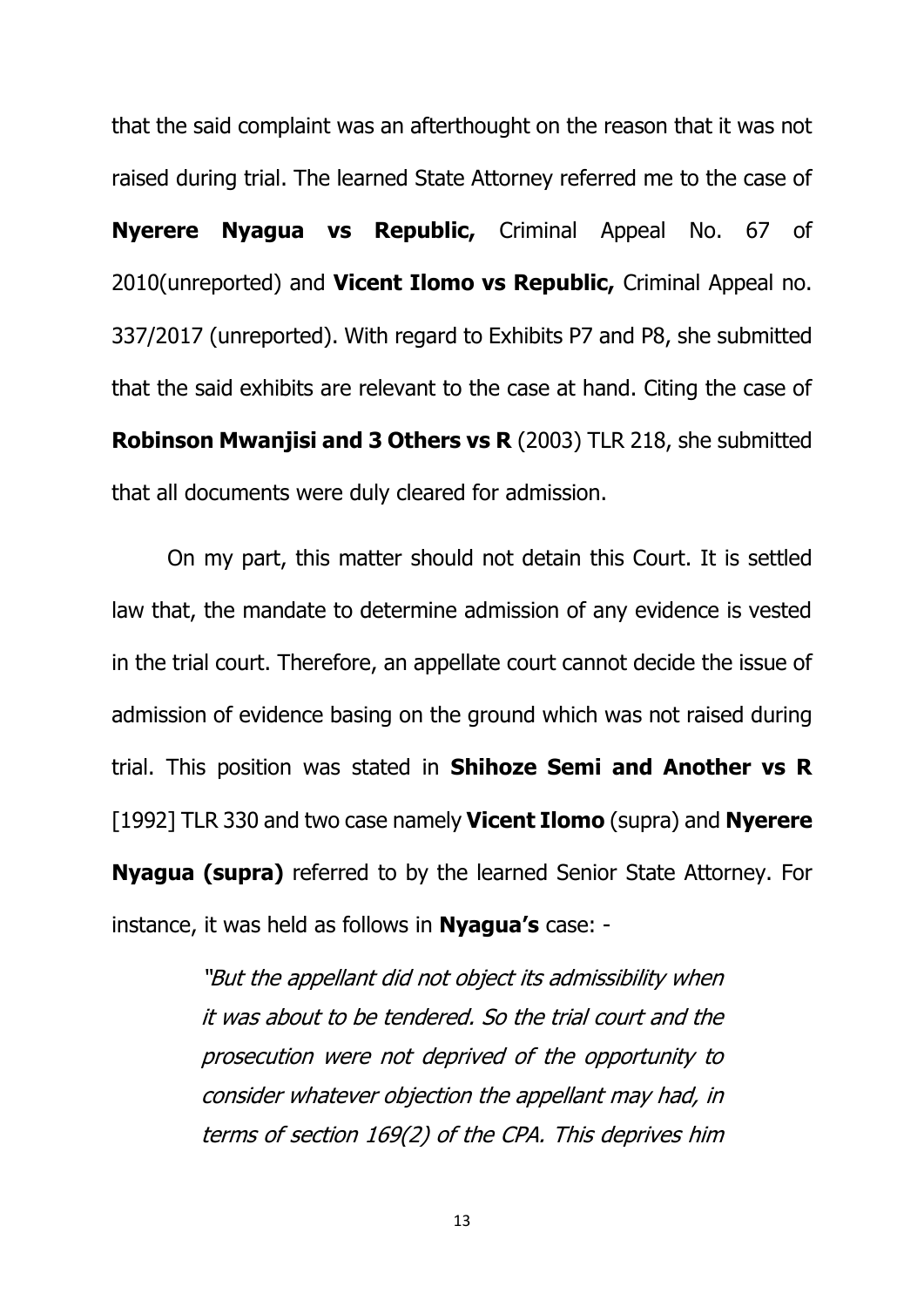# of the right to complain about its admissibility at this stage"

I have shown herein, the appellants' grievance is on admission of Exhibits P4, P5, P6, P7 and P8. I agree with Ms. Mlenza, that in terms of the record, Exhibits P4, P6, P7 and P8 were admitted without being objected by the appellants. In that regard, the complaint or objection raised at this stage lacks merit. It violates the established procedure. Considering further that admissibility of evidence is not determined by its relevance, Mr. Magafu's argument that Exhibit P7 and P8 were not relevant to the charge preferred against the appellants is devoid of merits. The relevance of that argument is on the weight accorded on the said exhibits.

With regard to Exhibit P5, the record tells it all. The objection on its admission was on failure to comply with the provisions of section 18(2) of the Electronic Transaction Act, 2015 (ETA). None of the appellants' counsel addressed this Court on whether the trial court erred in deciding the ETA was not contravened. From the foregoing, the appellants' complaints on admission of documentary evidence is dismissed for want of merit.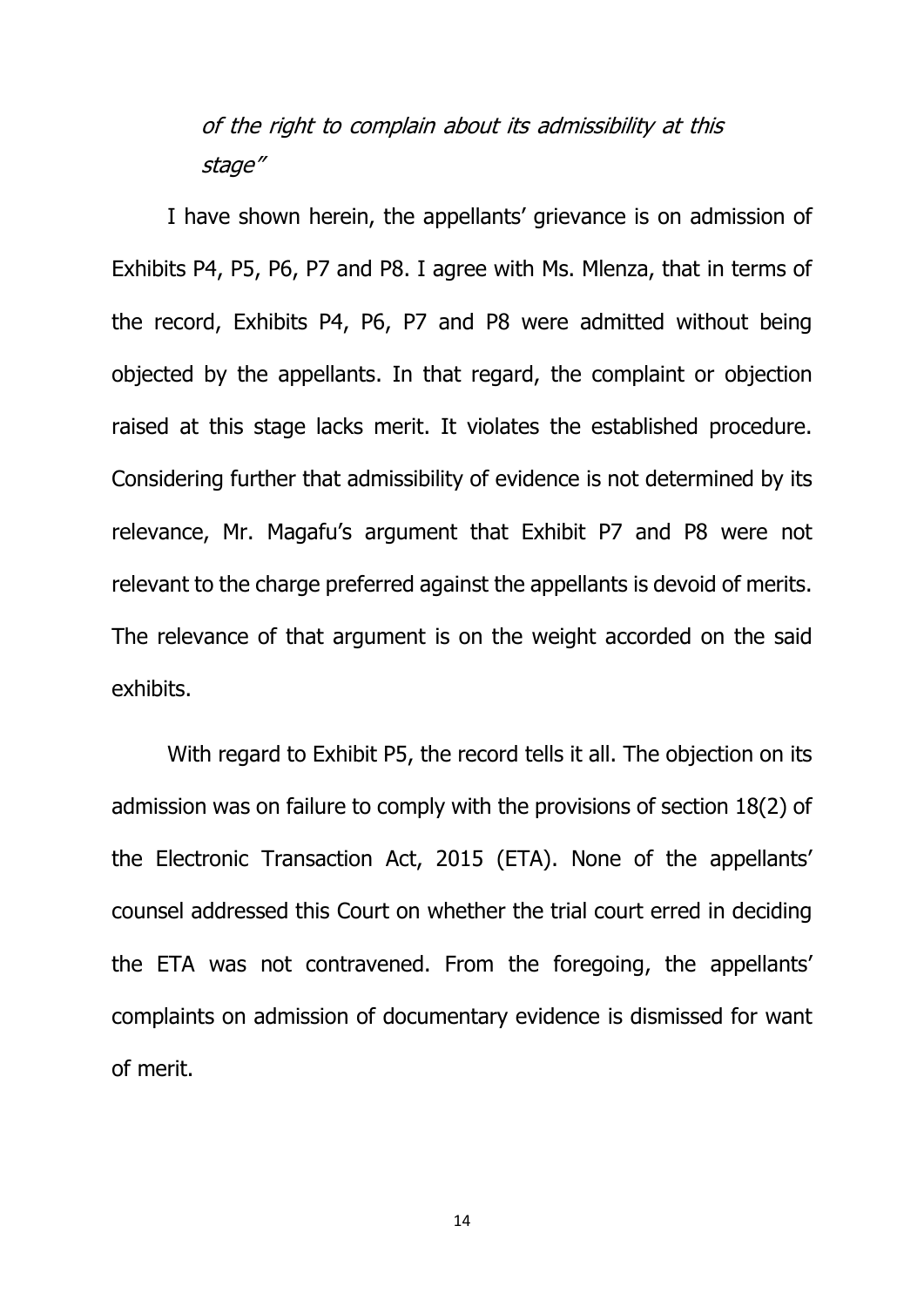The second irregularity is to the effect that the trial court failed to consider the 3<sup>rd</sup> appellant's defence of *alibi*. Submitting on this complaint, Mr. Magafu argued that the trial court erred in holding that the 3rd appellant was duty bound to prove the defence of *alibi*. His argument was founded on the ground that, the 3rd appellant issued the notice to rely on the defence of *alibi* as required by section 194 of the CPA. He went on to submit that it is the prosecution which was duty bound to disapprove the particulars stated in the notice of *alibi*. To fortify his argument, the learned counsel cited the case of **Abdallah Musa Mollel @Banjoo vs DPP**, Criminal Appeal No. 31 of 2008 (unreported). In that case, the Court of Appeal held that:-

> "It is trite law that an accused person is not required to be prove his alibi. It is sufficient for him if the alibi raises a reasonable doubt."

In her reply on this complaint, Ms Mlenza conceded that the 3rd appellant issued the notice of *alibi* in accordance with the law. However, she contended that the defence of *alibi* was duly considered by the learned trial magistrate when held that the 3<sup>rd</sup> appellant failed to call a witness who was with him on the fateful day. The learned Senior State Attorney further argued that the defence of *alibi* is required to be proved on the balance of probabilities. She cited the cases of **Maramo Slaa Hofu**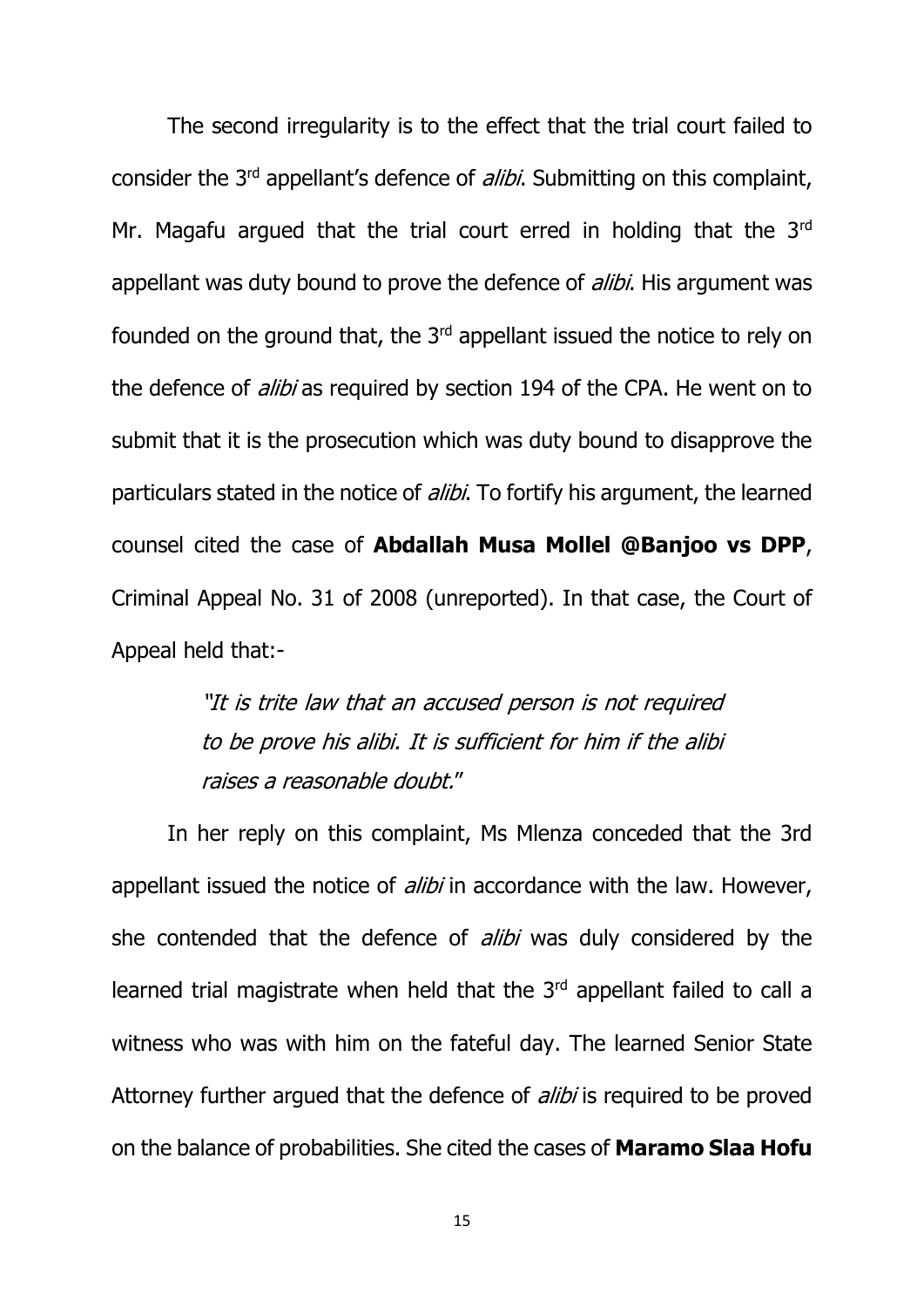**and 3 others**, Criminal Appeal No. 246 of 2011, **Kubezya John vs R**, Criminal Appeal No. 488 of 2015 to support her argument. It was also her argument that the 3<sup>rd</sup> appellant's defence of *alibi* could not stand because he was identified at the scene of crime. On that position, Ms. Mlenza urged me to hold that the trial court was right in not considering the 3rd appellant's defence of alibi.

It is borne out of the record that the  $3<sup>rd</sup>$  appellant's defence of *alibi* was considered by the trial court. This is reflected at page 80 of the judgment. However, the trial court did not accord any weight on that defence. That was after considering, among others, that the 3<sup>rd</sup> appellant had not called a member of his family or fellow tenant to support his defence of *alibi*.

At this juncture, I agree with Mr. Magafu that an accused person who issues the notice of *alibi* has no duty to prove it. He is only required to raise a reasonable doubt, as held in **Abdallah Musa Mollel @Banjoo vs DPP**, Criminal Appeal No. 31 of 2008 (unreported) that:-

> "It is trite law that an accused person is not required to be prove his alibi. It is sufficient for him if the alibi raises a reasonable doubt."

Therefore, much as the 3<sup>rd</sup> appellant's notice gave the particulars of his *alibi*, it was the prosecution duty to disapprove the same.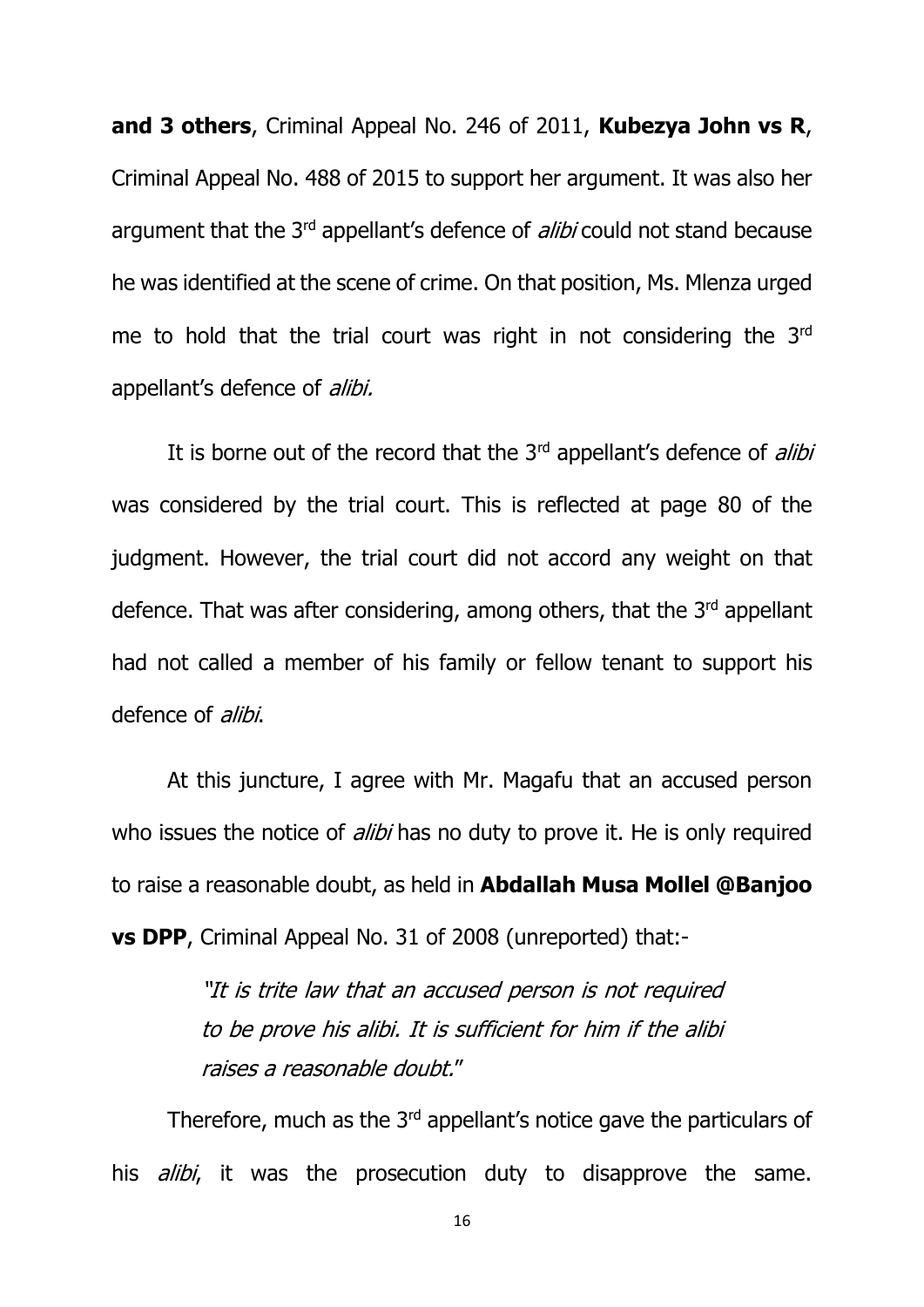Nevertheless, the judgment displays that the trial court considered further that the 3<sup>rd</sup> appellant was duly identified at the scene of crime by PW6. In terms of the settled law, the defence of *alibi* dies a natural death if the accused person was identified at the scene of crime. Apart from the case of **Venance Mapunda and Another vs R.** Criminal Appeal No. 16 of 2002 referred to by the trial court, this position was stated in the case **Kubezya John** (supra). The Court of Appeal observed that:-

> "That fact; that is, the fact that the appellant was identified at the locus in quo diminishes his alibi. See **Abdallah Mussa @Banjoo vs the Director of Public Prosecutions,** Criminal Appeal No. 13 of 2008…"

Now, since the trial court was satisfied that the  $3<sup>rd</sup>$  appellant was identified at the scene of crime, I find no irregularity warranting this Court to hold otherwise. The issue whether the  $3<sup>rd</sup>$  appellant was identified at the *locus in quo* will be addressed later in this judgment. As far as the complaint at hand is concerned, it is found not meritorious.

The third irregularity pointed out by Mr. Magafu is failure by the trial court to consider that an identification parade was not conducted on the 1<sup>st</sup> and 2<sup>nd</sup> appellants. On her part, Ms. Mlenza urged this Court to consider that PW6 and PW5 knew the first and second appellants before the incident. As to other witnesses who claimed to have identified the  $1<sup>st</sup>$  and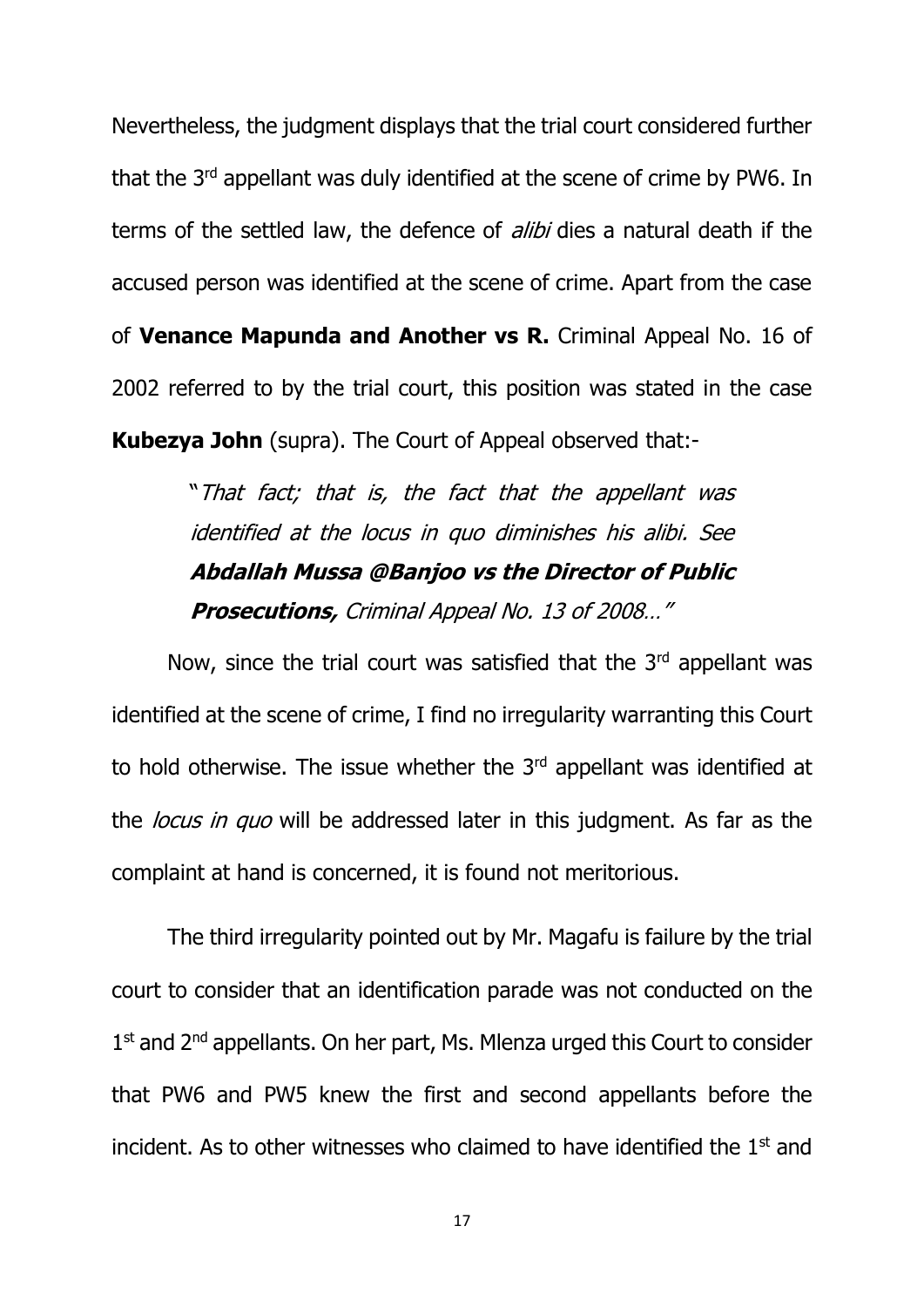2<sup>nd</sup> appellants, she submitted that their evidence on identification was not considered.

In terms of section 60 (1) of the CPA, an identification parade is conducted during the investigation stage for the purpose of ascertaining whether a witness can identify the suspect of the crime. Thus, one of the purposes of an identification parade is to enable a witness to identify his/her assailant or attacker whom he/she has not seen or known before the incident. [See **Joel Watson @ RAS vs R**, Criminal Appeal No. 143 of 2010 unreported)].

In the case at hand, the trial court held the view that the  $1<sup>st</sup>$  and  $2<sup>nd</sup>$ appellants were identified at the scene of crime by PW6. Indeed PW6 testified that he knew the  $1<sup>st</sup>$  and  $2<sup>nd</sup>$  appellants before the incident. Also, PW5 testified that the  $1<sup>st</sup>$  appellant was known to him. That being the case, there was no need of conducting an identification parade for that purpose. As to PW2 and PW3 who also claimed to have identified the  $1<sup>st</sup>$ and 2nd appellants, the trial court's judgment shows that their evidence on identification was not considered by the trial court. In other words, appellants were not prejudiced by their evidence on identification. The said position applies to another complaint raised by Mr. Ngomelo that the learned trial magistrate erred by allowing PW2 to identify the appellants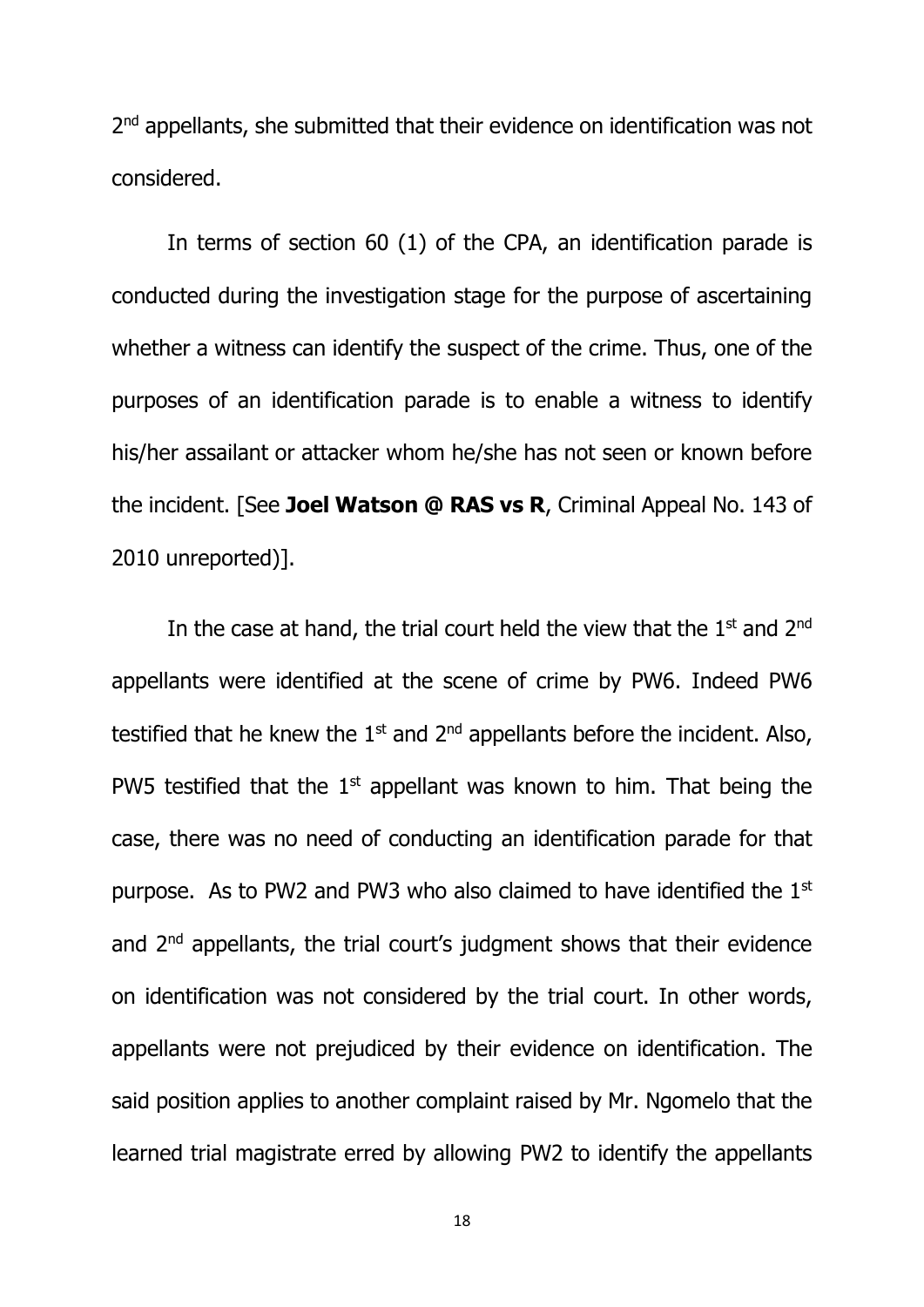in the dock, while he had sustained an objection leading to such identification. As a result, the complaint at hand lacks merit.

The fourth irregularity, fronted by Mr. Magafu is that, the  $1<sup>st</sup>$  and  $2<sup>nd</sup>$ appellants were not arrested and interrogated according to the law. I respectively disagree with him. As rightly submitted by Ms. Mlenza, the fact that the  $1<sup>st</sup>$  and  $2<sup>nd</sup>$  appellants were arraigned before the trial court implies that they were arrested. The contention that  $1<sup>st</sup>$  and  $2<sup>nd</sup>$  appellants were not interrogated is also devoid of merits. It is deduced from PW7's testimony during cross-examination that that  $1<sup>st</sup>$  appellant was interrogated, and that he refused to record the statement. As regards the 2<sup>nd</sup> appellant, that issue was not put to the investigators (PW7 and PW11). Therefore, it cannot be raised at this stage.

The fifth irregularity is that the  $1<sup>st</sup>$  and  $3<sup>rd</sup>$  counts were not reported to the police as required by the law. Making reference to section 131 of the CPA, Mr. Magafu submitted that criminal investigation commences after an information on commission of crime is reported to the police. He contended that the  $1<sup>st</sup>$  and  $2<sup>nd</sup>$  counts were not reported thereby contravening the law. On the other hand, Ms. Mlenza replied that the whole incident was reported to the police. She contended that the  $1<sup>st</sup>$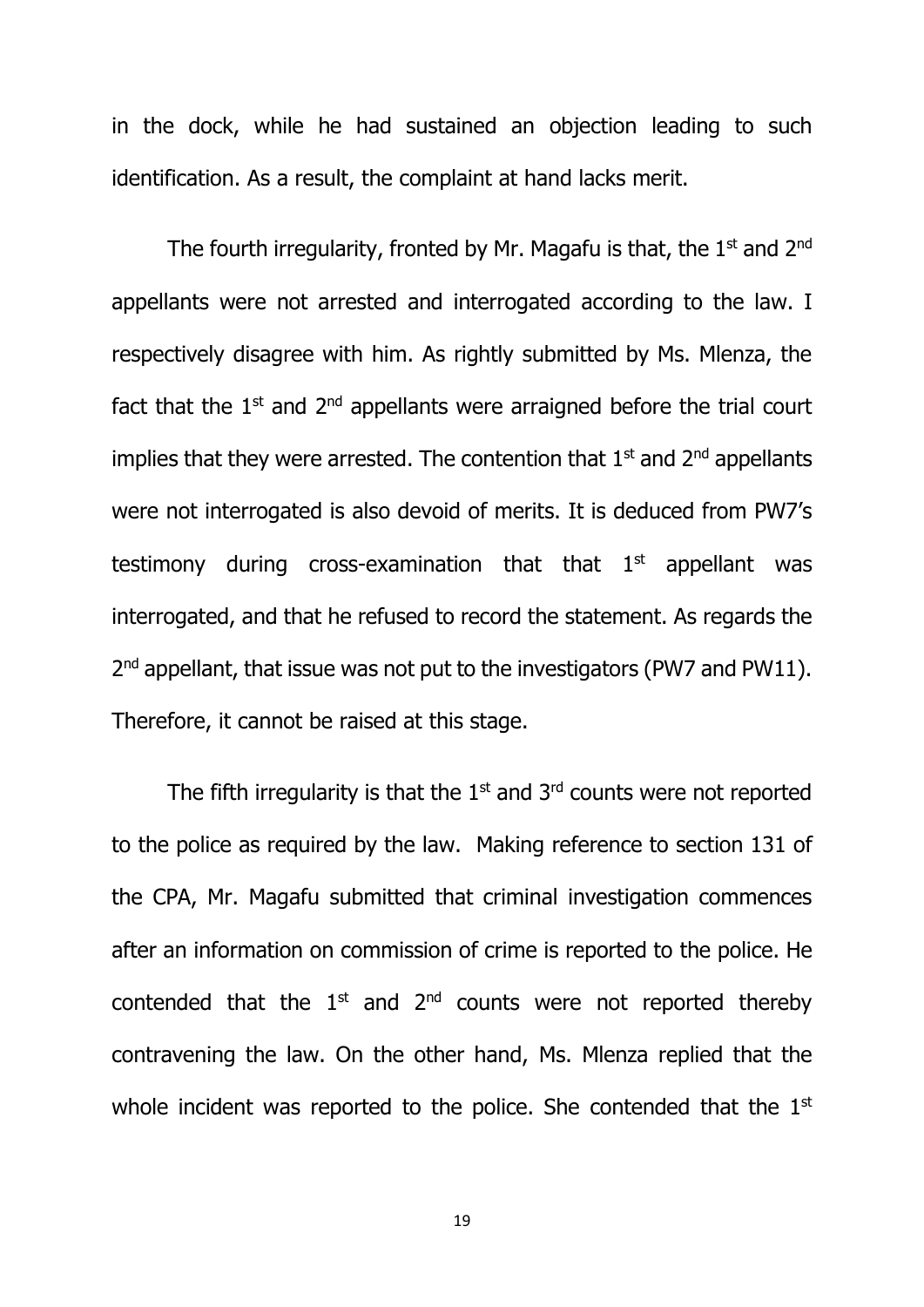count was reported by PW2 and PW4, while the 3rd count was reported by PW3.

In terms of evidence on record, PW6 was the first person to report the offence alleged to have been committed in PW1's shop. Prior to that, PW7 had interrogated PW2 and PW4 when they were presented to the police station by the  $1<sup>st</sup>$  appellant. It was PW7's testimony that he perceived that PW2 and PW4 had not committed the economic sabotage reported by the 1<sup>st</sup> appellant. Following an information reported by PW6, the police commenced an investigation which led to detection of the  $1<sup>st</sup>$ and  $3<sup>nd</sup>$  counts. Much as the  $1<sup>st</sup>$  and  $3<sup>rd</sup>$  counts were noticed in the course of investigating the matter was reported by PW6, the irregularity fronted by Mr. Magafu lacks merits.

The next irregularity advanced by the appellants is centered on amendment of the charge sheet. Mr. Magafu submitted that the trial court erred by allowing amendment of the charge while the prosecution had closed its case. Mr. Ngemela added that the  $2<sup>nd</sup>$  and  $3<sup>rd</sup>$  appellants were denied the right to comment on whether they wanted the witnesses to be recalled. The learned counsel was of the view that the said irregularity goes to the root of the case. Citing the provisions of sections 234 of the CPA and the case of **Barole Simba vs Republic,** Criminal Appeal No.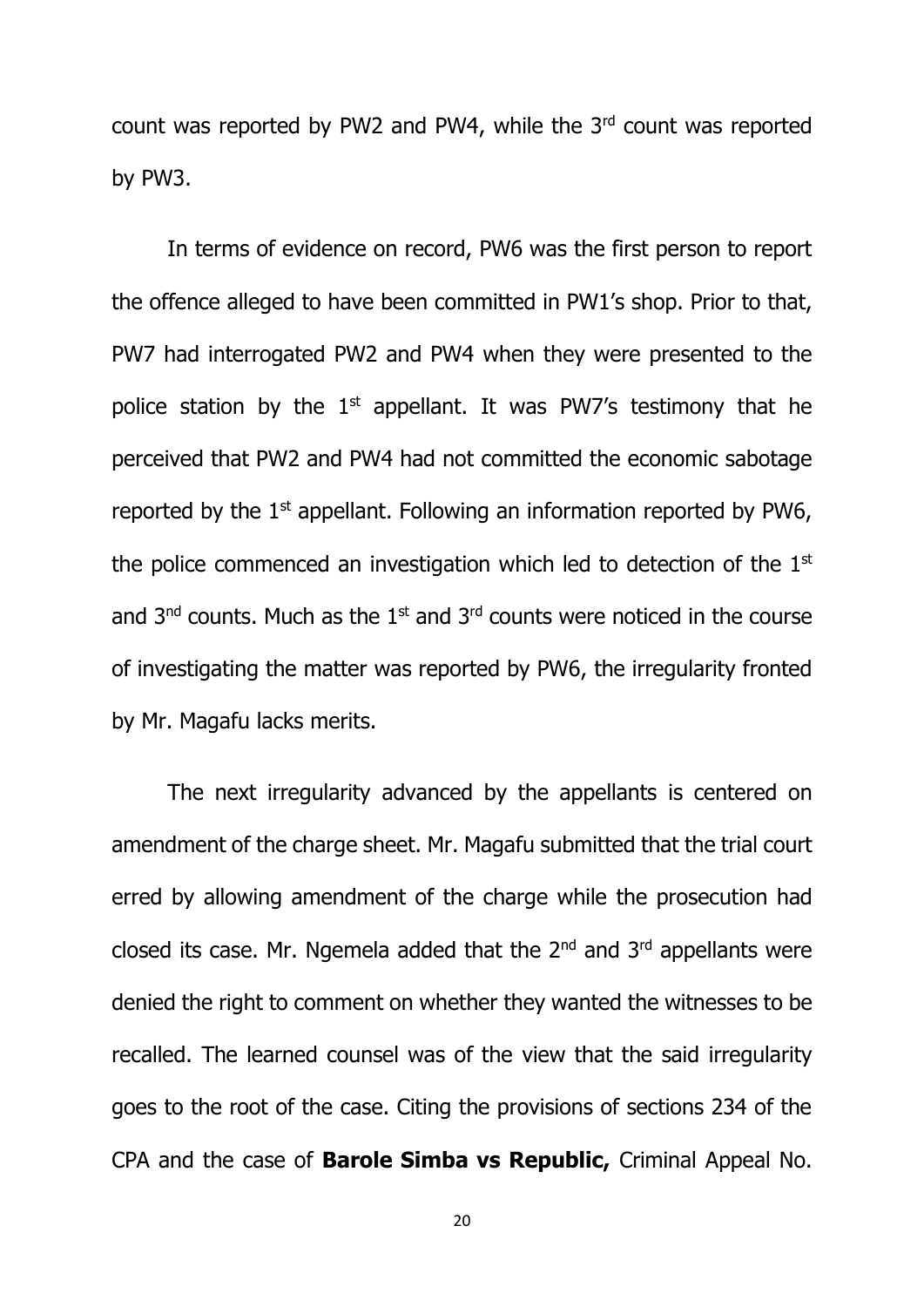525 of 2017 (unreported), he implored me to nullify the proceedings of the trial court.

On the other side, Ms. Mlenza submitted that section 234 of the CPA allows amendment of the charge sheet at any stage during trial. She admitted that the  $2^{nd}$  and  $3^{rd}$  appellant were not asked whether they intended to recall the prosecution witnesses after amendment of the charge sheet. However, she submitted that the 2<sup>nd</sup> and 3<sup>rd</sup> appellants were not prejudiced. Her argument was based on the fact that the altered charge was in respect of the name of the  $1<sup>st</sup>$  appellant and that the  $2<sup>nd</sup>$ and 3rd appellants were duly represented by their advocates. She bolstered her argument by citing the case of **Masamba Musimba @ Musiba Mashi Masamba vs R,** Criminal Appeal No. 138 of 2018(unreported).

The issue under consideration is governed section 234(1) of the CPA which was also cited by both parties. It stipulates:-

> Where at any stage of a trial, it appears to the court that the charge is defective, either in substance or form, the court may make such order for alteration of the charge either by way of amendment of the charge or by substitution or addition of a new charge as the court thinks necessary to meet the circumstances of the case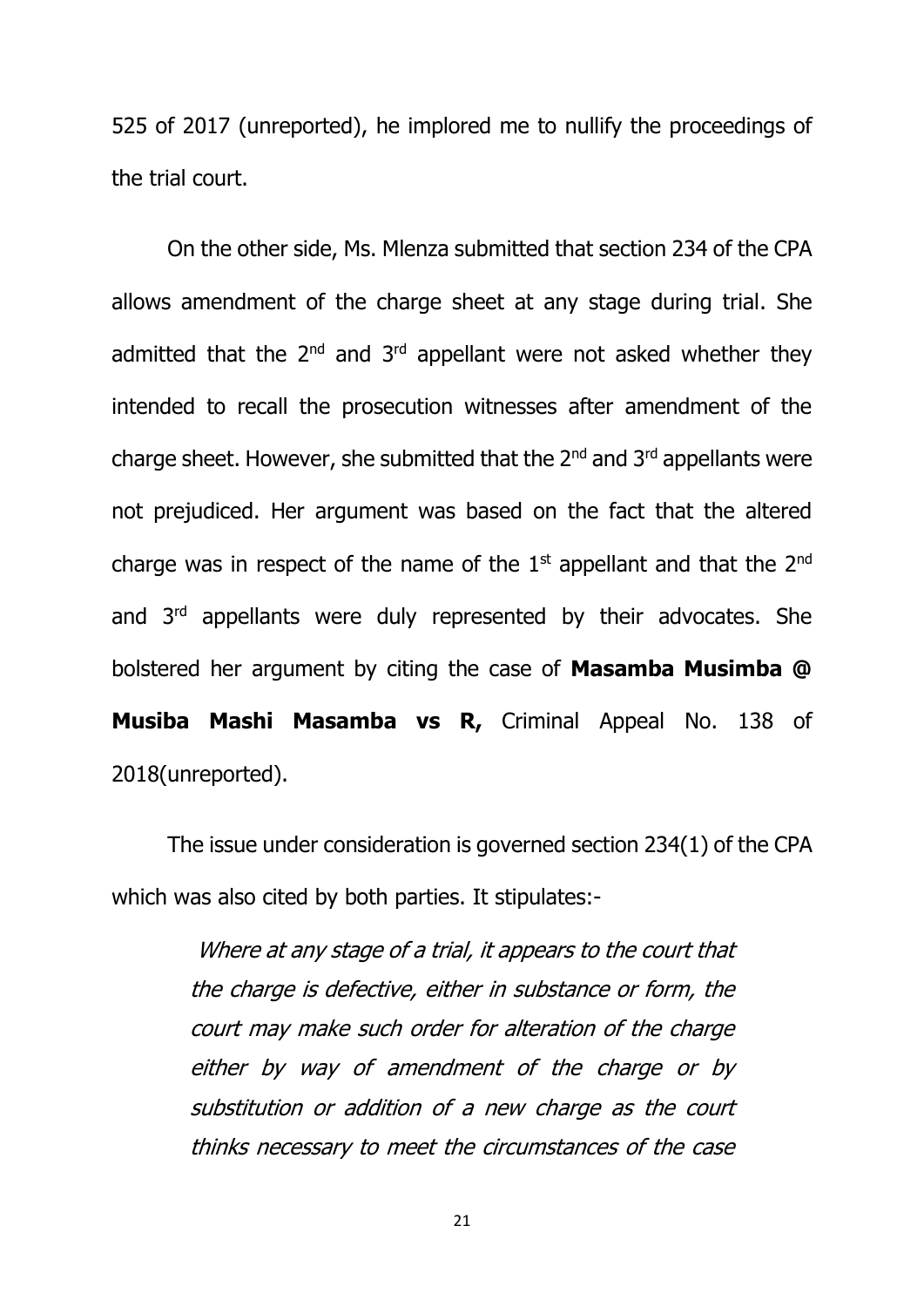unless, having regard to the merits of the case, the required amendments cannot be made without injustice; and all amendments made under the provisions of this subsection shall be made upon such terms as to the court shall seem just."

It is clear that the above provision provides that the charge sheet may be amended at any time during the trial stage. It is also my humble view that the defence case is part of the trial stage. In that regard, a charge sheet or information may be amended at any time before closure of the prosecution. Given the fact that the charge at hand was amended when the  $1<sup>st</sup>$  appellant had deposed his evidence in chief, I am of the view that the appellants' complaint lacks legal basis. It is the findings of this Court that the charge sheet was amended according to the law.

With regard to the second complaint, both parties are at one, that the 2<sup>nd</sup> and 3<sup>rd</sup> appellants were not asked to comment on whether they wanted the prosecution witnesses to be recalled. According to section 234(2)(b) of the CPA, where a charge is amended, the accused person is enjoined to demand that the witnesses or any of them be recalled and give their evidence afresh or be further cross-examined by the accused or his advocate.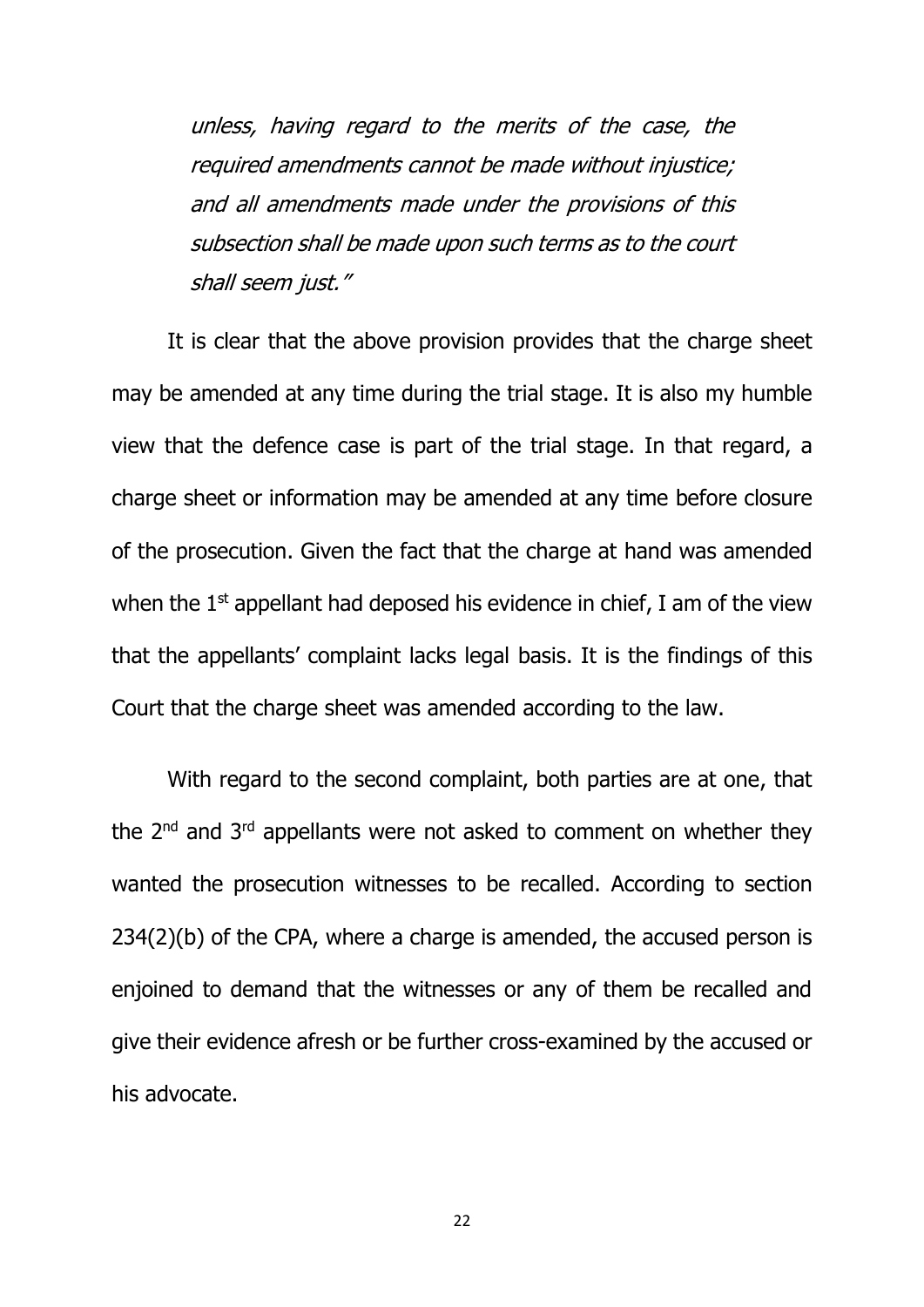In the present case, the record is silent on whether the 2<sup>nd</sup> and 3<sup>rd</sup> appellants' counsel indicated that moved the trial court to recall the prosecution witnesses to give evidence afresh or for further crossexamination. Given the undisputed fact that the amendment made to the charge was to alter the  $1<sup>st</sup>$  appellants' sir name from "SAYABA" to "SABAYA", and as other parts of the charge remained intact, I agree with Ms. Mlenza that the  $2^{nd}$  and  $3^{rd}$  appellants were not prejudiced. This is so when it is considered that they were duly represented by their respective advocates. And guided by the position stated in the case of **Masamba Musimba @ Musiba Mashi Masamba** (supra) and **Chritian Ugbechi vs R**, Criminal Appeal No. 274 of 2019 (unreported), I am of the view that, the trial court's failure to record how the  $2<sup>nd</sup>$  and  $3<sup>rd</sup>$  appellant's wanted to exercise their right under section 234 (2) of the CPA is curable under section 388 of the same law (CPA).

It was also pointed by the appellants when addressing the first ground of appeal, that the case was founded on a charge sheet which was defective. In their respective submissions, Mr. Magafu and Mr. Mahuna contended that the charge sheet was defective for duplicity because all counts were committed in the same cause of transaction.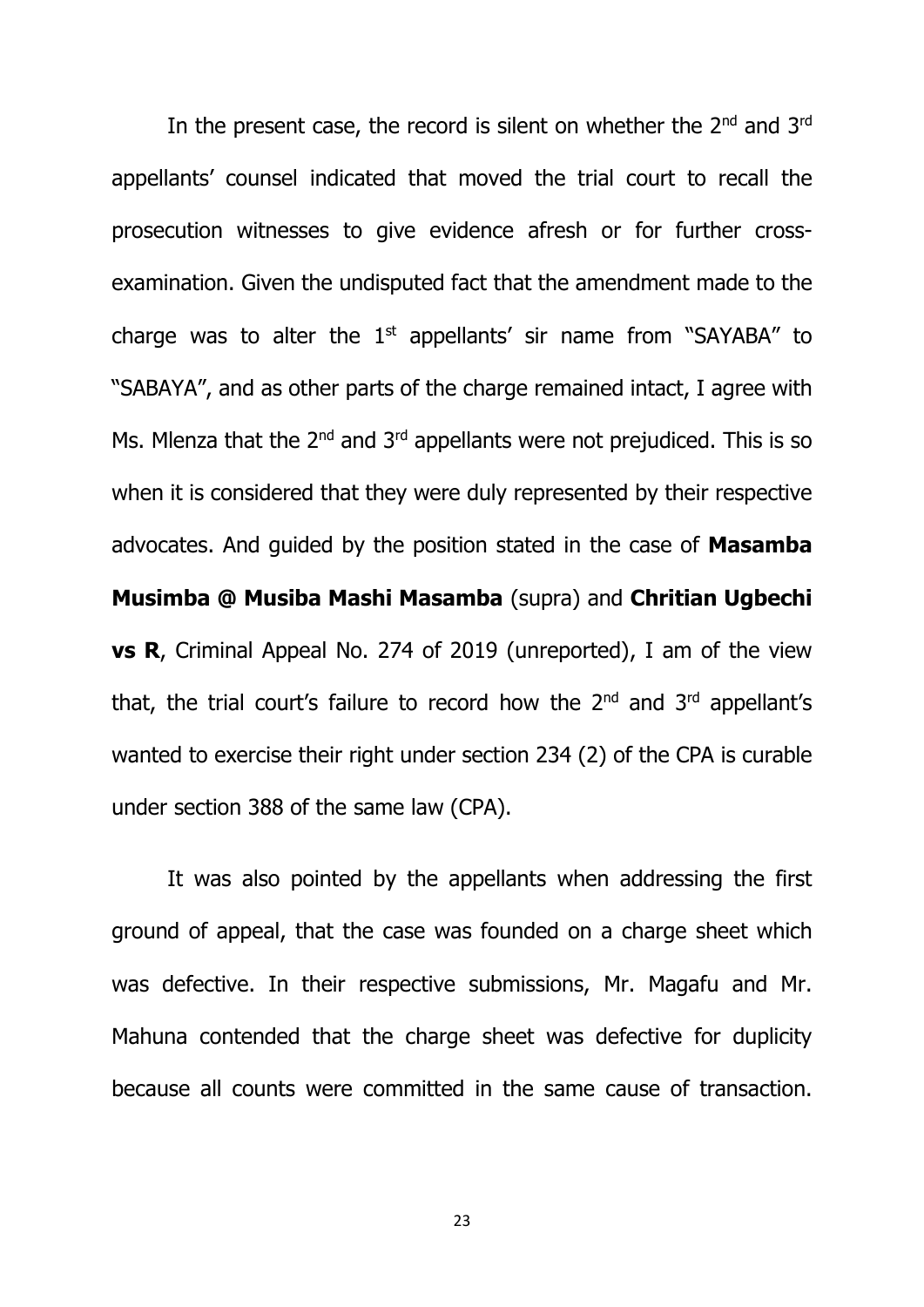According to them, the multiplicity of charges caused double jeopardy to the appellants.

In reply, Ms. Mlenza submitted that the charge sheet separated the counts because the owners of the stolen properties are different. Referring to the case of **R. vs Mnyela** (1934) 1 EAC 152 and **Faustine Magadula vs R** (1994) TLR 98, she argued that lumping the said counts in one count would have rendered the charge defective for duplicity.

Pursuant to section 133(2) of the CPA, more than one offence may be lumped in one charge sheet or information provided the descriptions of each offence is stated in a separate count. The law is settled that a charge is defective for duplicity when its count (s) has/have more than one offence. This stance was stated in **Stanley Murithi Mwaura vs R**, Criminal Appeal No. 144 of 2019, CAT at DSM (unreported) where it was held:-

> "So, it is settled position of law that a charge with a count containing more than one offence is a duplex charge in terms of the above section and the effect is to render it fatally defective according to this Court's decisions in **Issa Juma Idrisa and Another v. R**, Criminal Appeal No. 218 of 2018, **Director of Public Prosecutions v. Pirbaksh Ashraf and Ten Others,** Criminal Appeal No. 345 of 2017 and **Adam Angelius**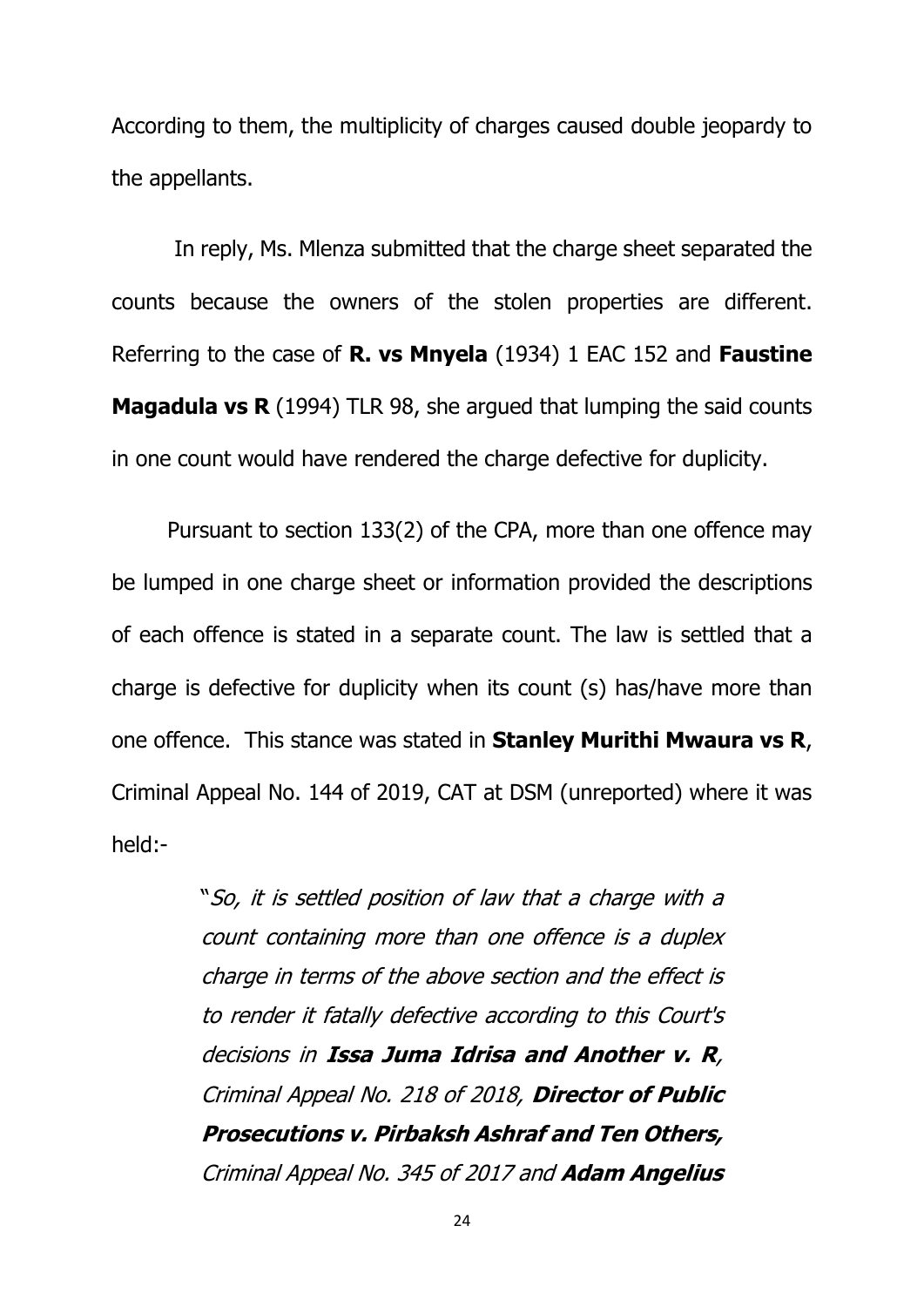# **Mpondi v. R**, Criminal Appeal No. 180 of 2018 (all unreported)."

In the light of the foregoing, the question is whether the charge at hand is defective for duplicity. It is worth noting here that the appellants' counsel did not point out whether any of the three counts has more than one offences. Having gone through the charge sheet, I am satisfied that each offence of armed robbery was set out in a separate count of the charge sheet. As rightly contended by Ms. Mlenza, each count names the victim whose properties were stolen. Since the properties involved in each count belonged to three different persons, I agree with the learned Senior State Attorney that the prosecution was justified to charge the appellants with three counts. Thus, the appellants' complaint on this point fails as well.

Before determining the last irregularity pointed out by the appellants, I find it appropriate to address the issue whether the preliminary hearing was conducted in accordance with the law. This issue was raised by the court when the respondent's counsel moved the court to consider that the  $2^{nd}$  appellant was a liar on the account he disputed his personal particulars during hearing while the same were agreed upon during the preliminary hearing. Ms. Mlenza was of the view that the preliminary hearing complied with the law and the memorandum of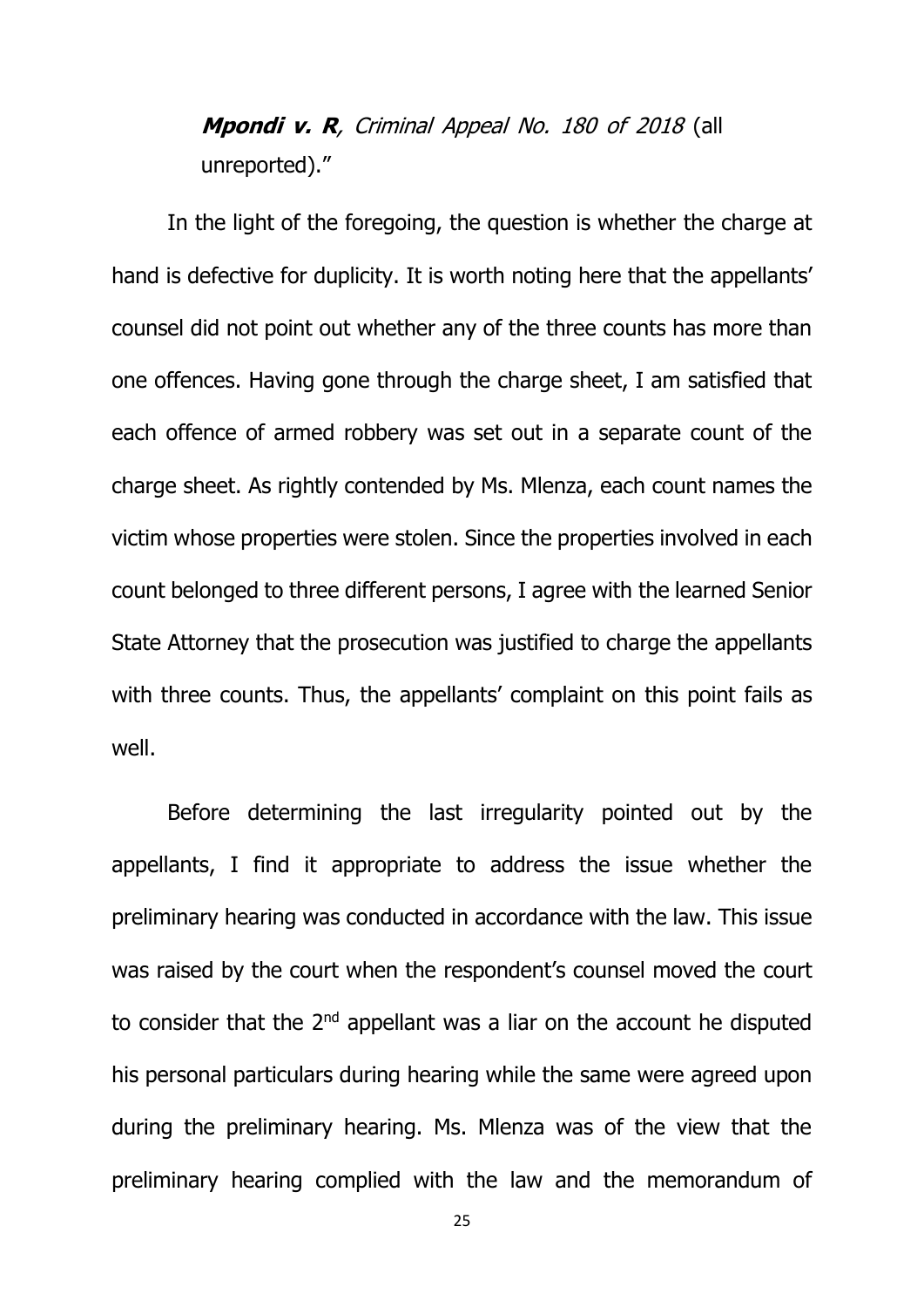agreed facts was read over to the appellant. She also urged me to consider that the appellants were duly represented during the preliminary hearing. On his part, Mr. Magafu, submitted that the preliminary hearing was not in compliance with the law.

This issue is governed by section 192 of the CPA which provides for the purpose of and proper conduct of the preliminary hearing in criminal trials. It reads as follows:-

> "192 (1) Notwithstanding the provisions of section 229 and 283, if an accused pleads not guilty the court shall as soon as convenient, hold a preliminary hearing in open court in the presence of the accused and his advocate (if he is represented by an advocate) and the public prosecutor to consider such matters as are not in dispute between the parties and which will promote a fair and expeditious trial.

> (2) In ascertaining such matters that are not in dispute the court shall explain to the accused who is not represented by an advocate about the nature and purpose the preliminary hearing and may put questions to the parties as it thinks fit; and the answers to the questions may be given without oath or affirmation.

> (3) At the conclusion of a preliminary hearing held under this section, the court shall prepare a memorandum of the matters agreed and the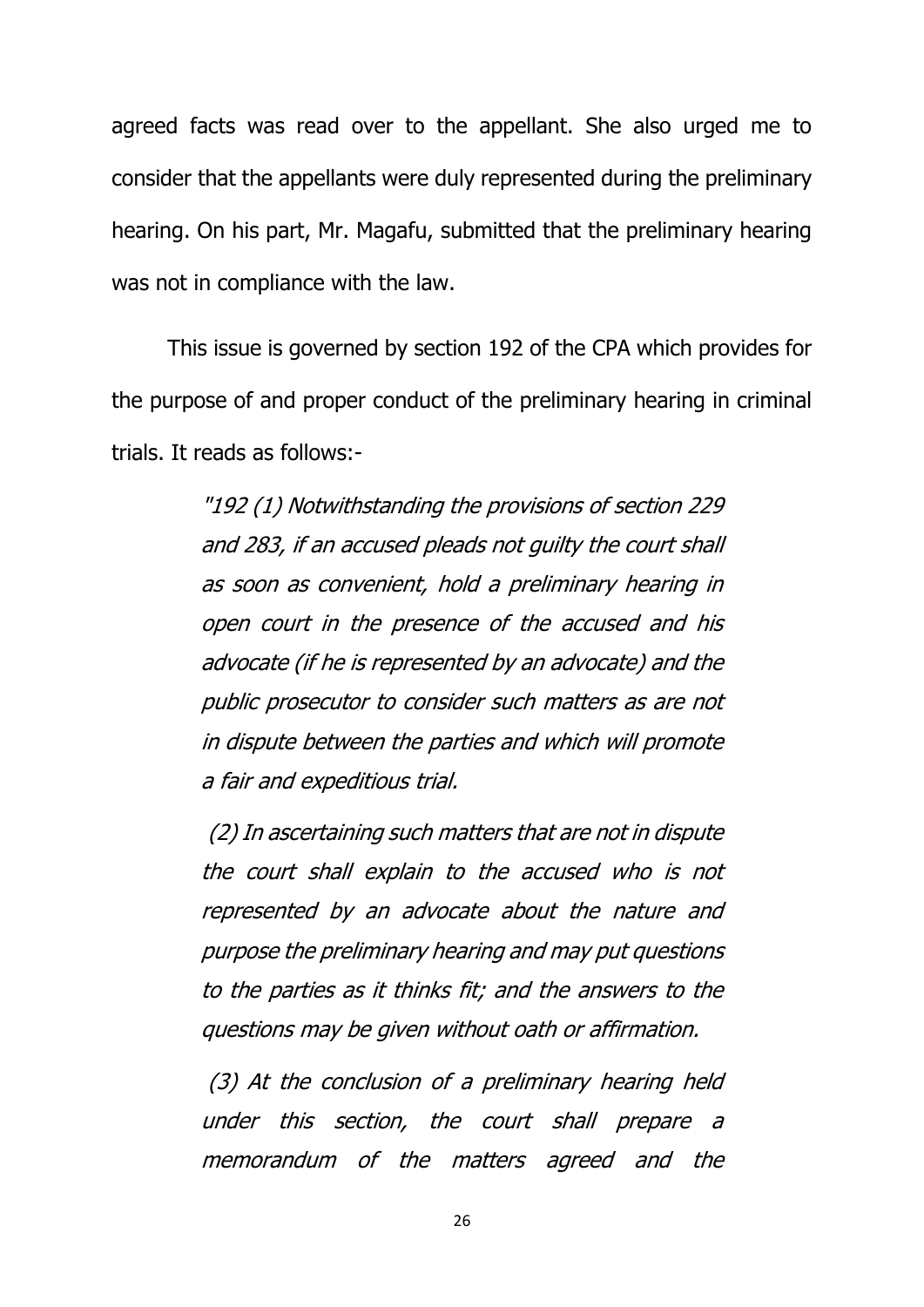memorandum shall be read over and explained to the accused in a language that he understands signed by the accused and his advocate (if any) and by the public prosecutor, and then filed.

- (4) N/A
- (5) N/A
- (6) N/A

Admittedly, in the light of the above provisions, the accused person and the public prosecutor are required to agree on the facts which are not disputed before the same are recorded as being undisputed. It is also a legal requirement that a memorandum of the matters agreed upon must be read over and explained to the accused person and signed by the accused person and his counsel, if any, and the public prosecutor.

In our case, there is nothing suggesting that a memorandum of agreed facts was read over to the appellants. The record of the trial court bear testimony to what happened after the prosecution had read the facts of the case as hereunder:-

### **"Accused person<sup>s</sup> reply:**

 **1 st accused**: I admit the first fact but dispute the rest.

 **2 nd accused:** I admit the first fact but dispute the rest.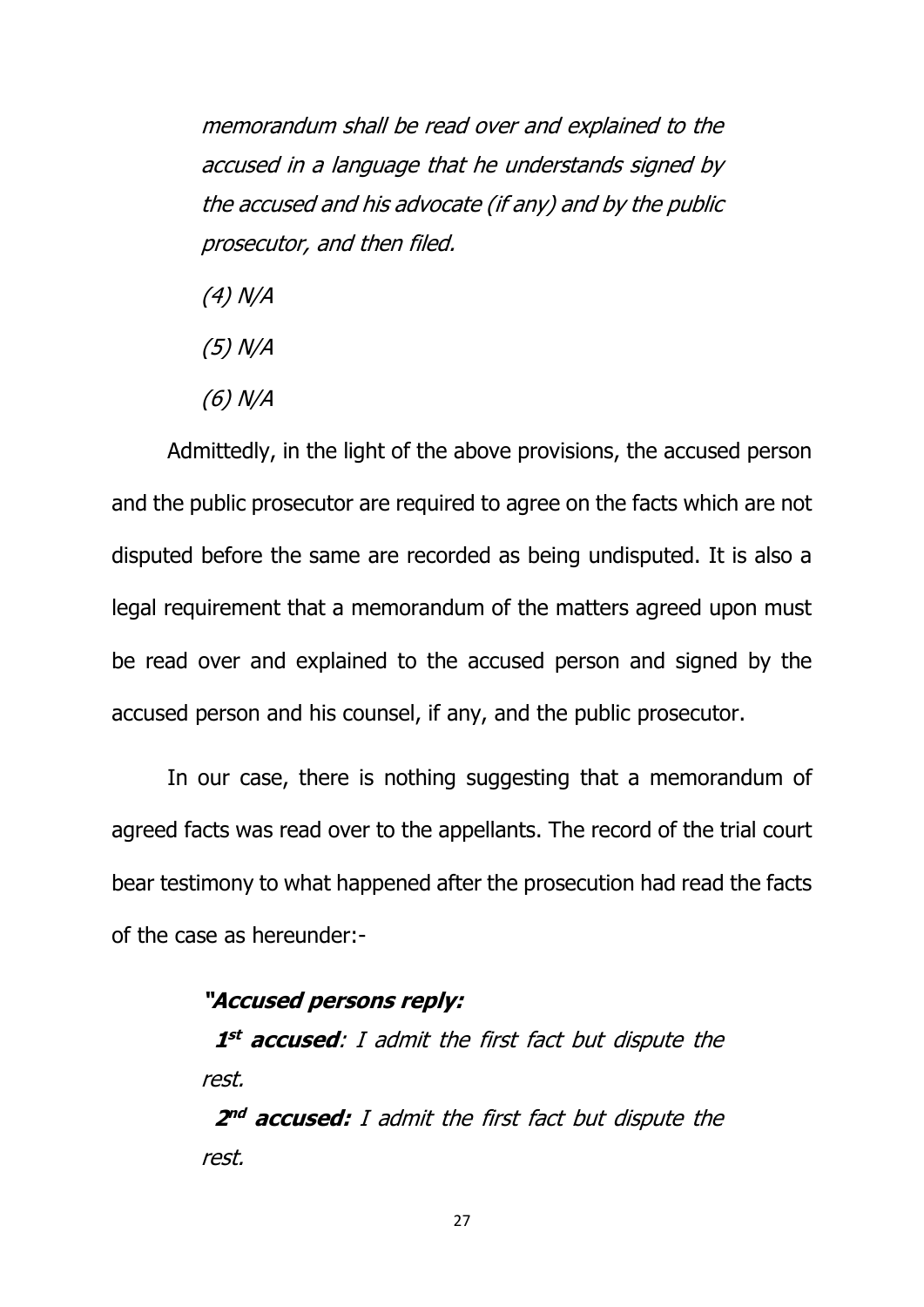### **3 rd accused:** I dispute all of the facts.

### **MEMORANDUM OF MATTERS AGREED UPON**

- 1. That the first accused is called Lengai Ole Sabaya, aged 34 years, Maasai, Christian, politician, Resident of Arusha Municipality.
- 2. That the second accused person is called Sylvester Wenceslaus Nyegu aged 26, years, Msukuma, personal assistant of Lengai Ole Sabaya, resident of Boma Ngo'mbe Uzunguni. 1 st accused: signed 16/07/2021 2 nd accused: signed 16/07/2021 Advocate for the 1st accused (signed) 16/07/2021 Advocate for the 2<sup>nd</sup> accused (signed) 16/07/2021 Senior State Attorney (signed) 16/07/2021 Section 192 of the CPA complied with.

# **Sgd: SENIOR RESIDENT MAGISTRATE" 16/07/2021**"

From the foregoing, it is apparent that the appellants indicated that they were not disputing "the first fact". They did not state what the said "first fact" was all about. Thereafter, the trial court recorded the memorandum of matters agreed upon before requiring the appellants, their respective counsels and the prosecutor to sign the same. It is notably that the memorandum of agreed facts had more particulars. Be as it may,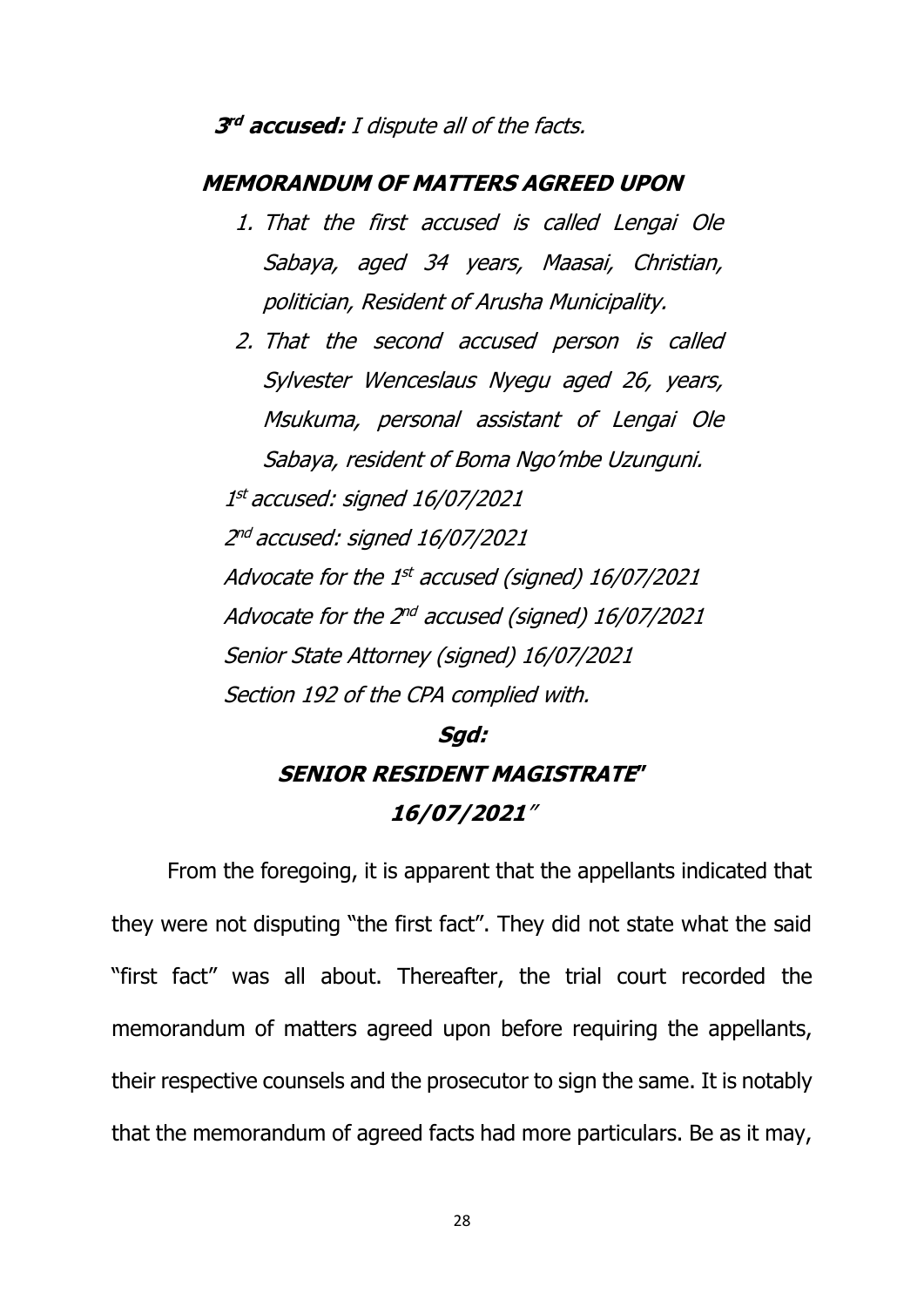nothing shows that before signing the memorandum of matters agreed upon were read over and explained to the appellants as required under section 192(3) of the CPA. As if that was not enough, the record is silent on whether the appellants were duly informed of the nature of the preliminary hearing as prescribed under section 192(2) of CPA.

That being the case I am convinced that the preliminary hearing was conducted in contravention of the law. It is settled law that failure to read over and explain to the accused person, the memorandum of undisputed facts is an incurable irregularity. See the case of **R vs Abdallah Salum @ Haji**, Criminal Revision No. 4 of 2019 (unreported) where it was observed that:-

> "With the above expounded procedural anomalies, it goes without saying that the Preliminary Hearing was not conducted properly and contravened mandatory provisions that is, section 192(3) of the CPA, and that the discerned procedural irregularities are fatal and incurable."

Having observed that the memorandum of agreed facts were not read over to the appellants, I hold that the preliminary hearing contravened the law. For that reason, I proceed to nullify the proceedings for the preliminary hearing held on  $16<sup>th</sup>$  July, 2021. This implies that the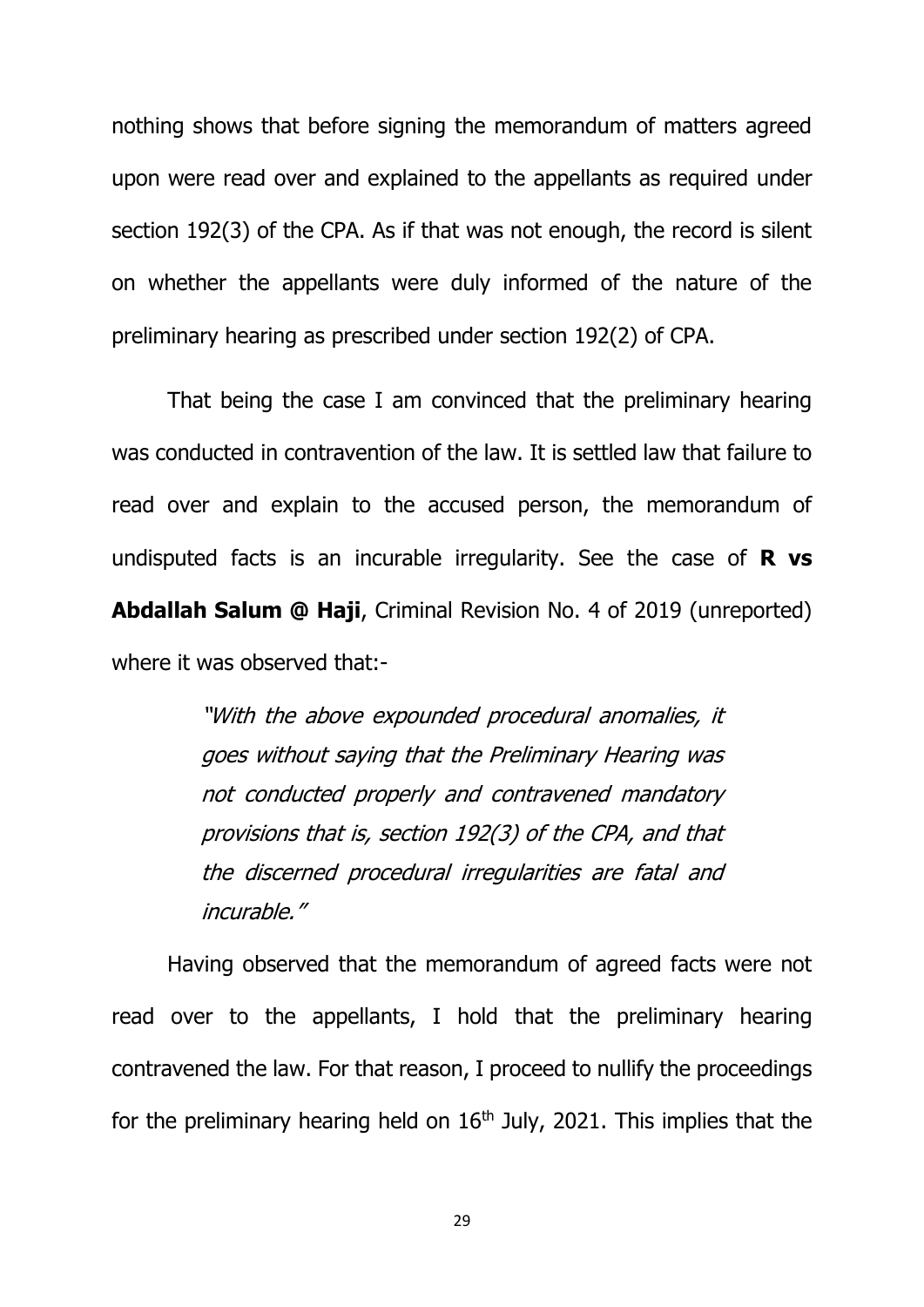undisputed facts recorded by the trial court are not relevant as far as the preliminary hearing held under section 192 of the CPA is concerned.

Last for consideration is the irregularity pointed out by Mr. Ngemela, that the  $2^{nd}$  and  $3^{rd}$  appellants were denied the right to cross-examine PW2. Referring me to the case of **Albanus Aloyce and Another vs R,** Criminal Appeal No. 283 of 2015, Mr. Ngemela argued that such irregularity is fatal. Ms. Mlenza conceded that the  $2^{nd}$  and  $3^{rd}$  appellants' counsel were not given an opportunity to cross-examine PW2. However, relying on the case of **Masamba Musimba @ Musiba Mashi Masamba** (supra), she submitted that the said irregularity is not fatal because the 2<sup>nd</sup> and 3<sup>rd</sup> appellants were duly represented by advocates.

My starting point is to restate the position of law on the issue under consideration. The party's right to cross-examine a witness called by an adverse party or co-party finds its basis on the right to a fair trial enshrined under Article 13(6) (a) of the Constitution of the United Republic of Tanzania, 1977 (as amended). Further to this, cross-examination is conducted in order to test veracity of the witness, to shake credit of the witness by injuring his character or to discover his position in life. This is pursuant to section 155 of the Evidence Act, Cap. 6, R.E. 2019 which stipulates: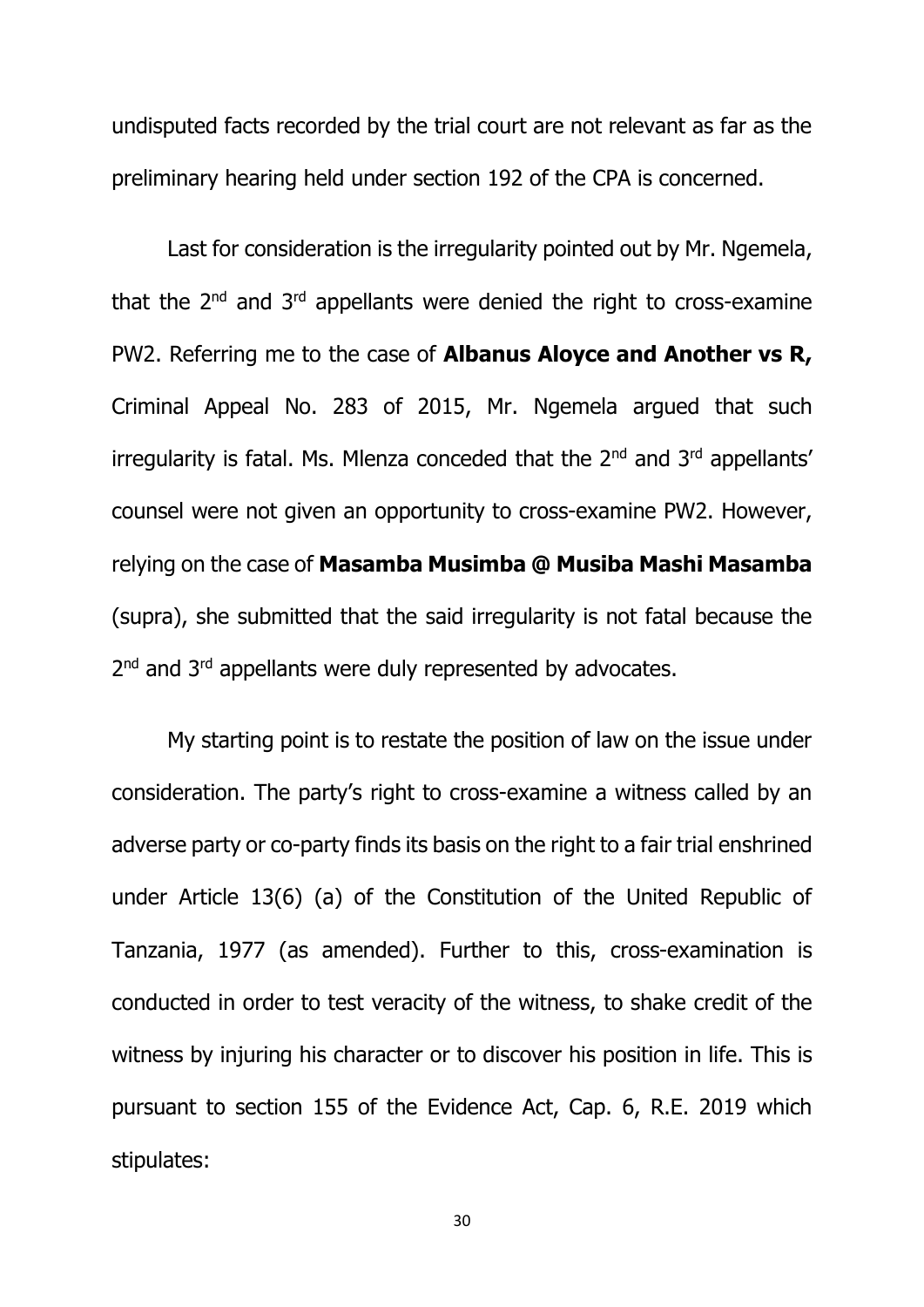**"When a witness is cross-examined, he may, in additional to the questions** herein before referred to, be asked any question which held**-**

(a) **to test his veracity;**

(b) to discover who he is and what is his position in life; or

(c) **to shake his credit,** by injuring his character; although the answer to such questions might tend to directly or indirectly to incriminate him, or mightexpose or tend directly to expose him to a penalty or... "(Emphasis added)

It is also a trite law that failure to give a party to the case his right to cross-examine a witness called by the adverse party is an incurable irregularity for infringing the right to be heard. This position is supported by a number of authorities. One of them is the case of **Elias Mwaitambila and 3 Others vs R**., Criminal Appeal No. 414 of 2013 (unreported) in which a trial within a trial was conducted with a view to determining the voluntariness of the statement alleged to have been made by one accused person. All accused persons were represented by one advocate. Upon observing that the trial court did not record whether the said advocate put questions to the prosecution and defence witnesses on behalf of the  $2^{nd}$  and  $4^{th}$  accused, the Court of Appeal held:-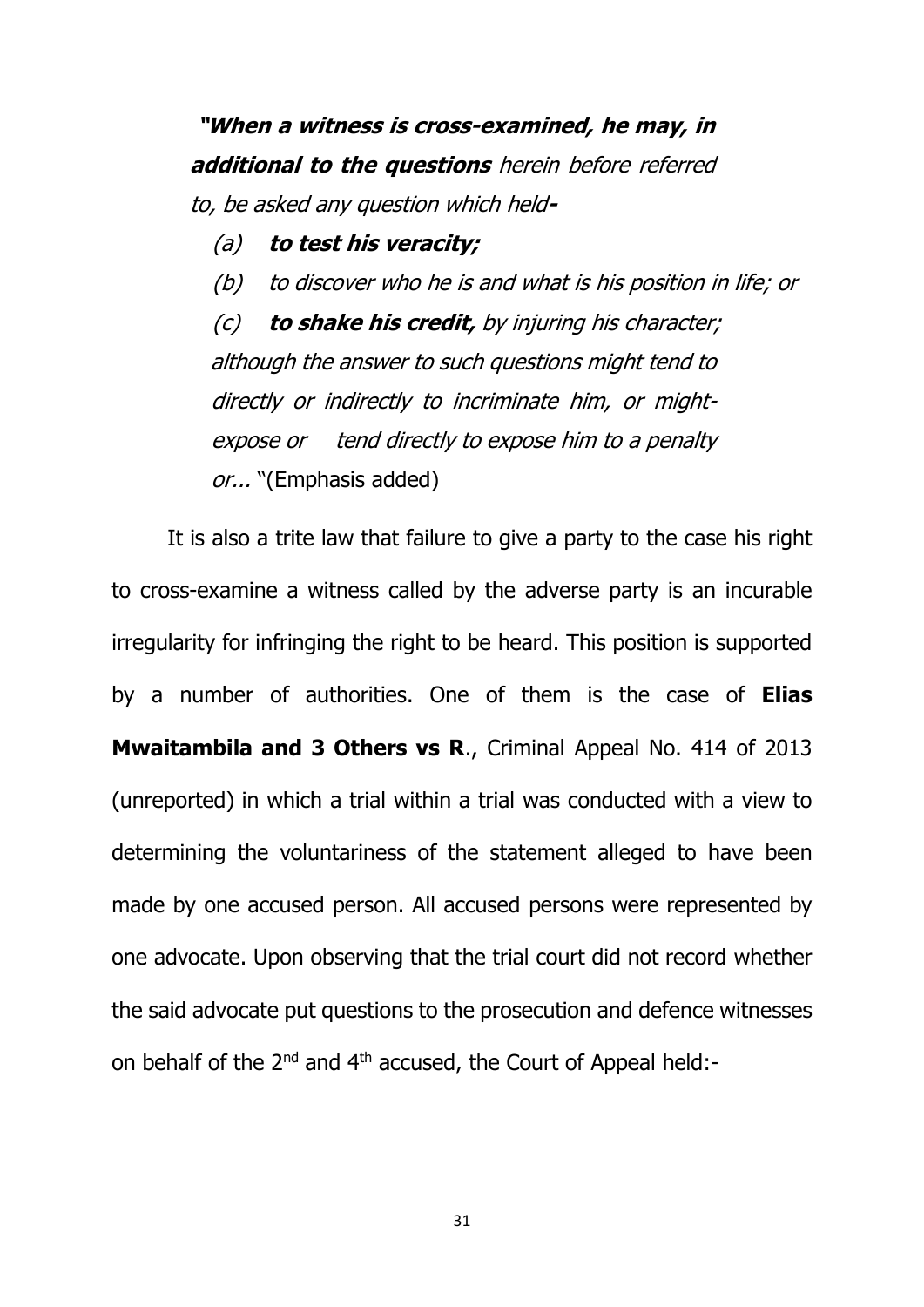"...as a rule of natural justice, they (the second and fourth appellants) should also have been given opportunity to cross-examine."

The Court of Appeal went on to hold that the trial of all the appellants was unfair due to the omission of giving the  $2<sup>nd</sup>$  and  $4<sup>th</sup>$ appellants the right to cross-examine the witnesses for both sides. In that premises, the Court of Appeal nullified the entire proceedings of the trial court.

Another case is **Charles s/o Kidaha and 2 Others**, Criminal Appeal No. 395 of 2018, in which the  $2<sup>nd</sup>$  and  $3<sup>rd</sup>$  accused were not afforded an opportunity to cross examine the witness for the prosecution and defence during trial within trial. When the appeal reached the Court of Appeal, it was held that:-

> "Thus, in this appeal, the learned Judge breached the basic rights of the 2 $^{nd}$  and 3 $^{rd}$  appellants when he proceeded to hear and determine on the admissibility of Exhibit P2 without giving an opportunity to the 2<sup>nd</sup> and 3<sup>rd</sup> appellants to cross-examine the witnesses for both the prosecution and the defence. Consequently, consistent with settled law, we are of the firm view that the decision of the trial court was reached in violation of the 2nd and 3rd appellant's constitutional right to be heard and it cannot be allowed to stand."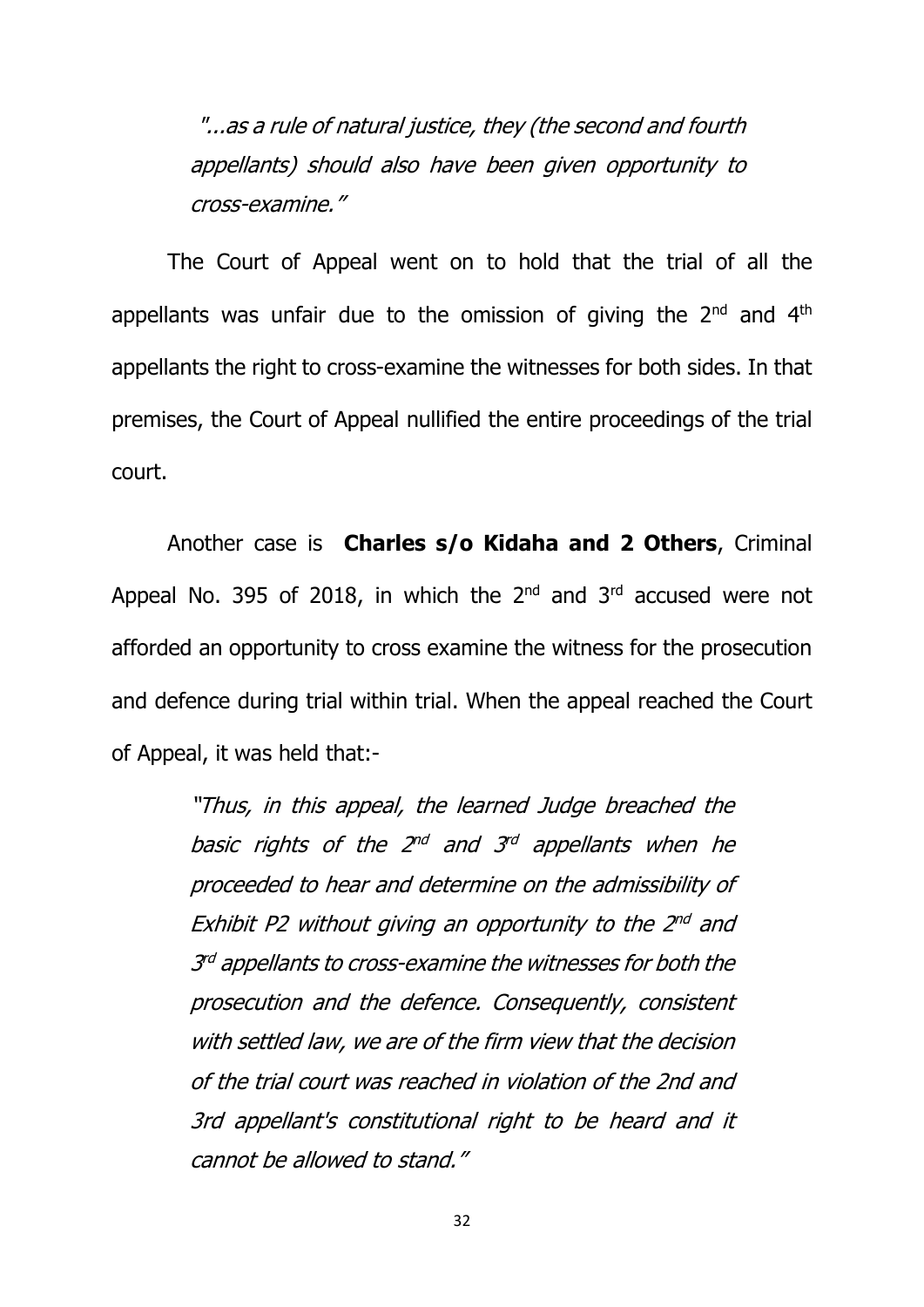See also the cases of **Gift Mariki and 2 Others vs R,** Criminal Appeal No. 289 of 2015, CAT at Arusha (unreported)**, Mattaka and Others v. R** [1971] E.A 495 and **Albanus Alyoce and Another** (supra), in which the trial court proceedings were nullified because the accused person was denied the right to cross-examine a co-accused who adduced an incriminating evidence.

In view of the above position, it is apparent that, the  $2<sup>nd</sup>$  and  $3<sup>rd</sup>$ appellants were not accorded the right to a fair hearing because they were not given the right to cross examine PW2. I am of the considered view that the case of **Masamba Musimba** (supra) relied upon by Ms. Mlenza is distinguishable from the circumstances of this case. It dealt with amendment of the charge whereby the accused was not prejudiced. In our case, the omission to give the  $2^{nd}$  and  $3^{rd}$  respondents, an opportunity to cross-examine PW2 prejudiced the appellants due to the fact that he is the sole witness who testified to have verified the amount stolen from PW1's shop as Tshs. 2,769,000/. Also, PW2 was the shop's attendant when the incident occurred and he testified to have witnessed PW6 and PW3 (victims in the 2<sup>nd</sup> and third counts) being beaten. Since PW2's testimony incriminated the appellants in all counts, the 2<sup>nd</sup> and 3<sup>rd</sup> appellants were denied the right to test the veracity of his testimony or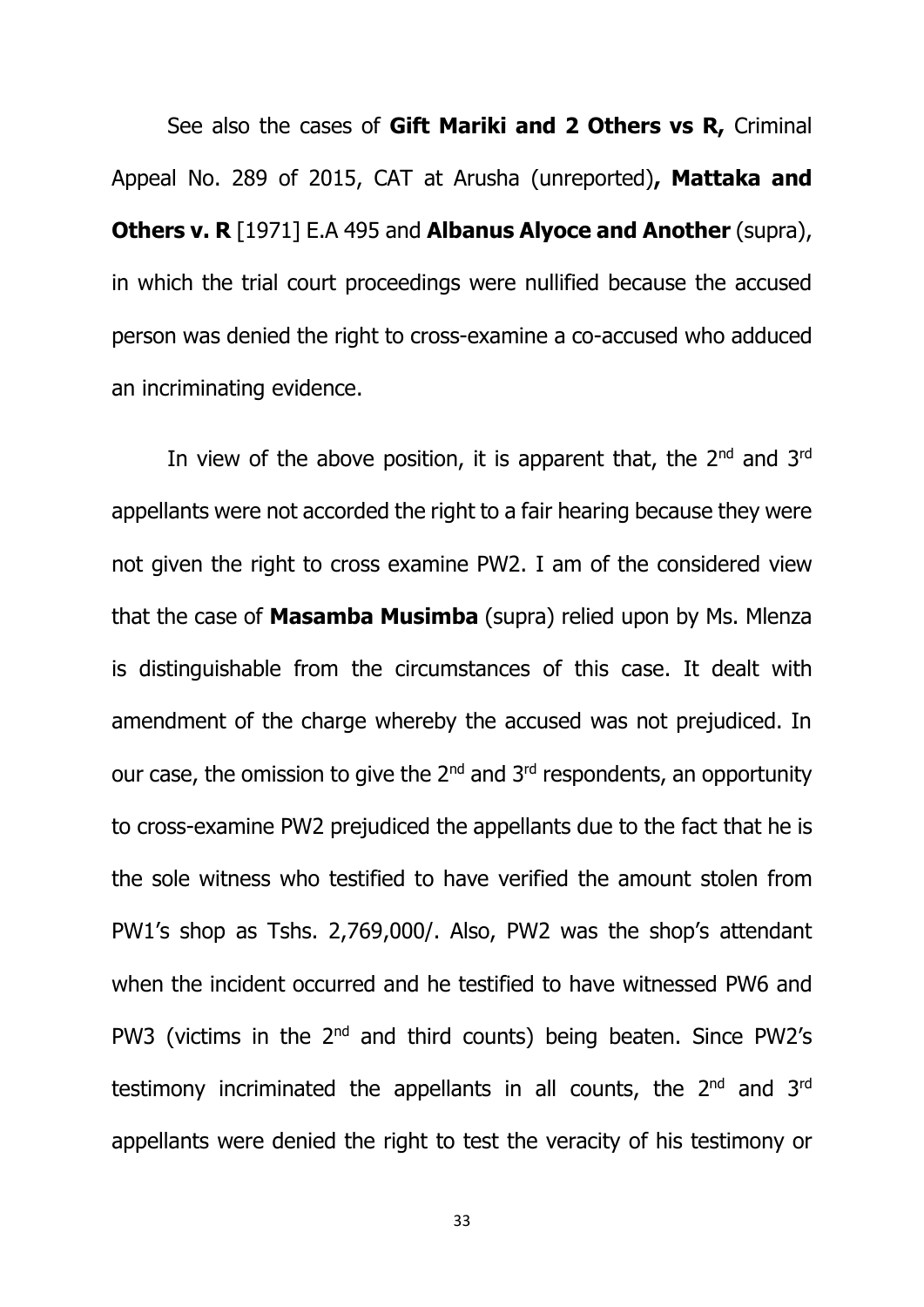shake his credibility. Furthermore, if it is taken that the  $2<sup>nd</sup>$  and  $3<sup>rd</sup>$ appellants did not cross-examine PW2, his (PW2) testimony stood unchallenged and the 2<sup>nd</sup> and 3<sup>rd</sup> appellants taken to have admitted what was adduced by PW2.

The law is settled that, any decision premised on the proceedings in which the right to be heard is infringed cannot be allowed to stand. That position applies even if the similar finding, decision or order would have been made had the party been heard. See the case of **Abbas Sherally and Another vs Abdul Sultan Haji Mohamed Faza lboy**, Civil Application No. 33 of 2002 (unreported) where it was held that:

> "The right of a party to be heard before adverse action or decision is taken against such a party has been stated and emphasized by the courts in numerous decisions. That right is so basic that **a decision which is arrived at in violation of it will be nullified, even if the same decision would have been reached had the party been heard**, because the violation is considered to be a breach of natural justice." (Emphasis added)

See also the case of **the Director of Public Prosecutions vs Sabini Inyasi Tesha and Another** [1993] TLR 237 in which the Court of Appeal cited with approval the case of **General Medical Council v Spackman** [1943] AC 627, when Lord Wright stated: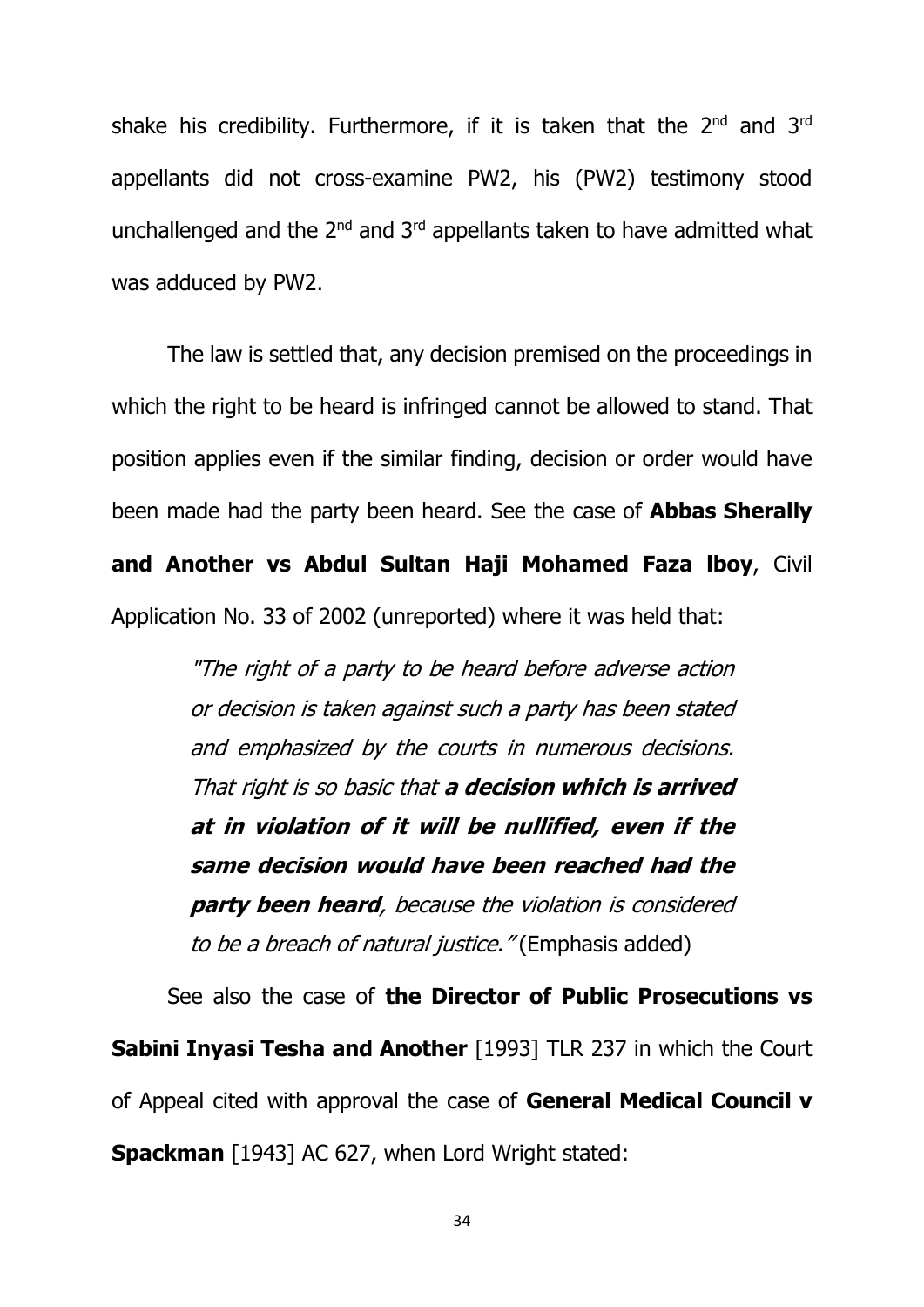"If principles of natural justice are violated in respect of any decision, it is indeed immaterial whether the same decision would have been arrived at in the absence of the departure from the essential principles of justice. **That decision must be declared to be no decision**."

That being the position of law, the proceedings of the trial court are vitiated because the  $2^{nd}$  and  $3^{rd}$  appellants were not accorded the right to cross-examine PW2. Consequently, the conviction and sentences meted against the appellants are a nullity for being based on the vitiated proceedings. My determination of the said complaint would have been sufficient to dispose of the appeal without considering each ground and every issue argued for and against the appeal.

However, the established general rule requires the court to make an order of retrial when the trial is nullified for being illegal. The settled position is underlined in **Fatehali Manji vs R** [1966] EA 343 and other decisions of this Court and the Court of Appeal is that, an interest of justice is the main consideration on whether or not to make an order of retrial. It is also accepted that a retrial will not be ordered in the circumstances where the evidence is insufficient or where such order will enable the prosecution to fill up gaps in its case.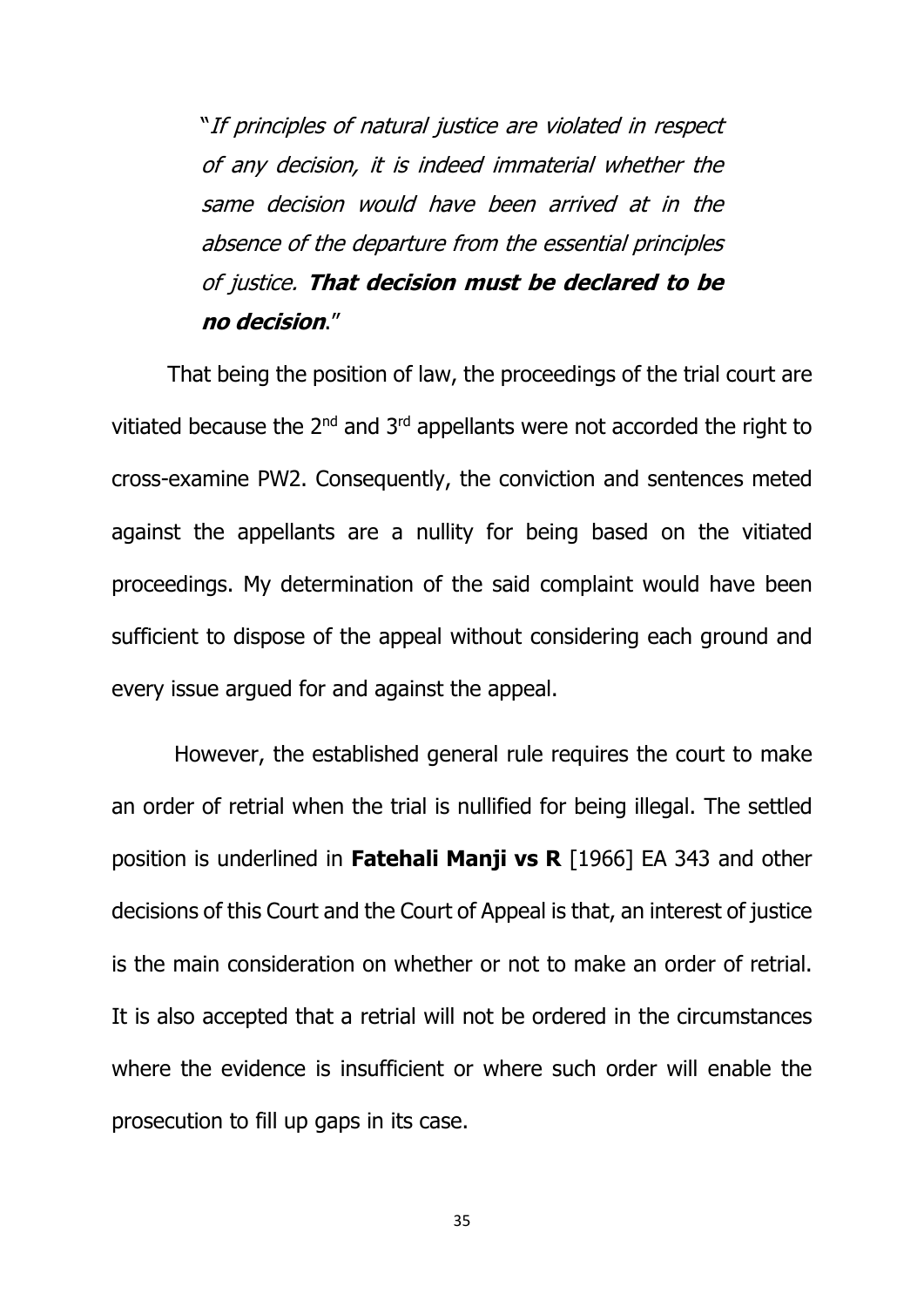Therefore, in order to determine whether this Court should order retrial of this case, I find it appropriate to address few issues raised in some grounds of appeal with a view to determining whether the evidence was sufficient as contended by the appellants' counsel.

First for consideration is the appellants' protest on the first ground of appeal that the charge is defective. Apart from the complaint that the charge defective for duplicity, Mr. Mahuna submitted that the charge and evidence adduced by prosecution are at variance. That position was also by Mr. Magafu when faulting the trial court for failing to analyse evidence given during trial. On the other hand, the respondent through Ms. Mlenza and Mr. Mgaya argued that there was no variance between the charge and evidence. They also argued that the variance, if any, did not prejudice the appellants. Each side cited authorities to reinforce its position.

It gleaned from the rival submissions and cited authorities that, section 234(1) of the CPA requires amendment of the charge which is at variance with the evidence. See for instance the case of **Issa Mwanjiku @ White vs R,** Criminal Appeal No. 175 of 2018 (unreported) in which the Court of Appeal observed that:-

> "We agree with Ms. Kambakono that in terms of section 234(1) of the CPA the prosecution ought to have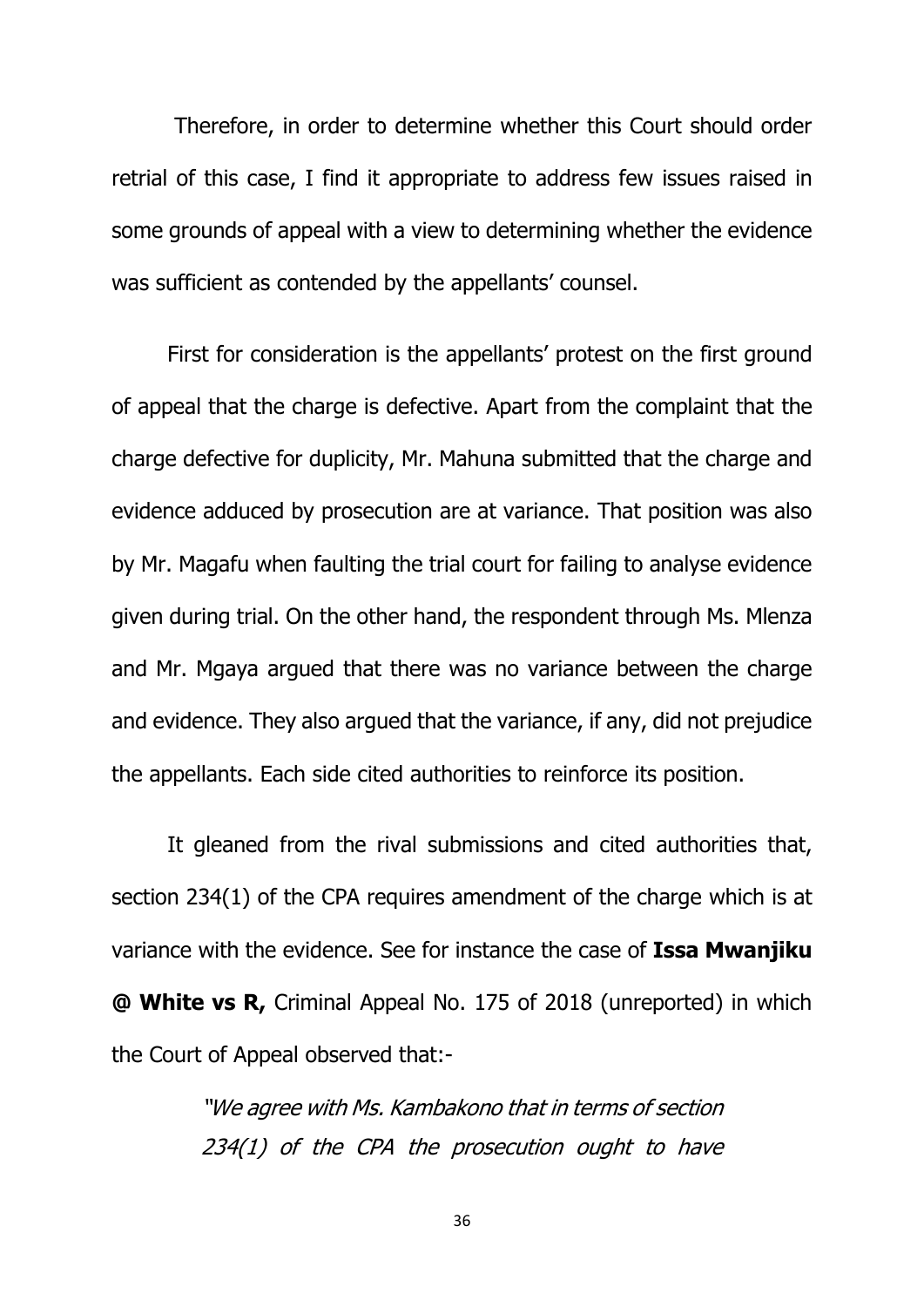moved the trial court to order amendment of the charge sheet and give the appellant opportunity to plead to the altered charge."

There is a plethora of authorities to the effect that failure to amend the charge renders the charge defective. Further to this, the prosecution is taken to have failed to prove the charge. See the case of **Abel Masikiti vs Republic**, Criminal Appeal No. 24 of 2015 (unreported) in which the Court of Appeal emphasized that:-

> "If there is any variance or uncertainty in the dates then the charge must be amended in terms of section 234 of the CPA. **If this is not done, the preferred charge will remain unproved and the accused shall be entitled to an acquittal**."

Similar position is found in the cases of **Noel Guth aka Bainth and Another vs R**, Criminal Appeal No. 339 of 2013 and **Mashaka Bashiri v/s R,** Criminal appeal No. 242 of 2017 (both unreported).

In the present case, I have observed that the charge and evidence are at variance on the properties alleged to have been stolen. As rightly submitted by Mr. Mahuna, the first count shows that Tshs. 2,769,000 was stolen from PW1's shop. However, evidence adduced by the prosecution indicates that coins and EFD Machine were also taken from PW1's shop. As to the second count, the property named therein is Tshs. 390,000,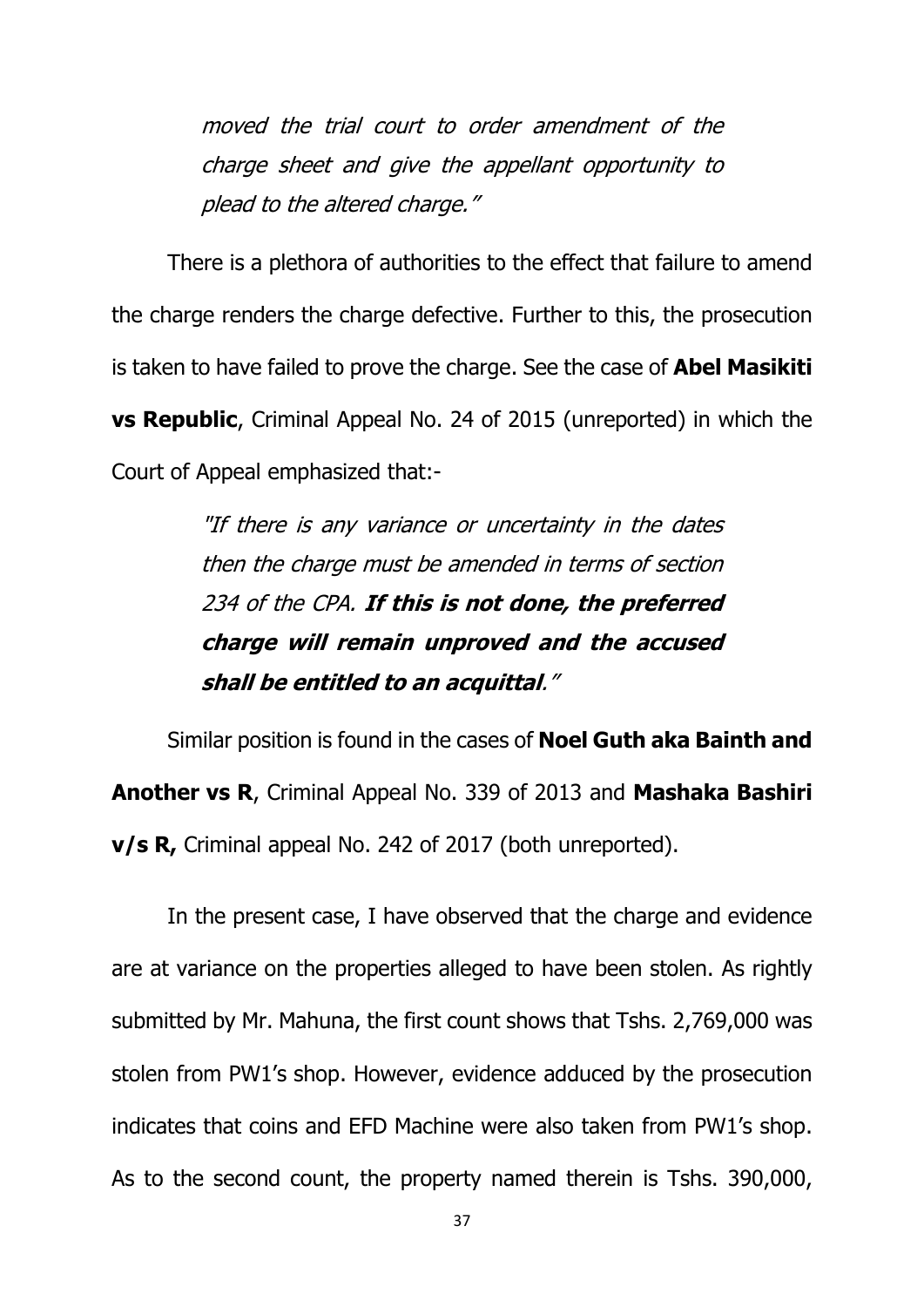while PW6's testimony is to the effect that his handkerchief was also taken. On the other hand, PW4' testimony is to the effect PW6's wallet was also taken. Also, the fact that PW6's wallet was taken is reflected in his statement (Exhibit D1).

The learned State Attorneys did not dispute that the coins, EFD and handkerchief or wallet were not included in the charge. However, they were of the view that the appellants were not prejudiced. For that reason, Mr. Mgaya urged me to consider the overriding objective.

As indicated earlier, the settled law provides that failure to amend the charge is an incurable irregularity. That being, I respectfully disagree with the learned State Attorneys and the learned trial magistrate who held the view that the omission did not prejudice the appellants. Similar stance was taken in the case of **Masota Jumanne vs R,** Criminal Appeal No. 137 of 2016 (unreported). In that case items such as 4 kg of sugar, 2 bars of soap, 7kg of rice featured in evidence, while the particulars of offence of armed robbery named a bicycle and Tshs.15,000/= only. When the matter reached the Court of Appeal, it was held that:-

> "In a nutshell the prosecution evidence was riddled with contradiction on what actually was stolen from PW1. Such circumstances do not only imply that there was a variance between the particulars in the charge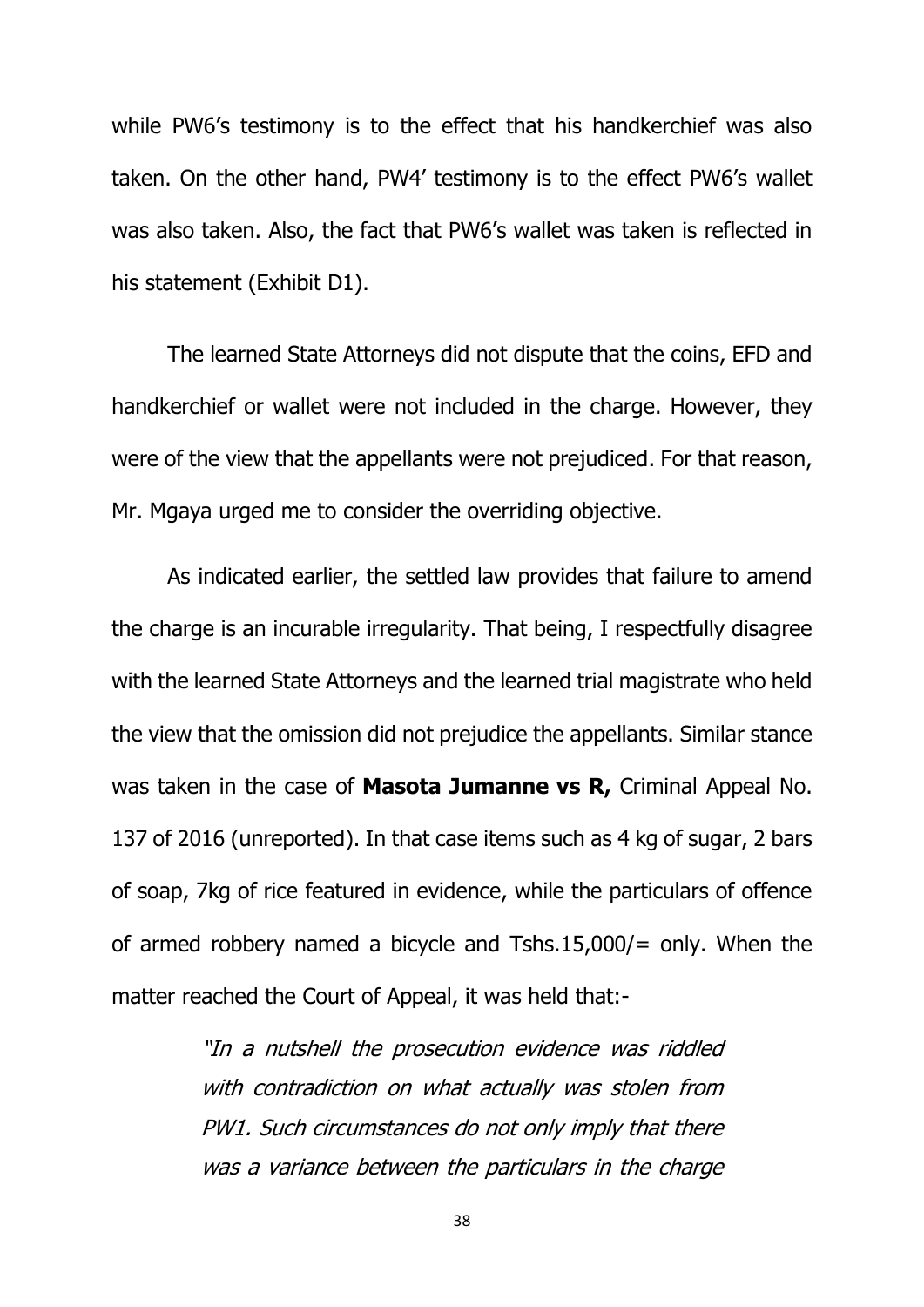and the evidence as submitted by the learned State Attorney. This also goes to the weight of evidence which is not in support of the charge."

In yet another case of **Kilian Peter vs R,** Criminal Appeal No. 508 of 2016 (unreported), a wallet and a bag containing medicines featured in the evidence as among the items stolen, but were not included in the charge sheet. Upon considering that the charge was not amended, the Court of Appeal held that the accused must benefit from the omission by prosecution to amend the charge.

In view of the thereof, it is apparent that the omission to amend the charge cannot be cured by employing the principle of overriding objective. It is an incurable irregularity which renders the respective charge unproven.

Another variance is on the  $3<sup>rd</sup>$  appellant's name. While the charge sheet shows that his names are **Daniel Gabriel Mbura**, it is gathered from evidence of PW6 and Exhibit P2 that the 3rd appellant is **Daniel Bura**  and **Daniel Laurent Bura** respectively. Such contradiction goes to the root of the case because the 3rd appellant insisted that he is not **Daniel Gabriel Mbura.** Even if it is considered that the 3<sup>rd</sup> appellant admitted during the preliminary hearing that his names are **Daniel Gabriel**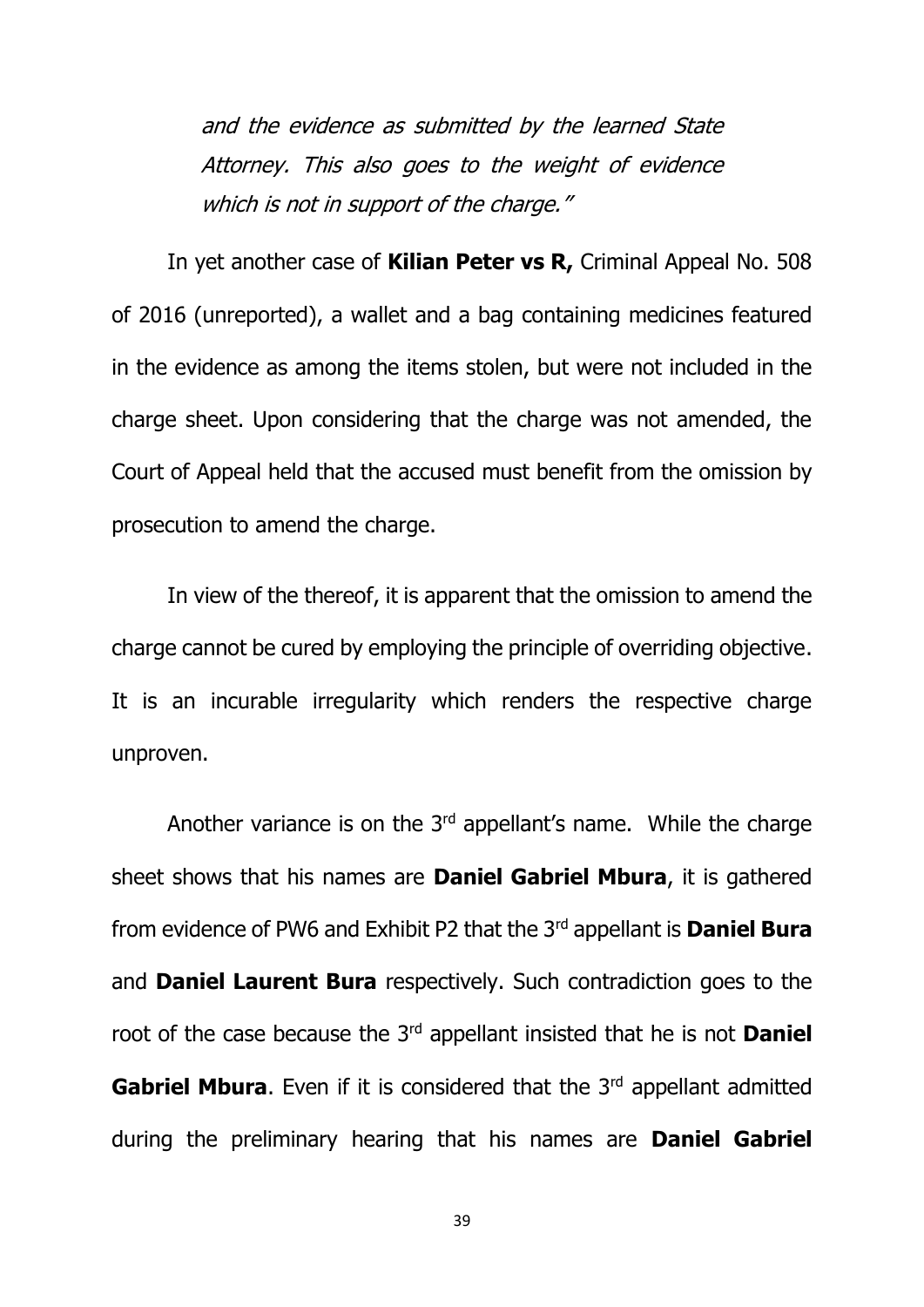**Mbura**, the prosecution ought to have ensured that the names **Daniel Bura** or **Daniel Laurent Bura** feature in the charge sheet. As it stands, nothing suggests that **Daniel Gabriel Mbura**, **Daniel Bura** and **Daniel Laurent Bura** is one and the same person. It is also not clear whether the said names refer to the  $3<sup>rd</sup>$  appellant who introduced himself as **Daniel Laurent Mbura.**

Second for consideration is the  $7<sup>th</sup>$  ground that the appellants were convicted and sentenced despite of the contradictions in the evidence of the witnesses for prosecution. As good luck would have it, this issue has been discussed in a number of cases, including the case of **Dickson Anyosisye vs R**, Criminal Appeal No. 155 of 2017 (unreported), cited by Mr. Mtenga. Others are **Evarist Kachembeho and Others vs R** [1978] TLR No. 70, **Athuman James vs R**, Criminal Appeal No. 69 of 2019 and **Maramo Slaa Hofu** (supra). The principle underlined in all these cases is that, that contradictions in evidence of one witness or among witnesses cannot be avoided in any particular case. This is because the witness is not expected to recollect and tell each and everything related to the incident. For instance, in the latter case (**Maramo**), the Court of Appeal observed that:-

> "..normal discrepancies are bound to occur in the testimonies of witnesses, due to normal errors of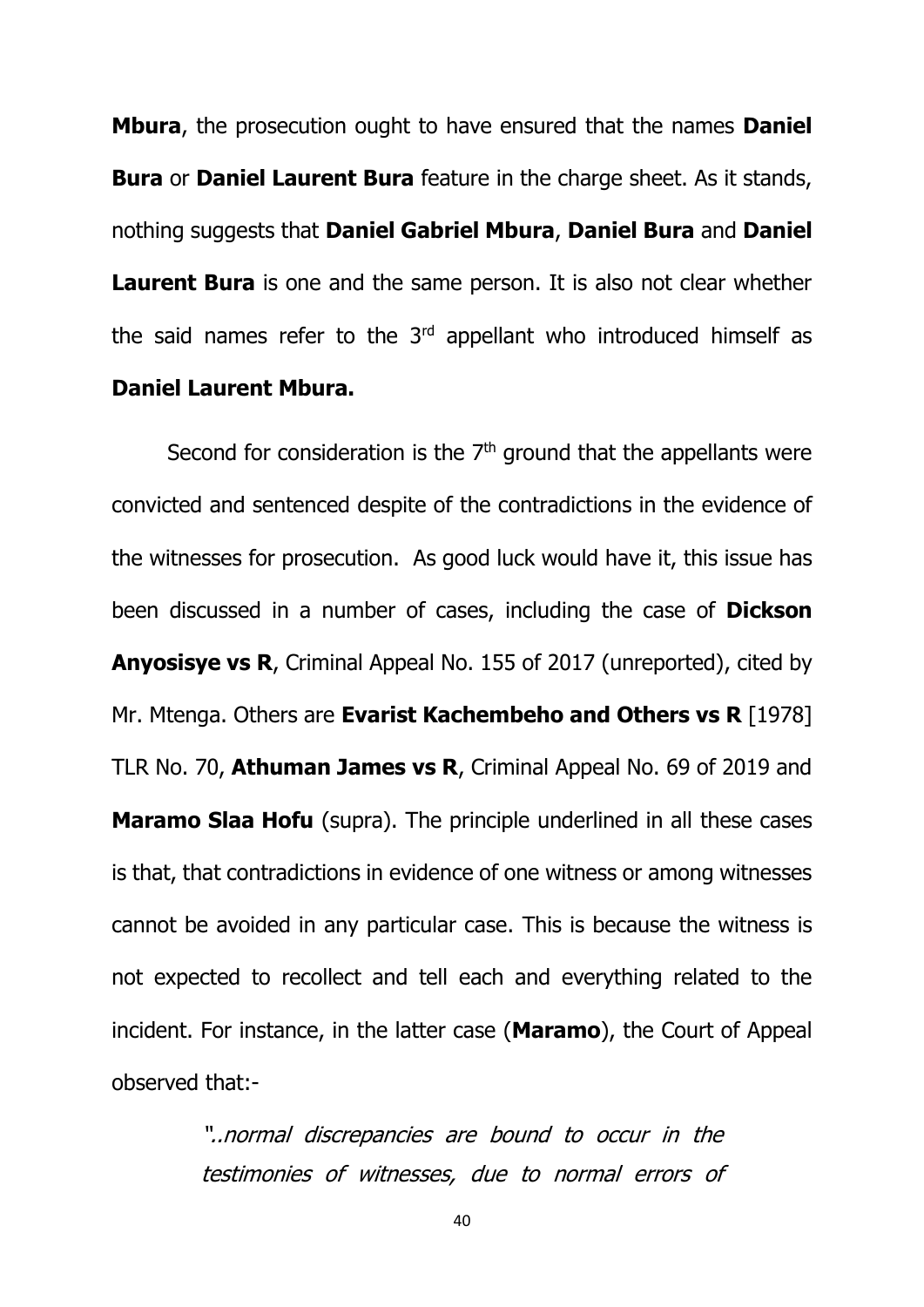observation such as errors in memory due to lapse of time or due to mental disposition such as shock and horror at the time of occurrence."

In view of the foregoing position, contradictions are required to be evaluated in their proper context in order to determine their gravity. The bottom line is whether the contradictions go to the root of the matter or affect the credibility of the witness(s) as held in **Maramo Slaa Hofu** (supra) that:

> "It is therefore true that the existence of contradictions, inconsistencies in the evidence of a witness is a basis for a finding of lack of credibility; but the discrepancies must be serious, and must concern matters that are relevant to the issues being adjudicated, to warrant an adverse finding."

I am guided by the above decisions. One of the contradictions in this case is on the status of CCTV camera or footage of the scene of crime (PW1's shop). As rightly pointed out by Mr. Kahanduka, PW1 testified that all events were captured by the CCTV camera. I would let his testimony speaks for itself. When cross-examined by Mr. Mahuna, PW1 testified:-

> "I was not in the shop when 2,769,000/= was stolen, I do not know who among the accused person ordered me to the shop within five minutes. **All took place in**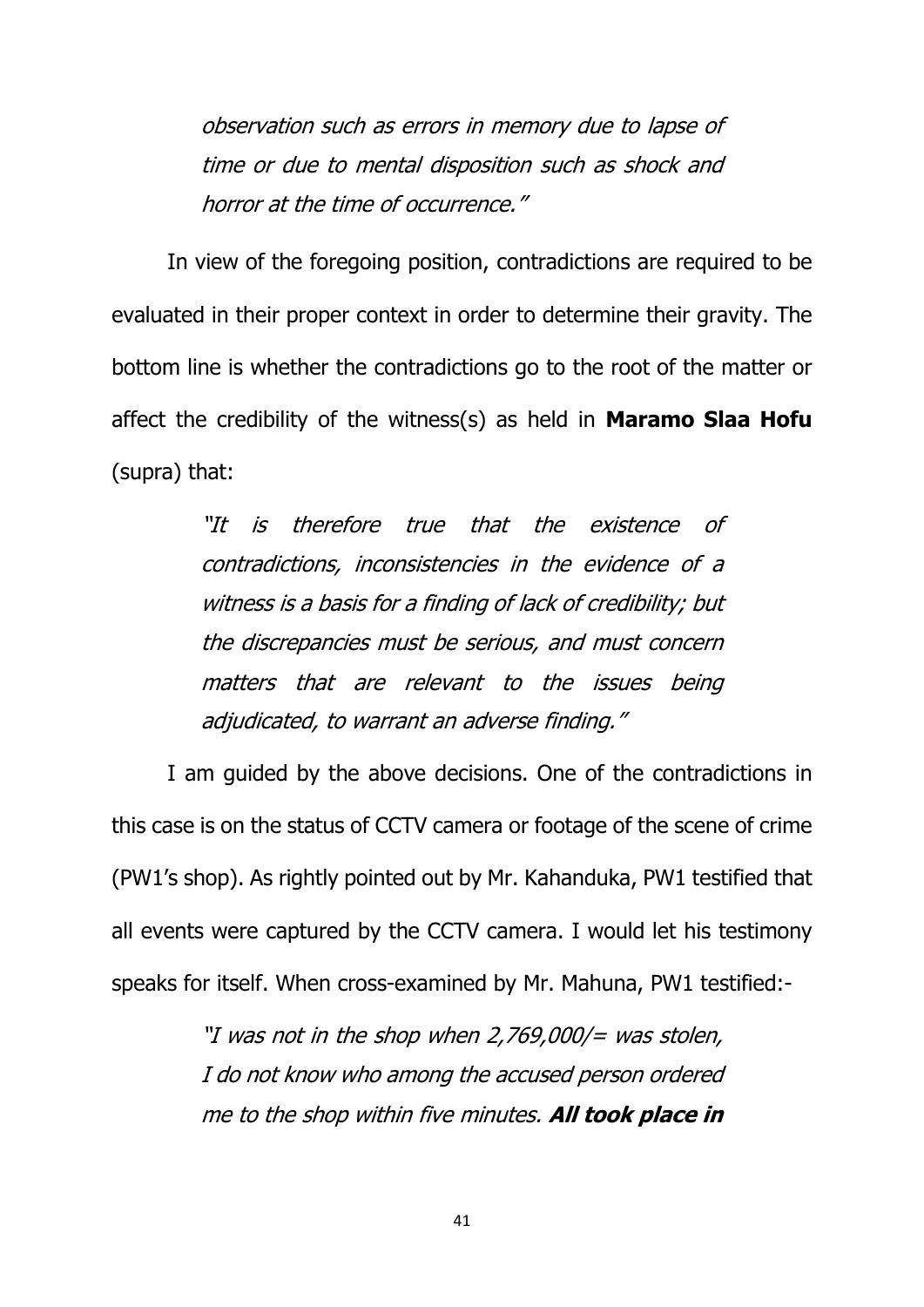# **the shop I saw in the CCTV Camera**." (Emphasis added).

When cross-examined further by Mr. Olawa, PW1's testimony was to the effect that the CCTV camera captured the incident. His evidence went as follows:-

> "I was told by Numan that the accused person stole shs 2,769,000/=. **CCTV camera as well shows those who took the money**." (Emphasis added)

Lastly, PW1 is recorded to have adduced that he saw PW3 in the

CCTV camera. See his testimony when cross-examined by Mr. Bwemelo:

"I was told that Ramadhan Ayubu Rashid was in the shop during the incident, as well **I saw him in the CCTV**. CCTV camera is controlled by Saad Ally and me." (Emphasis supplied)

However, the above evidence is contradicted by the investigators (PW7 and PW11) who went to the scene of crime on  $12<sup>th</sup>$  February, 2021. Their respective testimonies show that the CCTV camera was interfered with. For instance, PW7's evidence went as follows:

> "The shop had CCTV camera but the same were intentionally interfered with that incident could not be recorded/captured. Four cameras were **turned to**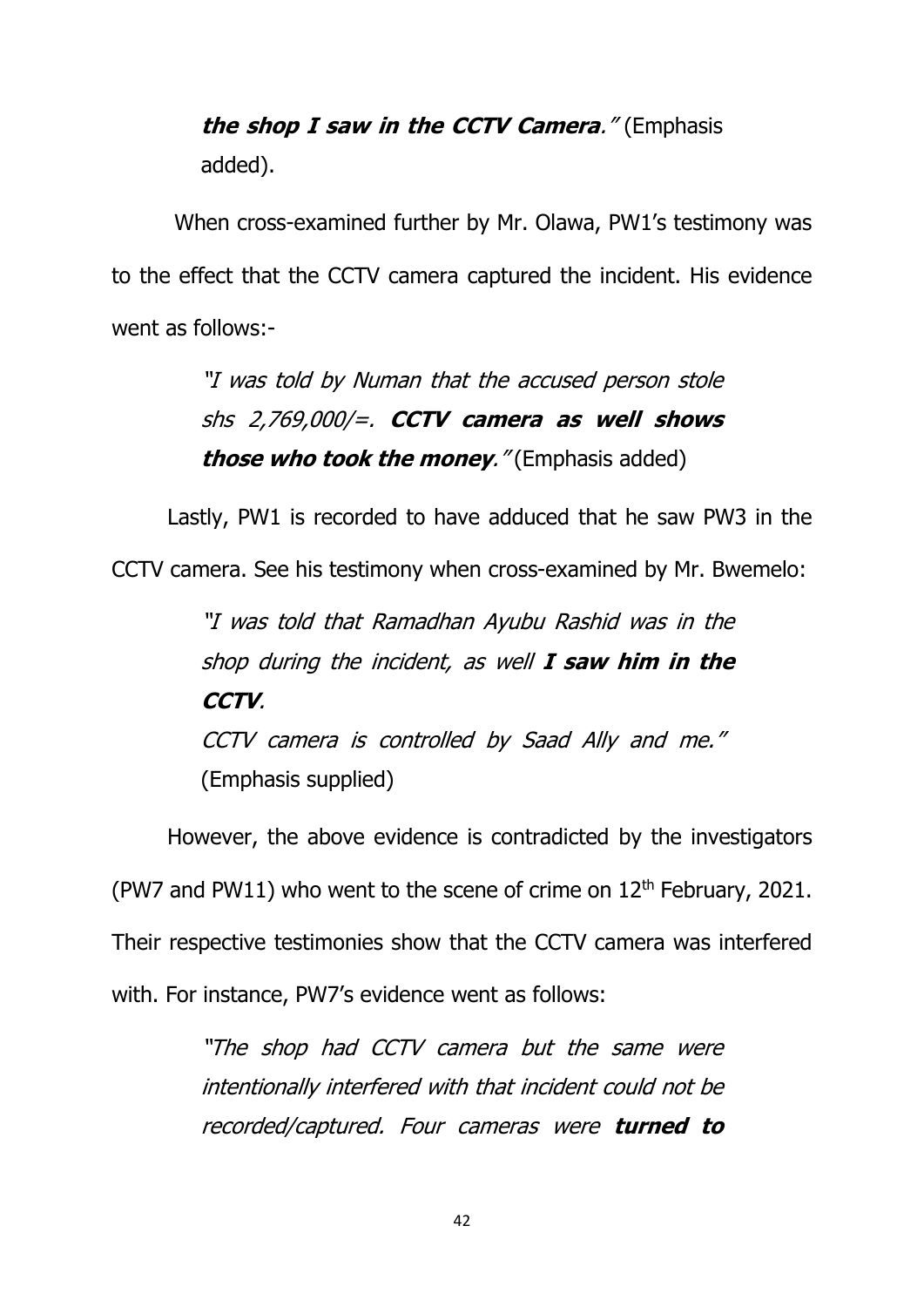**face a wall** while other two recorded incidents from other angle. Hence, they were not helpful…

# **I checked as well DVR (digital video recorder) where there were pictures from four cameras,**  *but it appeared blank.*" (Emphasis added)

The said evidence was also supported by PW11. This is what happened when he was cross-examined by Mr. Ngemela:-

> "**I had no chance to look at the footage of the CCTV Camera. I had no CCTV footage** in the case file. The CCTV Cameras in the shop were **turned up facing the roof**. I did not know whether they were installed so."

He reiterated that position when cross-examined by Mr. Bwemelo as shown hereunder:-

> "CCTV hard (sic) pictures which were not useful four our investigation besides, PW1 was not around. We did inspect the scene and find out that the cameras were tampered with.

> We did not take photographs of the tempered with cameras."

In view of the above evidence, it is clear that PW1 on one hand and PW7 and PW11 on the other hand, contradicted each other on whether the theft incident which led to the offences preferred against the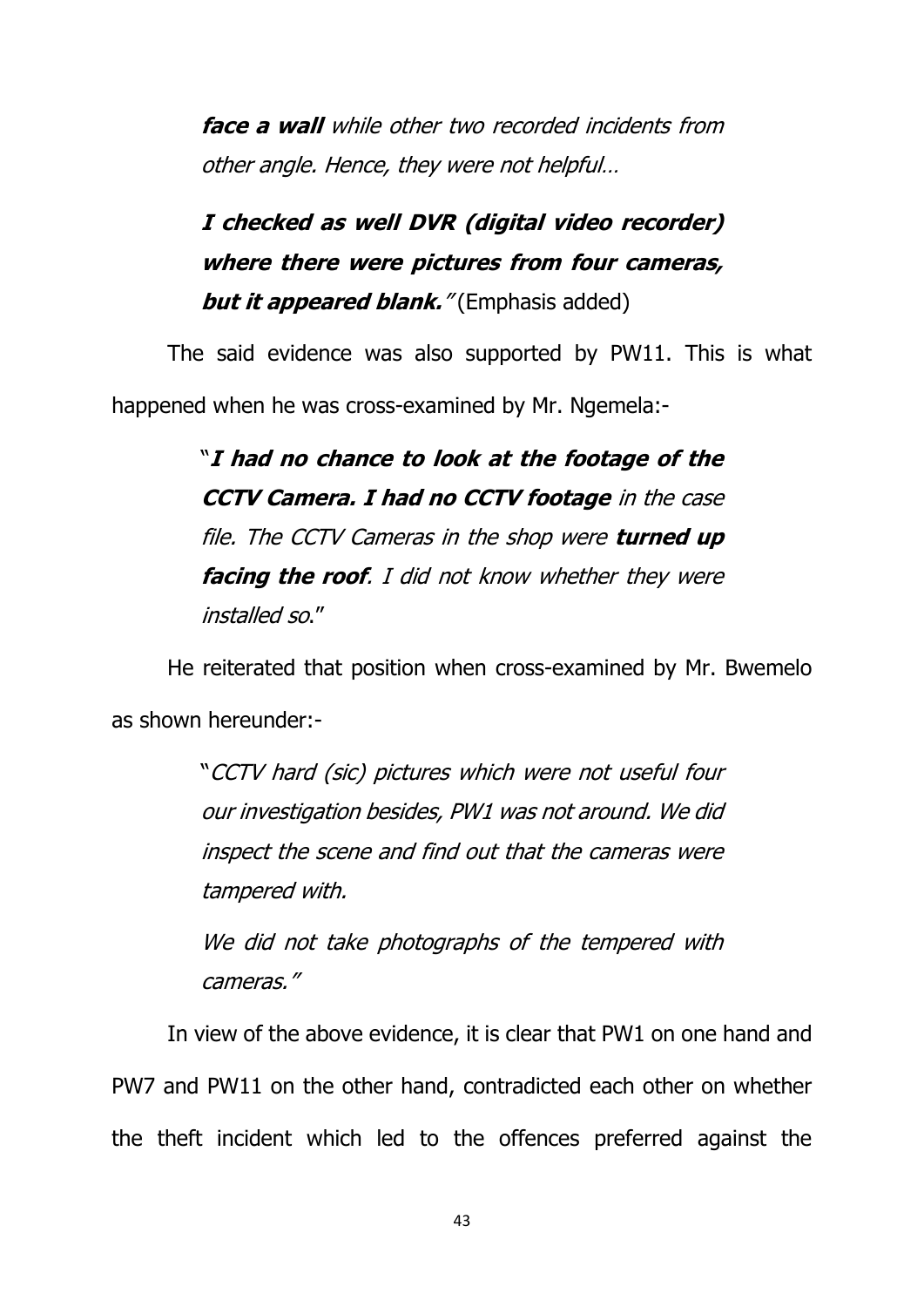appellants was captured by the CCTV camera. It is not known as to why PW7 who returned to Arusha in April, 2021 was able to see the whole incident through CCTV, while PW7 and PW11 who went to the scene of crime three days after the incident did not see what was recorded.

Reacting on the said contradictions, Mr. Mtenga and Mr. Mgaya urged me to consider that PW7's testimony that there were cameras which faced another angle. It appears that the learned Senior State Attorneys invited me to have a look at the evidence that the CCTV footage was not useful for investigation.

Given the circumstances of this case, I am of considered view that the said contradictions cannot be taken lightly and that they go to the root of the case. This is when it is considered that the prosecution case was to the effect that the offence was committed in PW1's shop. On the other hand, the  $2^{nd}$  and  $3^{rd}$  appellants denied to have gone to PW1's shop. Further, even if it is considered that the  $1<sup>st</sup>$  appellant admitted to go to PW1's shop, he vehemently denied to have committed the offence, let alone taking the properties subject to the case at hand. In such a case, the evidence extracted from the CCTV footage would have enlightened us on what happened inside PW1's shop. It is my considered view that the contradiction on the issue of CCTV raises doubt on the prosecution case.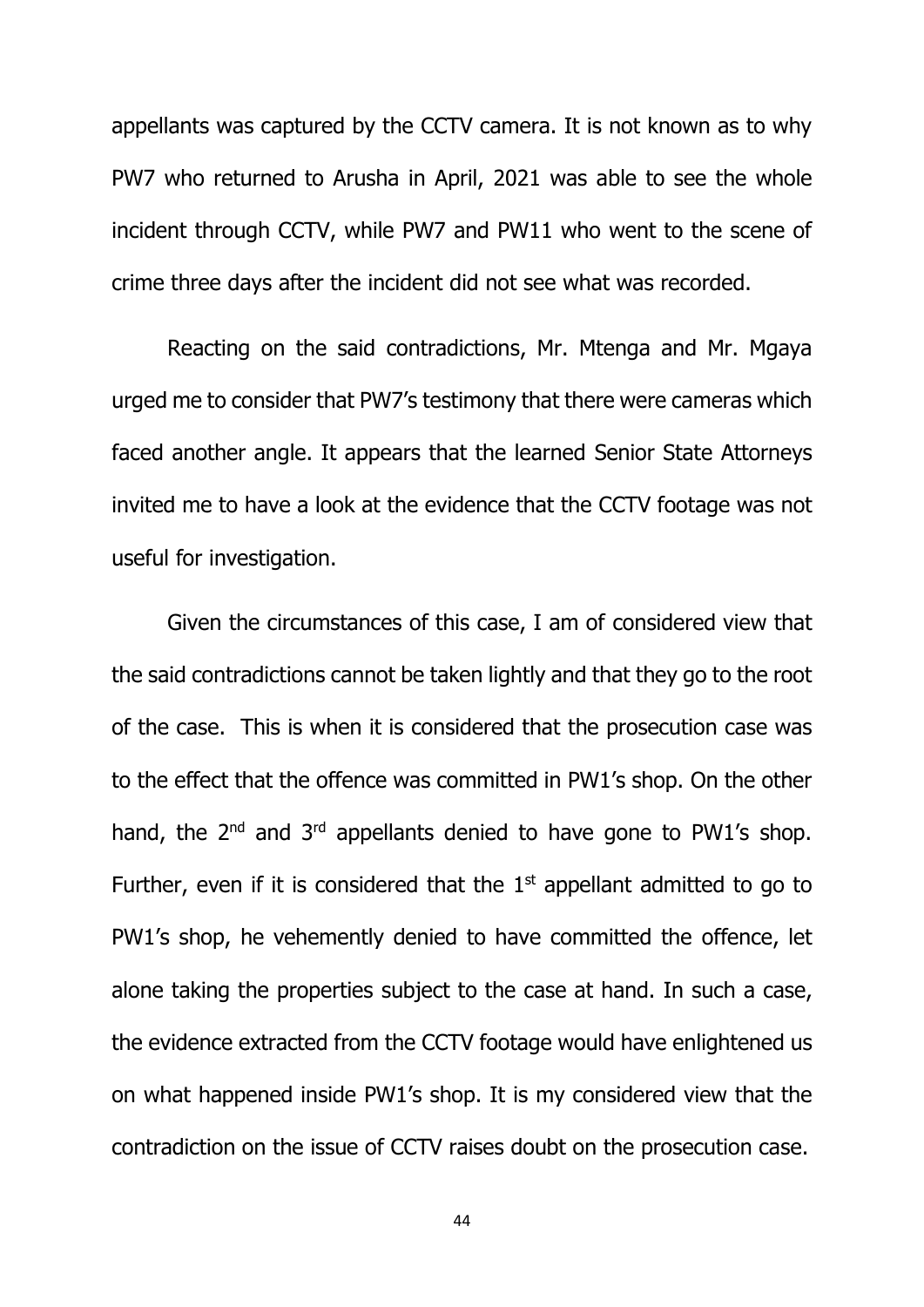Another contradiction is on the time when the money, EFD machine and other items were taken from the counter of PW1's shop. In his testimony (at page 25 of the typed proceedings), PW2 deposed that the money, EFD and mobile phones were taken when other people who had been detained or arrested under the 1<sup>st</sup> appellant's order had left PW1's shop. He is recorded testifying as follows:-

> "The leader come back to the shop thereafter, and did release, Abu Mansur, Anas, Ally, Mzee Salim, Bakari Msangi and the woman.

> The leader upon coming back did order handcuff in the hand of Abu Mansur and Bakari to be removed as they were handcuffed using the same handcuffs (sic).

> After others have left the leader continued questioning Hajirini Saad and me while bouncers were busy searching the shop. They took with them documents, EFD machine which had full memory, mobile phones taken from those who were under arrest. I did not see what they took from the counter but what was on the table. In the counter there were two drawers. The upper one used to keep documents and change (coins) and the lower one used to keep the money, On that day the lower drawer had shs 2,769,000/=."

In view of the above evidence, it is apparent that the EFD machine and other properties were taken from PW1's shop when PW6 and others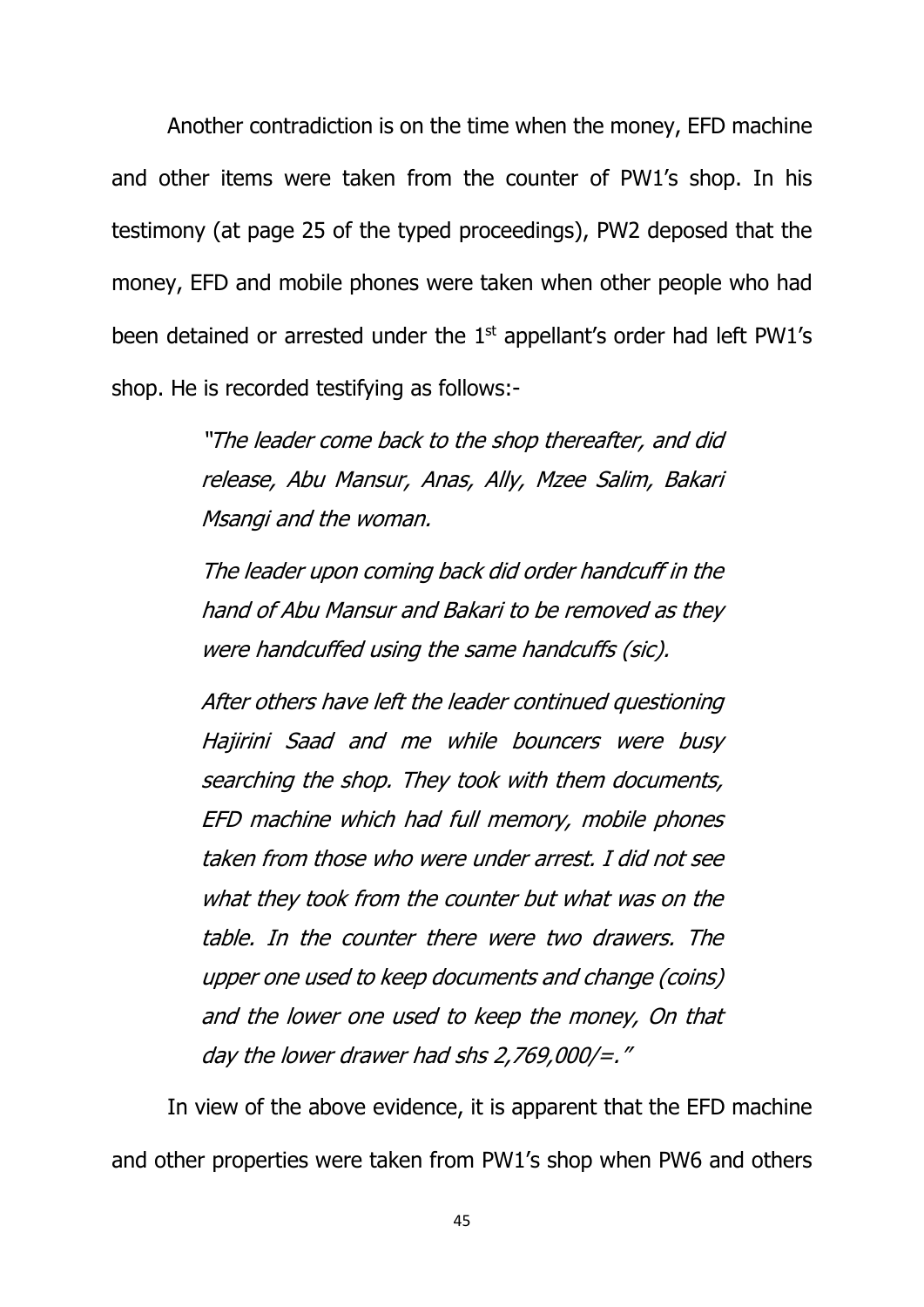hostages had been released. When cross-examined, PW2 went on to testify that the released persons were not re-arrested.

However, PW6 and PW4 gave evidence which suggest that the properties were stolen when PW6 was inside the shop. This is reflected at page 71 and 72 of the typed proceedings in which PW6 testified that:-

> "At that point we remained only four people apart from general and his people, Hajirini (PW4, PW2, the woman and me. Then general ordered all things at the counter be collected. I saw the people of general taking our properties at the counter putting them in envelope, taking EFD machine and its papers. Our mobile phones were kept in the envelope."

Mr. Mgaya admitted that PW2 and PW6 contradicted each other on the foresaid fact. However, he contended that it was a normal discrepancy and that, the circumstances of the case were horrific. Referring the Court to the case of **Dickson Annyosisye vs R.,** Criminal Appeal No. 155 of 2017, he submitted that discrepancy did not go to the root of the case.

I agree with him on the principle stated in **Dickson Annosisye** (supra), that normal discrepancy cannot be escaped. I also agree with the learned Senior State Attorney the circumstances of this case suggest that the witnesses were in the middle of commotion. However, it is my considered view that the contradiction under consideration goes to the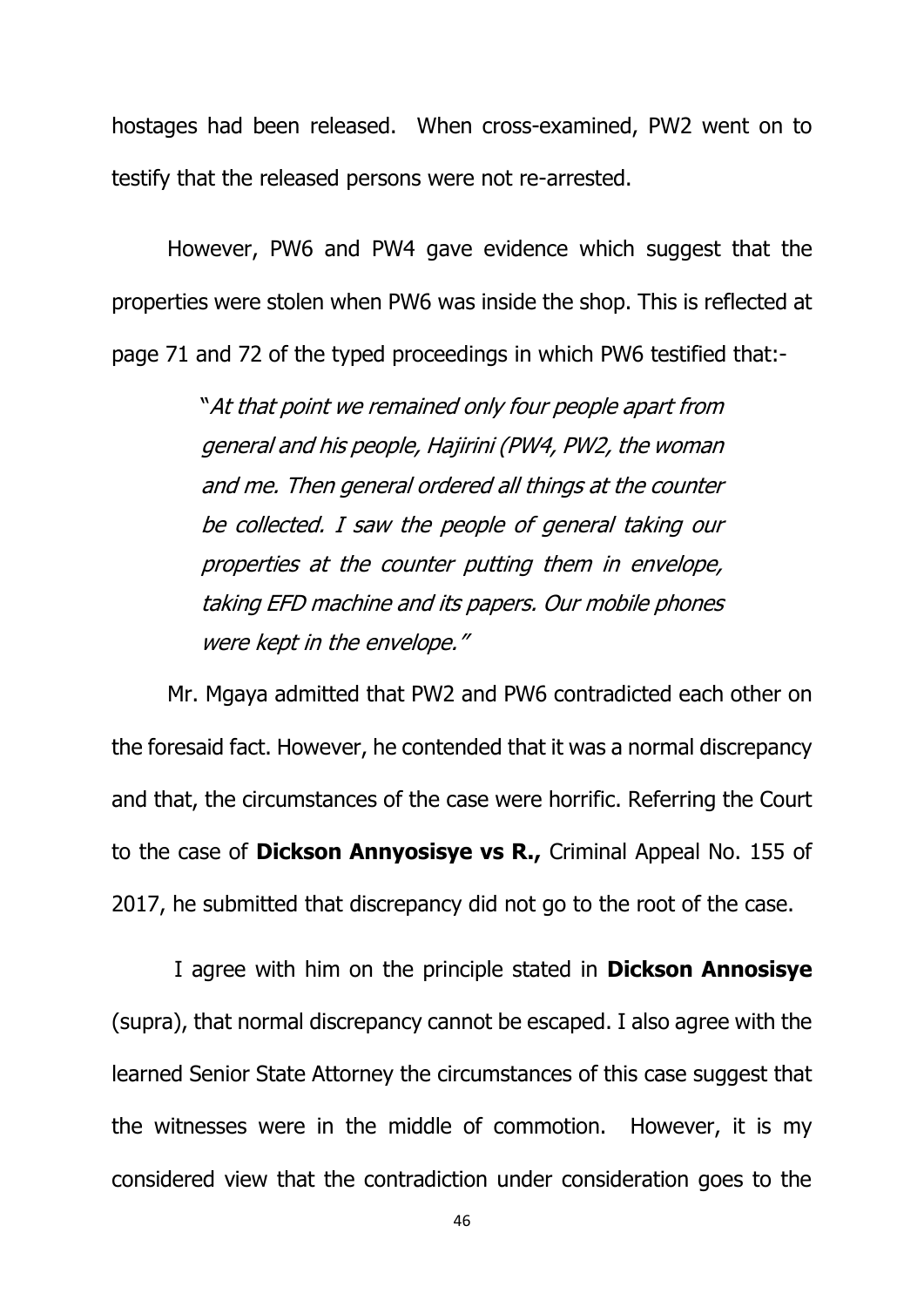root of the case. It raises doubt on whether PW6 witnessed the appellants collecting or taking properties from the counter of PW1's shop. It also discredits credibility of PW2, PW4 and PW6 who contradict each on whether PW6 was present when the appellants were taking the properties from PW1.

Another contradiction pointed out by the appellants' counsels is in respect of the amount of money stolen from PW1's shop. In terms of the record, PW1 and PW2 were not at one, on whether Tshs. 2,769,000 appearing on the charge sheet was inclusive of Tshs. 1,000,000 alleged to have been left inside PW1's shop on the fateful day. Countering this complaint, Mr. Mtenga contended that PW1 and PW2 did not contradict each other. Referring to page 32 of the typed proceedings, he contended that Tsh. 2,769,000 was inclusive of Tsh. 1,000,000.

I examined the record. In his evidence in chief and crossexamination, PW2 told the trial court the amount stolen is Tshs. 2,769,000. He was firm that the amount was known to him because the incident happened immediately after counting the sale proceeds. PW2 did not state anything about the money left in the shop by PW1. It was during re-examination when he testified to have been informed by PW1 that the latter (PW1) had left Tshs. 1,000,000 in the shop. Thus, PW2 went on to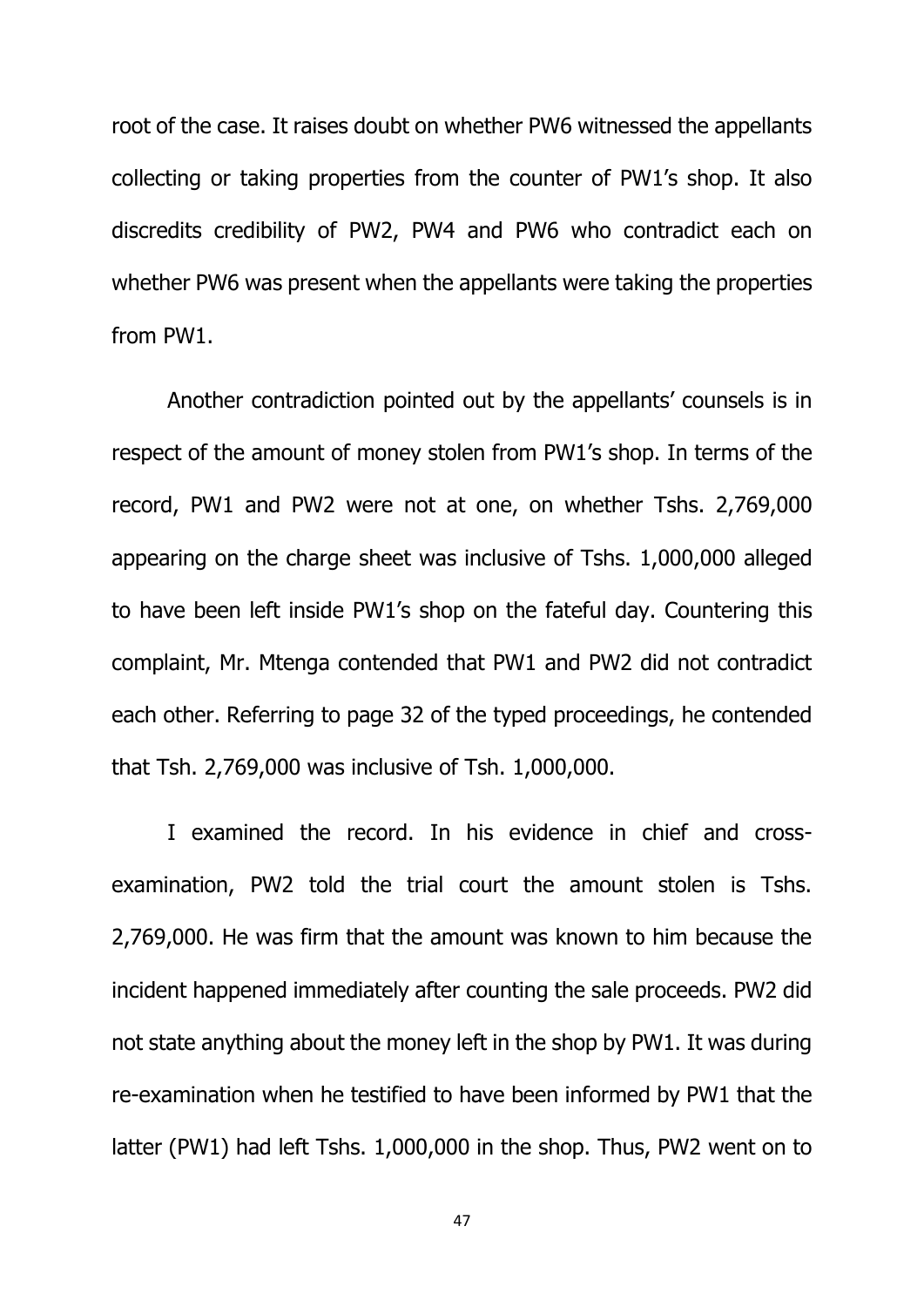testify that the proceeds of sale (Tshs. 2,769,000) was inclusive of Tshs. 1,000,000 left by PW1. He adduced that:

> "On 17/02/2021 I called **PW1 who told me that he left shs 1,000,000/= in the shop which I took to be proceeds of sale.** In shs. 2,769,000/= that amount was inclusive."

On the other hand, although PW1 deposed that he left some money in the shop, he stated on oath that the total amount was not known to him. Let his evidence gives the picture. PW1 stated:-

> "At the time I left the shop for mosque, **I left some money** which I did not know the exact total"

It is also my considered view that, the said contradiction is not minor and that it goes to the root of the case to wit, whether Tshs. 2,769,000/= was stolen from PW1's shop as stated in the first count.

Other contradiction is reflected in the evidence of PW6 on one hand and PW9 and Exhibit P2 on the other hand. It is related to the persons identified during identification parade which was supervised by PW9. In his testimony, PW6 stated to have identified two persons-during the identification parade. He named them as **Deogratias Peter** and **Daniel Bura**. However, PW9's testimony and Exhibit P2 show that the suspect identified by PW6 is **Daniel Laurent Bura**. The said **Deogratias Peter**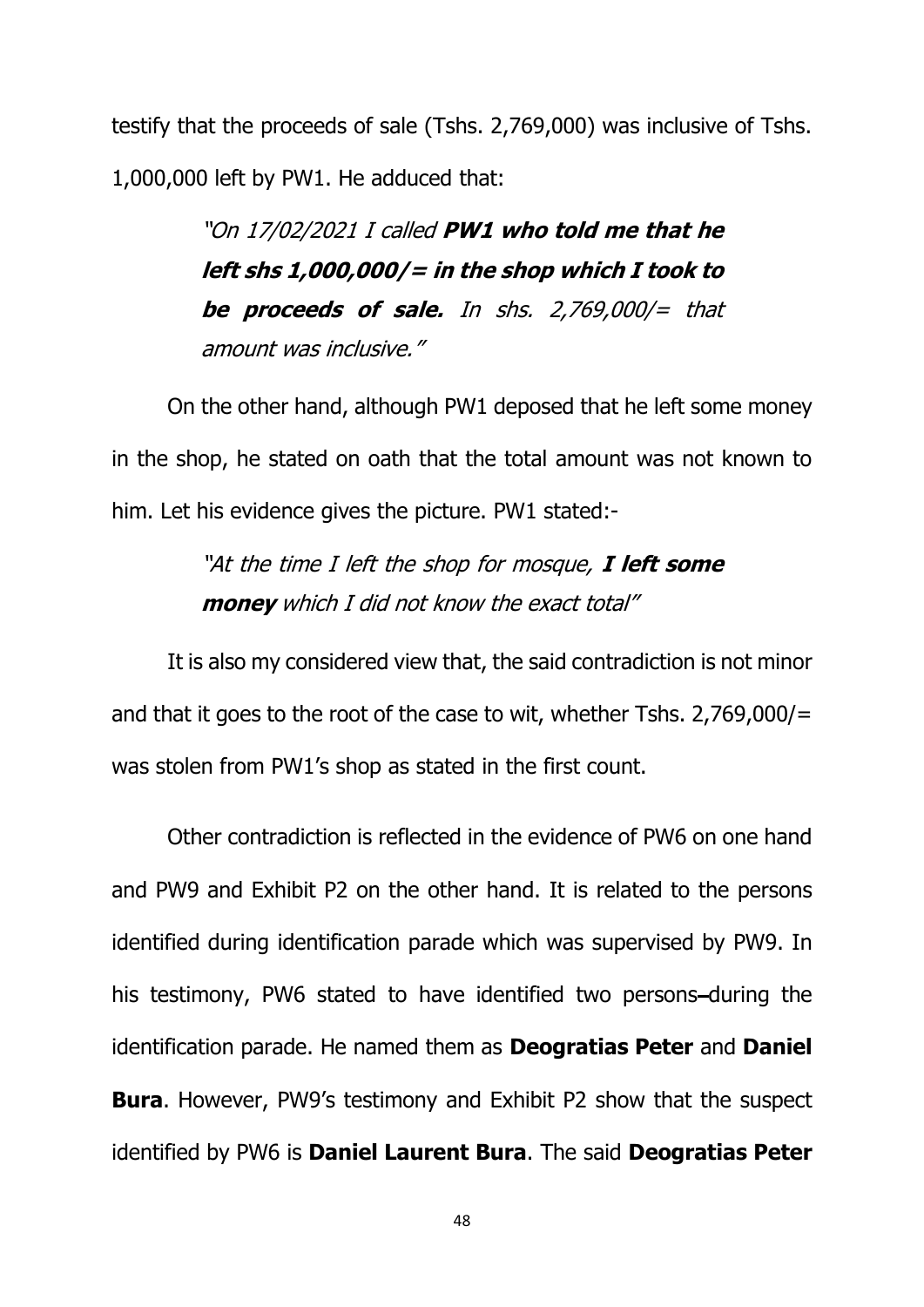mentioned by **PW6** does not appear in the evidence of PW9 and Exhibit P2.

I also agree with the appellants' counsel that PW6 contradicted himself on how he came to know the third accused. Page 71 of the typed proceedings shows that PW6 identified the 3rd appellant in PW1's shop and that he ( $3<sup>rd</sup>$  appellant) was called by his name by General ( $1<sup>st</sup>$ appellant) and one, Andrew.

However, when examined further, PW6 changed the story. His evidence on the name of the person identified in the fifth position (i.e. 3<sup>rd</sup>) appellant) went as follows:

> "Then I told them that I had identified the person in the fifth position his name was not known to me. **It is when they told me that his name is Daniel Bura**."

Even if I was to consider Mr. Mtenga's argument that PW6 was referring to one and the same person, I hold the view that the issue as to when PW6 knew the 3rd appellant's name is vital. In the cases of **Marwa Wanjiti and Another vs R** [2002] TLR 39, **Jaribu Abdalla vs R** [2003] TLR 271, **Lucas Venance Bwandu**, Criminal Appeal No. 392 of 2018 (unreported), **Chacha Jeremia Murimi and 3 Others vs R**, Criminal Appeal No. 551 of 2015 (unreported), to mention but a few, it was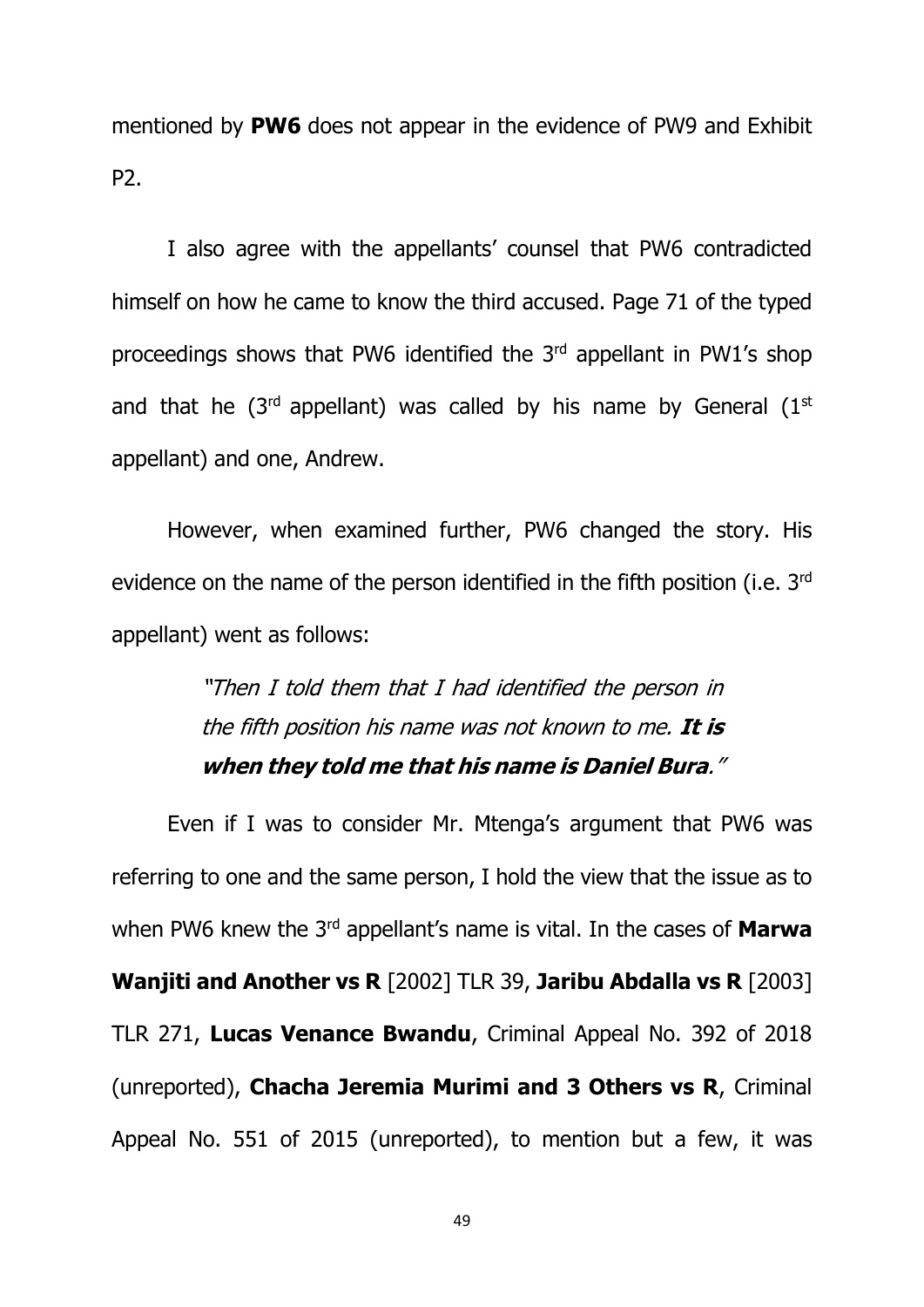underscored that, the ability of the identifying witness to name the suspect at the possible moment assures his credibility. Therefore, if it is taken that PW6 identified the third appellant and that he was made aware of his first name at the scene of crime, he was expected to have named him at the time of reporting the incident. Now that he contradicts himself on when he knew the 3rd appellant's name, his credibility is questionable. This is when it is also considered that PW6 did name the  $3<sup>rd</sup>$  appellant in his statement (Exhibit D1). For this reason and other explanation given afore, the tenth ground of appeal which hinges on credibility of PW6 is also meritorious.

In the 4<sup>th</sup> ground of appeal, the trial court is also faulted for failure to consider that the case was poorly investigated. One of the complaints is on the prosecution's failure to call some witnesses. Mr. Magafu submitted that Mzee Salim and Ally named in the particulars of the charge sheet, and one, Feruzi named by PW8 ought to have been paraded as witnesses. He contended that they were not called for the reasons known to the prosecution.

Mr. Mgaya responded that there is no such number of witnesses required to prove certain fact, as provided for under section 143 of the Evidence Act. He further submitted that the issue or fact required to be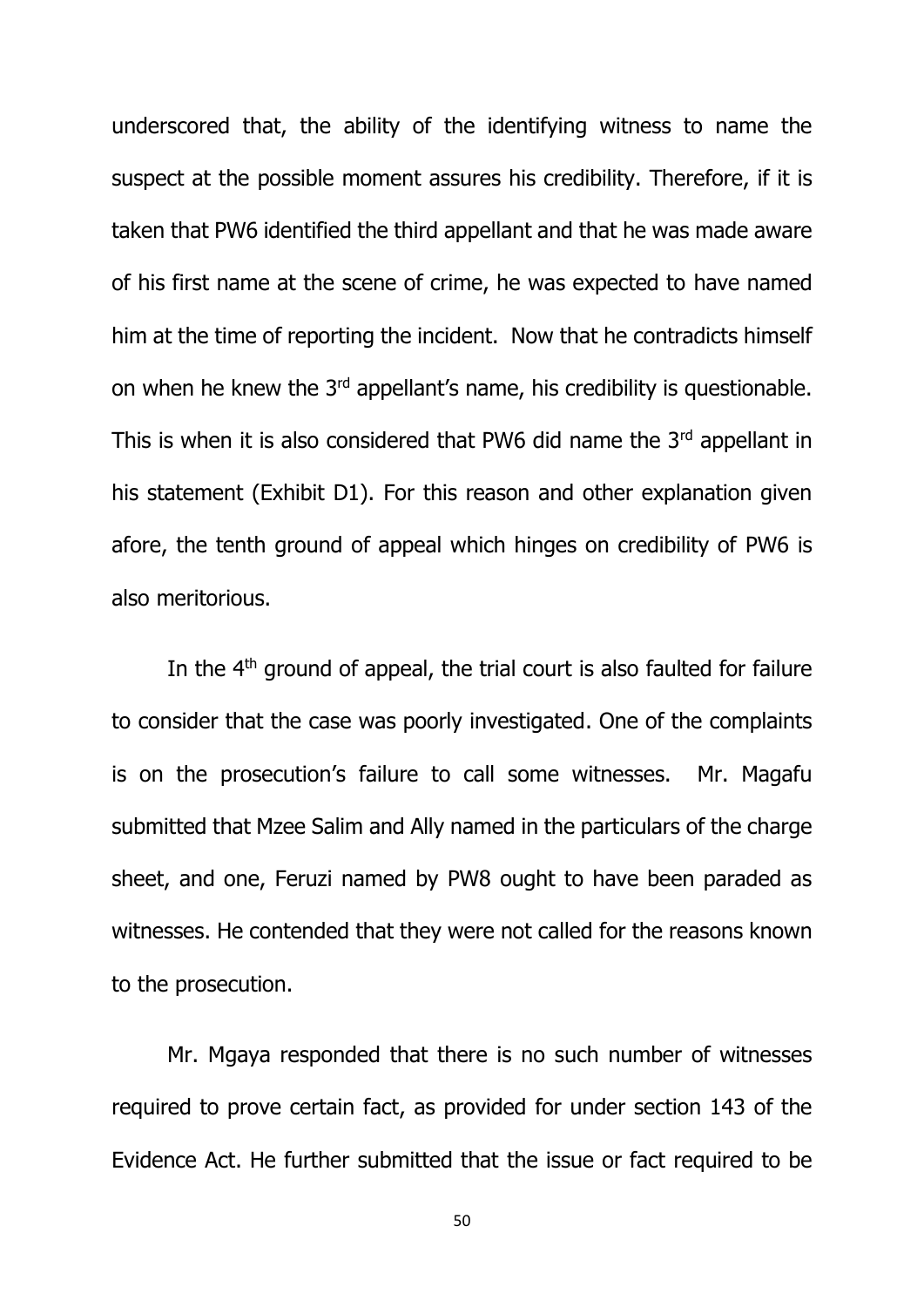proved by Mzee Salim and Ally was duly proved by PW2 and PW3, whilst PW8 gave evidence to prove fact which was required to be proved Feruzi.

I am at one with Mr. Mgaya on the principle that the law does not specify the number of witnesses required to prove certain fact. What matters is the value of evidence given by the witness called by the prosecution. The general rule is that the prosecution is under duty to call those witnesses who are necessary and able to testify on the fact on issue. Where such witness is not called without sufficient reason while he is within reach, the court is enjoined to draw an adverse inference to the prosecution. [See **Sungura Athuman vs R**, Criminal Appeal No. 291 of 2016 (unreported).

In our case, the particulars of offence of the  $1<sup>st</sup>$  count shows that, immediately before stealing PW1's money, the appellants assaulted, among others, Salim Hassan and Ally Shaban and that they used a gun to threaten them in order to obtain and retain the said property. Indeed, Mzee Salim and Ally were named by other witnesses (PW2 and PW4). However, the trial court was not informed at all as to why the said Salim Hassan and Ally Shaban were not called as witnesses. Considering that they were victims of the offence laid against the appellants, I am in agreement with Mr. Magafu that, the prosecution ought to have called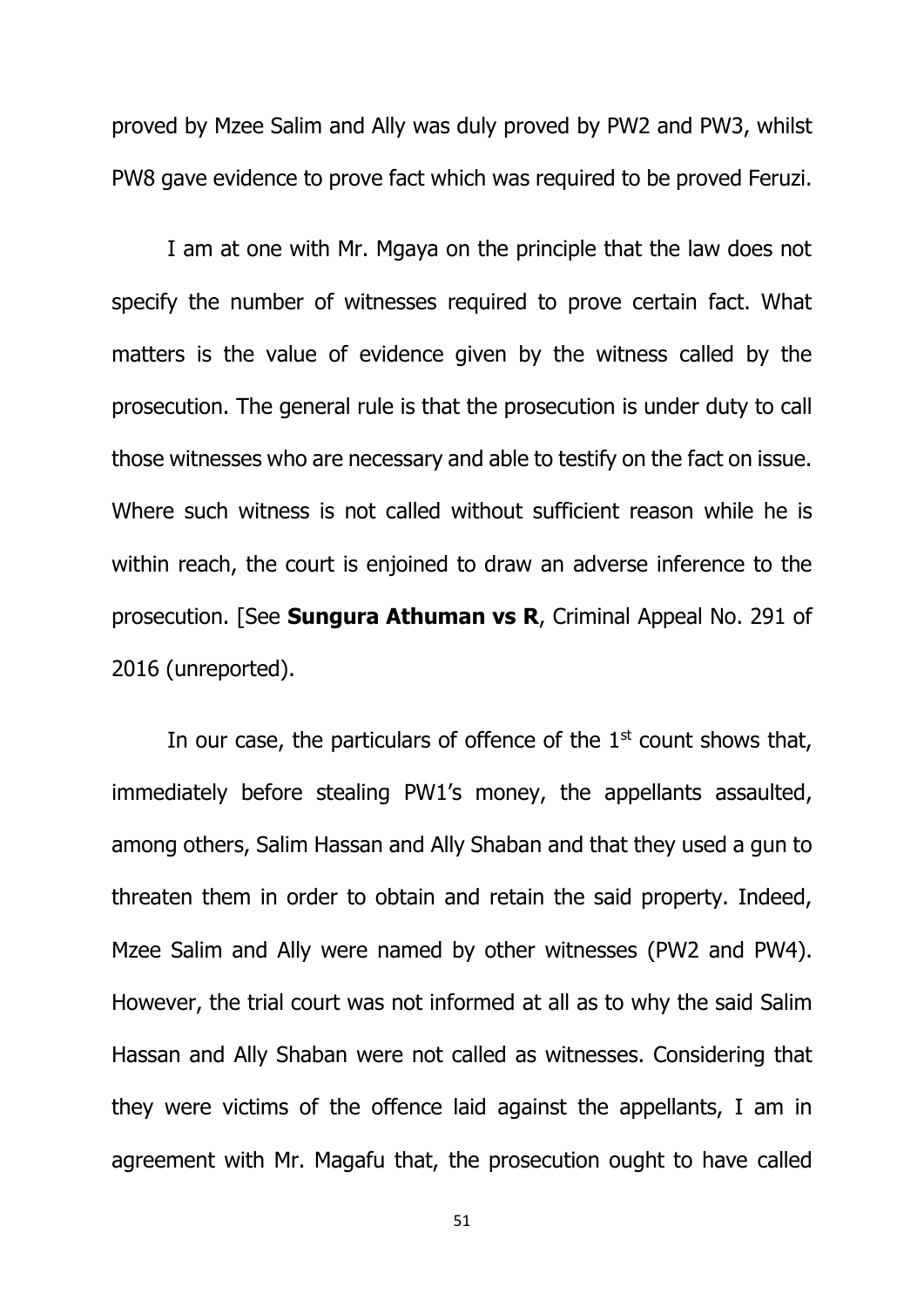them as witnesses or account the reason for not calling them. Since this was not done, an adverse inference is hereby drawn thereby raising doubt on the prosecution case.

Given the above exposition, I am of the humble view that this is not a fit case to order a retrial. As a result, I find that organizing resources seeking to address other issues and or grounds of appeal would be a fruitless exercise.

In the final analysis, I allow the appeal to the extend I have demonstrated herein. Consequently, the proceedings of the trial court are hereby nullified, the conviction of the appellants is quashed and the sentences meted on them are set aside. It is ordered that Lengai Ole Sabaya, Sylvester Wenceslaus Nyegu and Daniel Gabriel Mbura, be released from prison unless they are being held for some other lawful cause.

DATED at ARUSHA this 6<sup>th</sup> day of May, 2022.



 $D_{P}$ 

S.E. Kisanya JUDGE